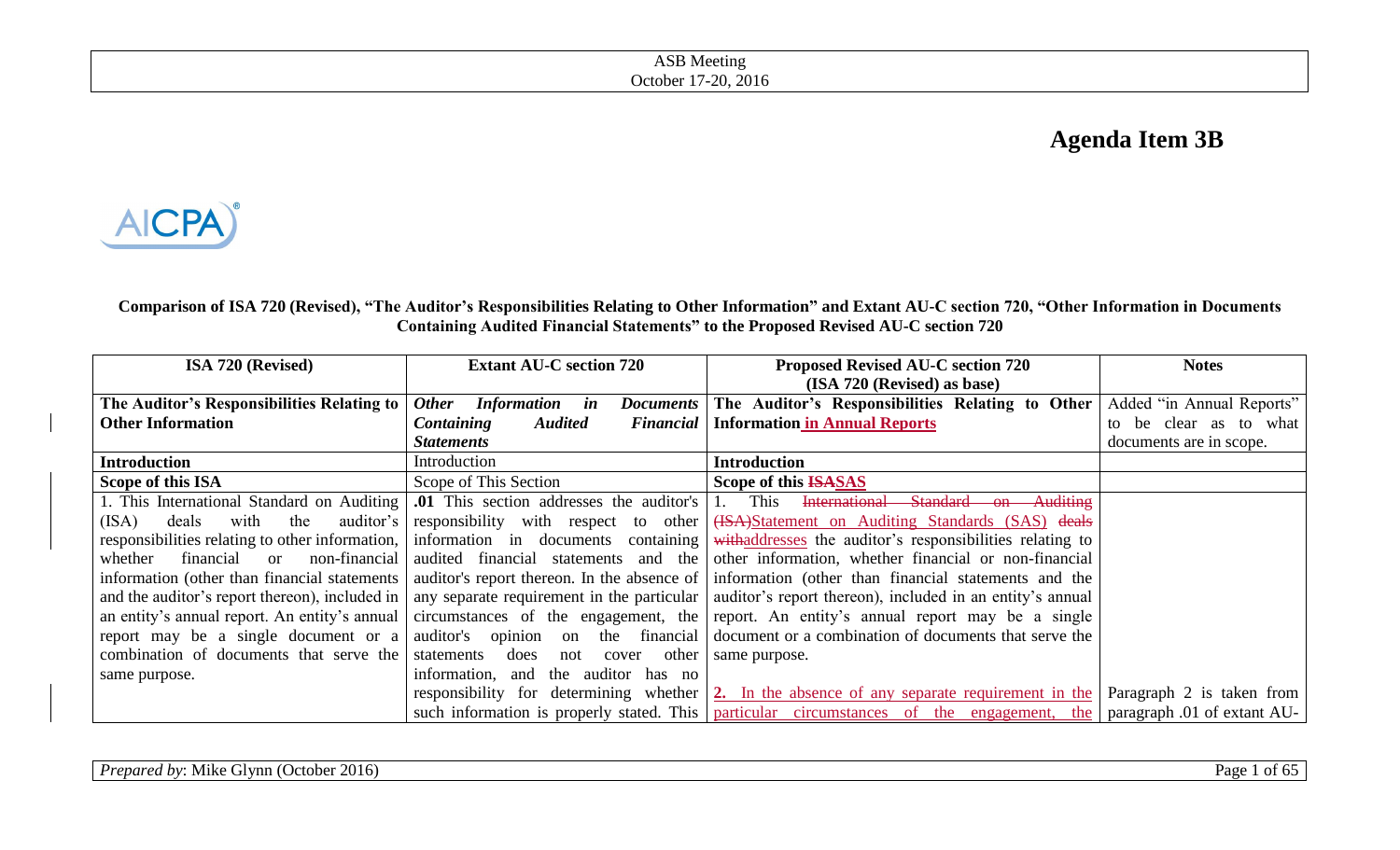| ISA 720 (Revised) | <b>Extant AU-C section 720</b>                   | <b>Proposed Revised AU-C section 720</b>                  | <b>Notes</b>   |
|-------------------|--------------------------------------------------|-----------------------------------------------------------|----------------|
|                   |                                                  | (ISA 720 (Revised) as base)                               |                |
|                   | section establishes the requirement for the      | auditor's opinion on the financial statements does not    | C section 720. |
|                   | auditor to read the other information of         | cover other information, and the auditor has no           |                |
|                   | which the auditor is aware because the           | responsibility for determining whether such information   |                |
|                   | credibility of the audited financial             | is properly stated. This section establishes the          |                |
|                   | statements may be undermined<br>by               | requirement for the auditor to read the other information |                |
|                   | material inconsistencies between<br>the          | of which the auditor is aware because the credibility of  |                |
|                   | audited financial statements and other           | the audited financial statements may be undermined by     |                |
|                   | information. (Ref: par. $.A1-.A2$ )              | material inconsistencies between the audited financial    |                |
|                   |                                                  | statements and other information in the annual report.    |                |
|                   |                                                  | This standard does not apply to supplemental              |                |
|                   |                                                  | addressed<br>by AU-C section<br>information<br>725,       |                |
|                   |                                                  | Supplementary Information in Relation to the Financial    |                |
|                   |                                                  | Statements as a Whole or required supplementary           |                |
|                   |                                                  | information addressed by AU-C section 730, Required       |                |
|                   |                                                  | <b>Supplementary Information.</b> (Ref: par. A1)          |                |
|                   | .02 In this section, <i>documents containing</i> | 4. This SAS also may be applied, adapted as necessary     |                |
|                   | audited financial statements refers to           | in the circumstances, to other documents to which the     |                |
|                   | annual reports (or similar documents) that       | auditor, at management's request, devotes attention.      |                |
|                   | are issued to owners (or similar                 | (Ref: par. A2-A4)                                         |                |
|                   | stakeholders) and annual reports of              |                                                           |                |
|                   | governments and organizations<br>for             |                                                           |                |
|                   | charitable or philanthropic purposes that        |                                                           |                |
|                   | are available to the public that contain         |                                                           |                |
|                   | audited financial statements and the             |                                                           |                |
|                   | auditor's report thereon. This section also      |                                                           |                |
|                   | may be applied, adapted as necessary in          |                                                           |                |
|                   | the circumstances, to other documents to         |                                                           |                |
|                   | which the auditor, at management's               |                                                           |                |
|                   | request, devotes attention. (Ref: par. A3-       |                                                           |                |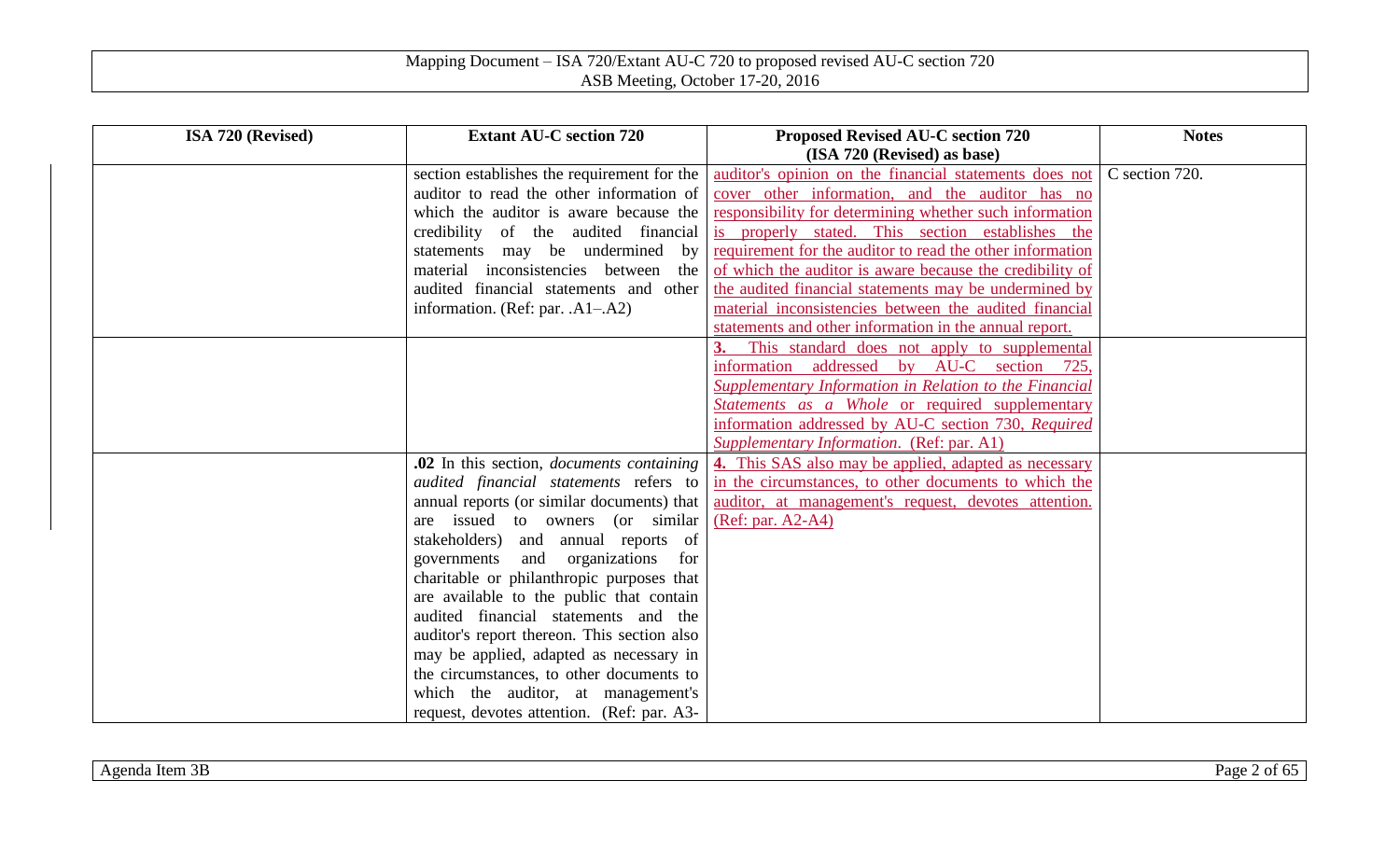| ISA 720 (Revised)                                   | <b>Extant AU-C section 720</b> | <b>Proposed Revised AU-C section 720</b>                         | <b>Notes</b>                  |
|-----------------------------------------------------|--------------------------------|------------------------------------------------------------------|-------------------------------|
|                                                     |                                | (ISA 720 (Revised) as base)                                      |                               |
|                                                     | (A5)                           |                                                                  |                               |
| 2. This ISA is written in the context of an         |                                | 25. This ISA SAS is written in the context of an audit of        |                               |
| audit of financial statements by<br>an              |                                | financial statements by an independent auditor.                  | The last sentence from ISA    |
| independent auditor. Accordingly,<br>the            |                                | Accordingly, the objectives of the auditor in this ISA           | 720 (Revised) is covered by   |
| objectives of the auditor in this ISA are to        |                                | SAS are to be understood in the context of the overall           | paragraph 2 of the proposed   |
| be understood in the context of the overall         |                                | objectives of the auditor as stated in paragraph $11-12$ of      | SAS.                          |
| objectives of the auditor as stated in              |                                | ISA 200AU-C section 200. <sup>fn-1</sup> The requirements in the |                               |
| paragraph 11 of ISA 200. <sup>fn 1</sup> The        |                                | <b>ISAs SASs</b> are designed to enable the auditor to achieve   |                               |
| requirements in the ISAs are designed to            |                                | the objectives specified in the ISAsSASs, and thereby            |                               |
| enable the auditor to achieve the objectives        |                                | the overall objectives of the auditor. The auditor's             |                               |
| specified in the ISAs, and thereby the              |                                | opinion on the financial statements does not cover the           |                               |
| overall objectives of the auditor. The              |                                | other information, nor does this ISA require the auditor         |                               |
| auditor's opinion on the financial statements       |                                | to obtain audit evidence beyond that required to form an         |                               |
| does not cover the other information, nor           |                                | opinion on the financial statements.                             |                               |
| does this ISA require the auditor to obtain         |                                |                                                                  |                               |
| audit evidence beyond that required to form         |                                | $\frac{fn+1}{f}$ ISA 200, Overall Objectives of the Independent  |                               |
| an opinion on the financial statements.             |                                | Auditor and the Conduct of an Audit in Accordance with           |                               |
|                                                     |                                | <b>International Standards on Auditing.</b>                      |                               |
| $\ln \quad 1$<br>ISA 200, Overall Objectives of the |                                |                                                                  |                               |
| Independent Auditor and the Conduct of an           |                                |                                                                  |                               |
| Audit in Accordance with International              |                                |                                                                  |                               |
| <b>Standards on Auditing.</b>                       |                                |                                                                  |                               |
| 3. This ISA requires the auditor to read and        |                                | 3. This ISA requires the auditor to read and consider the        | Similar statement is made in  |
| consider the other information because other        |                                | other information because other information that is              | .01<br>of<br>paragraph<br>the |
| information that is materially inconsistent         |                                | materially inconsistent with the financial statements or         | proposed<br>revised AU-C      |
| with the financial statements or the auditor's      |                                | the auditor's knowledge obtained in the audit may                | section 720.                  |
| knowledge obtained in the audit may                 |                                | indicate that there is a material misstatement of the            |                               |
| indicate that there is a material misstatement      |                                | financial statements or that a material misstatement of          |                               |
| of the financial statements or that a material      |                                | the other information exists, either of which may                |                               |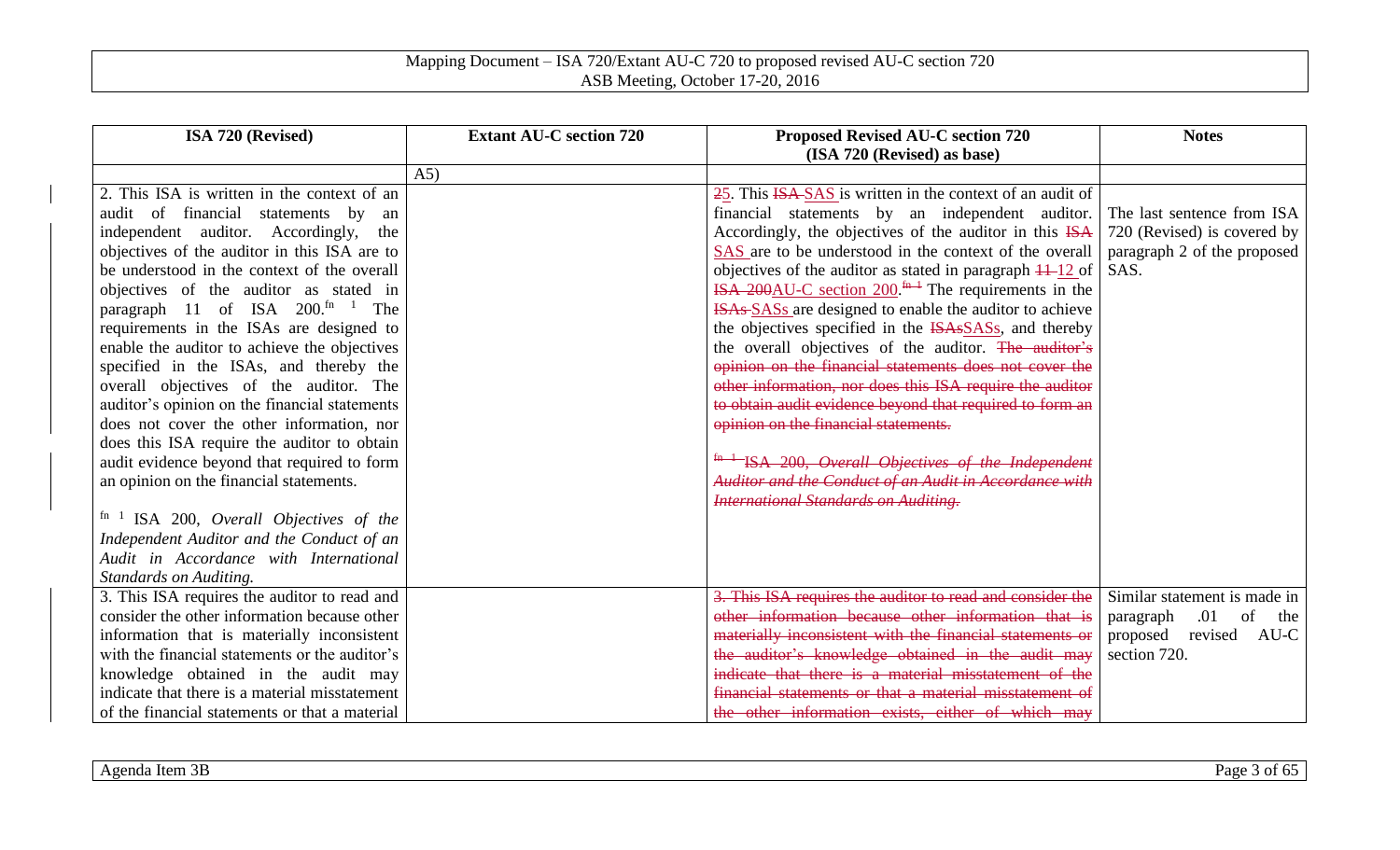| ISA 720 (Revised)                                                                                                                                                                                                                                                                                                                                                                                                                                                                                         | <b>Extant AU-C section 720</b> | <b>Proposed Revised AU-C section 720</b><br>(ISA 720 (Revised) as base)                                                                                                                                                                                                                                                                                                                                                                                                                                                                                         | <b>Notes</b>                                                                                                                                                                                                                                                                                     |
|-----------------------------------------------------------------------------------------------------------------------------------------------------------------------------------------------------------------------------------------------------------------------------------------------------------------------------------------------------------------------------------------------------------------------------------------------------------------------------------------------------------|--------------------------------|-----------------------------------------------------------------------------------------------------------------------------------------------------------------------------------------------------------------------------------------------------------------------------------------------------------------------------------------------------------------------------------------------------------------------------------------------------------------------------------------------------------------------------------------------------------------|--------------------------------------------------------------------------------------------------------------------------------------------------------------------------------------------------------------------------------------------------------------------------------------------------|
| misstatement of the other information exists,<br>either of which may undermine the                                                                                                                                                                                                                                                                                                                                                                                                                        |                                | undermine the credibility of the financial statements and<br>the auditor's report thereon. Such material                                                                                                                                                                                                                                                                                                                                                                                                                                                        |                                                                                                                                                                                                                                                                                                  |
| credibility of the financial statements and<br>the auditor's report thereon. Such material<br>misstatements may also inappropriately<br>influence the economic decisions of the                                                                                                                                                                                                                                                                                                                           |                                | misstatements may also inappropriately influence the<br>economic decisions of the users for whom the auditor's<br>report is prepared.                                                                                                                                                                                                                                                                                                                                                                                                                           |                                                                                                                                                                                                                                                                                                  |
| users for whom the auditor's report is<br>prepared.<br>4. This ISA may also assist the auditor in                                                                                                                                                                                                                                                                                                                                                                                                         |                                | 4. This ISA may also assist the auditor in complying                                                                                                                                                                                                                                                                                                                                                                                                                                                                                                            |                                                                                                                                                                                                                                                                                                  |
| complying<br>relevant<br>ethical<br>with<br>requirements $\sin^2$ that require the auditor to<br>avoid being knowingly associated with<br>that the auditor believes<br>information<br>contains a materially false or misleading<br>statements or information<br>statement,<br>furnished recklessly, or omits or obscures<br>information required to be included where<br>such omission or obscurity would be<br>misleading.<br>$\frac{\text{fn } 2}{\text{See}}$ See paragraph 110.2 of the International |                                | with relevant ethical requirements $\frac{fn-2}{r}$ that require the<br>auditor to avoid being knowingly associated with<br>information that the auditor believes contains a<br>materially false or misleading statement, statements or<br>information furnished recklessly, or omits or obscures<br>information required to be included where such<br>omission or obscurity would be misleading.<br>$fn-2$<br>See paragraph 110.2 of the International Ethics<br>Standards Board for Accountants, Code of Ethics for<br>Professional Accountants (IESBA Code). | The<br>paragraph<br>is not<br>included as corresponding<br>language is not included in<br>the AICPA Code. AICPA<br>Professional Ethics Team<br>staff<br>that the<br>stated<br>following Code paragraph is<br>considered to incorporate<br>the essence of the IESBA<br>standard (emphasis added); |
| Ethics Standards Board for Accountants,<br>Code of Ethics for Professional Accountants<br>(IESBA Code).                                                                                                                                                                                                                                                                                                                                                                                                   |                                |                                                                                                                                                                                                                                                                                                                                                                                                                                                                                                                                                                 | 1.100.001 Integrity<br>and<br><b>Objectivity Rule</b><br>.01 In the performance of<br>any professional service, a<br>member<br>shall<br>maintain<br>objectivity and integrity,<br>shall be free of conflicts of                                                                                  |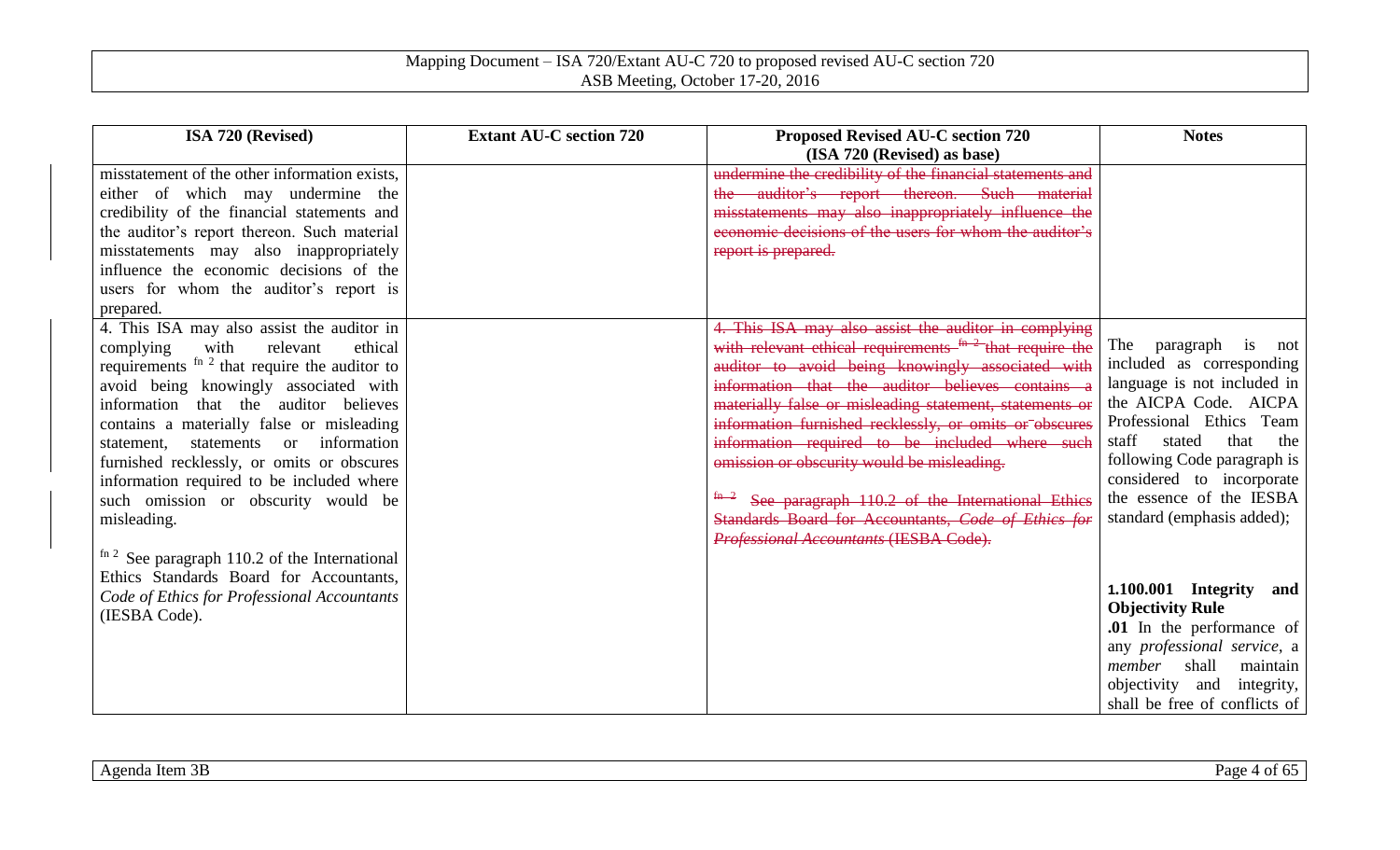| ISA 720 (Revised)                                       | <b>Extant AU-C section 720</b> | <b>Proposed Revised AU-C section 720</b>                           | <b>Notes</b>                     |
|---------------------------------------------------------|--------------------------------|--------------------------------------------------------------------|----------------------------------|
|                                                         |                                | (ISA 720 (Revised) as base)                                        |                                  |
|                                                         |                                |                                                                    | shall<br>interest,<br>and<br>not |
|                                                         |                                |                                                                    | knowingly<br>misrepresent        |
|                                                         |                                |                                                                    | facts or subordinate his or      |
|                                                         |                                |                                                                    | her judgment to others.          |
|                                                         |                                |                                                                    | [Prior reference: paragraph      |
|                                                         |                                |                                                                    | .01 of ET section $102$ ]        |
| 5. Other information may include amounts                |                                | 56. Other information may include amounts or other                 |                                  |
| or other items that are intended to be the              |                                | items that are intended to be the same as, to summarize,           |                                  |
| same as, to summarize, or to provide greater            |                                | or to provide greater detail, about amounts or other               |                                  |
| detail, about amounts or other items in the             |                                | items in the financial statements, and other amounts or            |                                  |
| financial statements, and other amounts or              |                                | other items about which the auditor has obtained                   |                                  |
| other items about which the auditor has                 |                                | knowledge in the audit. Other information may also                 |                                  |
| obtained knowledge in the audit. Other                  |                                | include other matters.                                             |                                  |
| information may also include other matters.             |                                |                                                                    |                                  |
| 6. The auditor's responsibilities relating to           |                                | $\overline{67}$ . The auditor's responsibilities relating to other |                                  |
| other information (other than applicable                |                                | information<br>(other<br>applicable<br>than<br>reporting           |                                  |
| reporting responsibilities) apply regardless            |                                | responsibilities) apply regardless of whether the other            |                                  |
| of whether the other information is obtained            |                                | information is obtained by the auditor prior to, or after,         |                                  |
| by the auditor prior to, or after, the date of          |                                | the date of the auditor's report.                                  |                                  |
| the auditor's report.                                   |                                |                                                                    |                                  |
| 7. This ISA does not apply to:                          |                                | 78. This ISA SAS does not apply to:                                |                                  |
|                                                         |                                |                                                                    |                                  |
| Preliminary<br>announcements<br>of<br>$\left( a\right)$ |                                | Preliminary<br>financial<br>of<br>announcements<br>(a)             |                                  |
| financial information; or                               |                                | information; or                                                    |                                  |
|                                                         |                                |                                                                    |                                  |
| Securities offering<br>documents,<br>(b)                |                                | Securities<br>offering<br>documents,<br>including<br>(b)           |                                  |
| including prospectuses.                                 |                                | prospectuses.                                                      |                                  |
| 8. The auditor's responsibilities under this            |                                | 89. The auditor's responsibilities under this ISA SAS do           |                                  |
| ISA do not constitute an assurance                      |                                | not constitute an assurance engagement on other                    |                                  |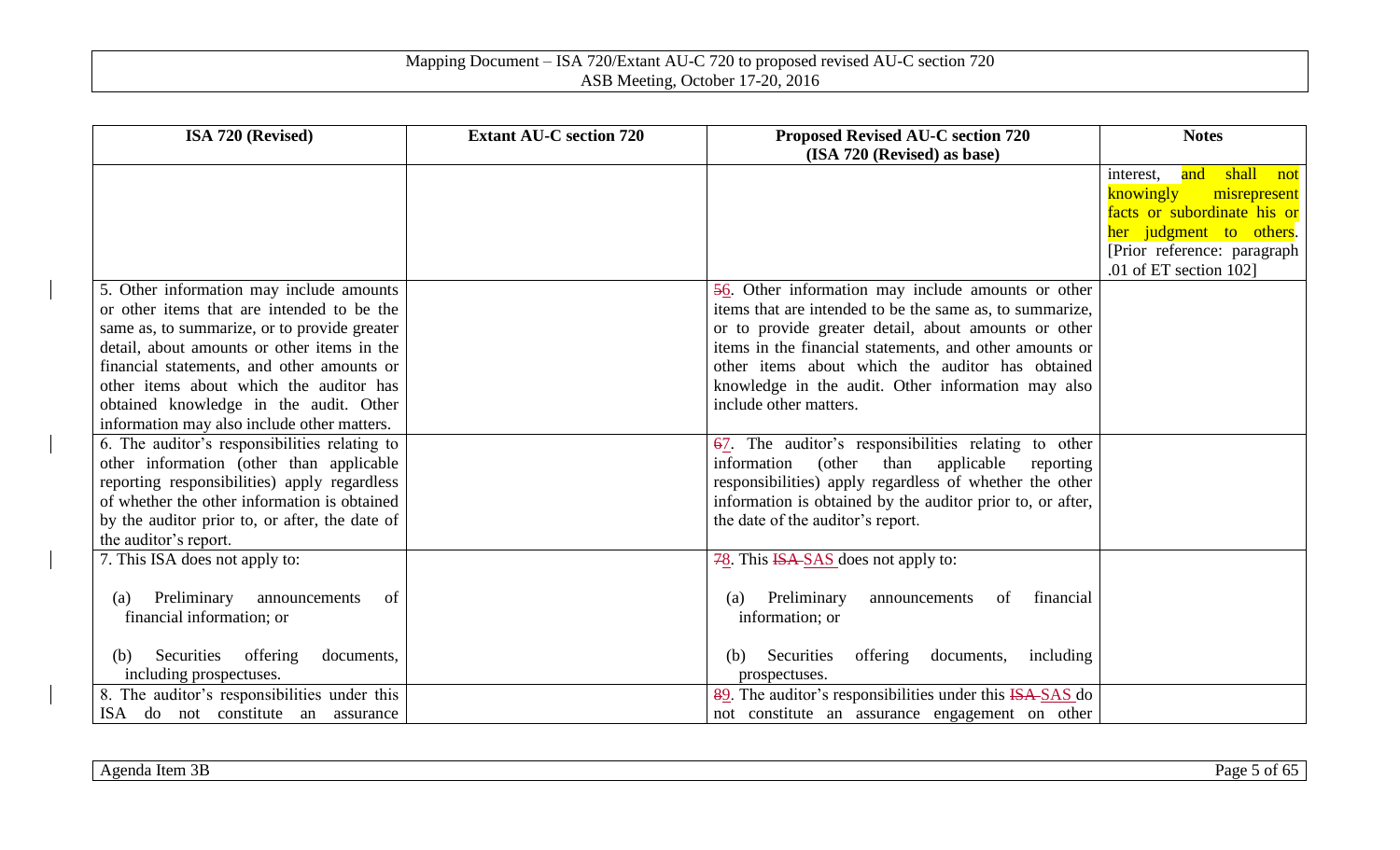| ISA 720 (Revised)                               | <b>Extant AU-C section 720</b>              | <b>Proposed Revised AU-C section 720</b><br>(ISA 720 (Revised) as base) | <b>Notes</b>                      |
|-------------------------------------------------|---------------------------------------------|-------------------------------------------------------------------------|-----------------------------------|
| engagement on other information or impose       |                                             | information or impose an obligation on the auditor to                   |                                   |
| an obligation on the auditor to obtain          |                                             | obtain assurance about the other information.                           |                                   |
| assurance about the other information.          |                                             |                                                                         |                                   |
| 9. Law or regulation may impose additional      |                                             | 9. Law or regulation may impose additional obligations                  |                                   |
| obligations on the auditor in relation to other |                                             | on the auditor in relation to other information that are                |                                   |
| information that are beyond the scope of this   |                                             | beyond the scope of this ISA.                                           |                                   |
| ISA.                                            |                                             |                                                                         |                                   |
| <b>Effective Date</b>                           | <b>Effective Date</b>                       | <b>Effective Date</b>                                                   |                                   |
| 10. This ISA is effective for audits of         | .03 This section is effective for audits of | 10. This ISA SAS is effective for audits of financial                   | with<br>To<br>coincide<br>the     |
| financial statements for periods ending on or   | financial statements for periods beginning  | statements for periods ending on or after December 15,                  | effective date of auditor         |
| after December 15, 2016.                        | on or after December 15, 2010. Early        | 2016201X.                                                               | reporting standards.              |
|                                                 | application is permitted.                   |                                                                         |                                   |
| <b>Objectives</b>                               | Objective                                   | <b>Objectives</b>                                                       |                                   |
| 11. The objectives of the auditor, having       | .04 The objective of the auditor is to      | 11. The objectives of the auditor, having read the other                |                                   |
| read the other information, are:                | respond appropriately when the auditor      | information, are:                                                       |                                   |
|                                                 | becomes aware that documents containing     |                                                                         |                                   |
| (a) To consider whether there is a material     | audited financial statements and the        | (a) To consider whether the other information contains                  |                                   |
| inconsistency<br>between<br>the<br>other        | auditor's report thereon include other      | (1) there is a material inconsistency with amounts or                   |                                   |
| information and the financial statements;       | information that could undermine the        | information, or the manner of their presentation, in                    | Revisions made to retain the      |
|                                                 | credibility of those financial statements   | financial<br>audited<br>statements<br>("material<br>the                 | of<br>concepts<br>material        |
| (b) To consider whether there is a material     | and the auditor's report.                   | inconsistency"); (2) a material misstatement of fact;                   | inconsistency and material        |
| between<br>inconsistency<br>the<br>other        |                                             | or (3) both and, if so to, respond appropriately;                       | misstatement of fact.             |
| information and the auditor's knowledge         |                                             | between the other information and the financial                         |                                   |
| obtained in the audit;                          |                                             | statements;                                                             | At its meeting in January         |
|                                                 |                                             |                                                                         | 2015, the ASB concluded           |
| (c) To respond appropriately when the           |                                             | To consider whether there is a material                                 | definition of<br>the<br>that      |
| auditor identifies that such material           |                                             | inconsistency between the other information and the                     | misstatement of the other         |
| inconsistencies appear to exist, or when        |                                             | auditor's knowledge obtained in the audit;                              | <i>information</i> in the ISA 720 |
| the auditor otherwise becomes aware             |                                             |                                                                         | (Revised) would not work          |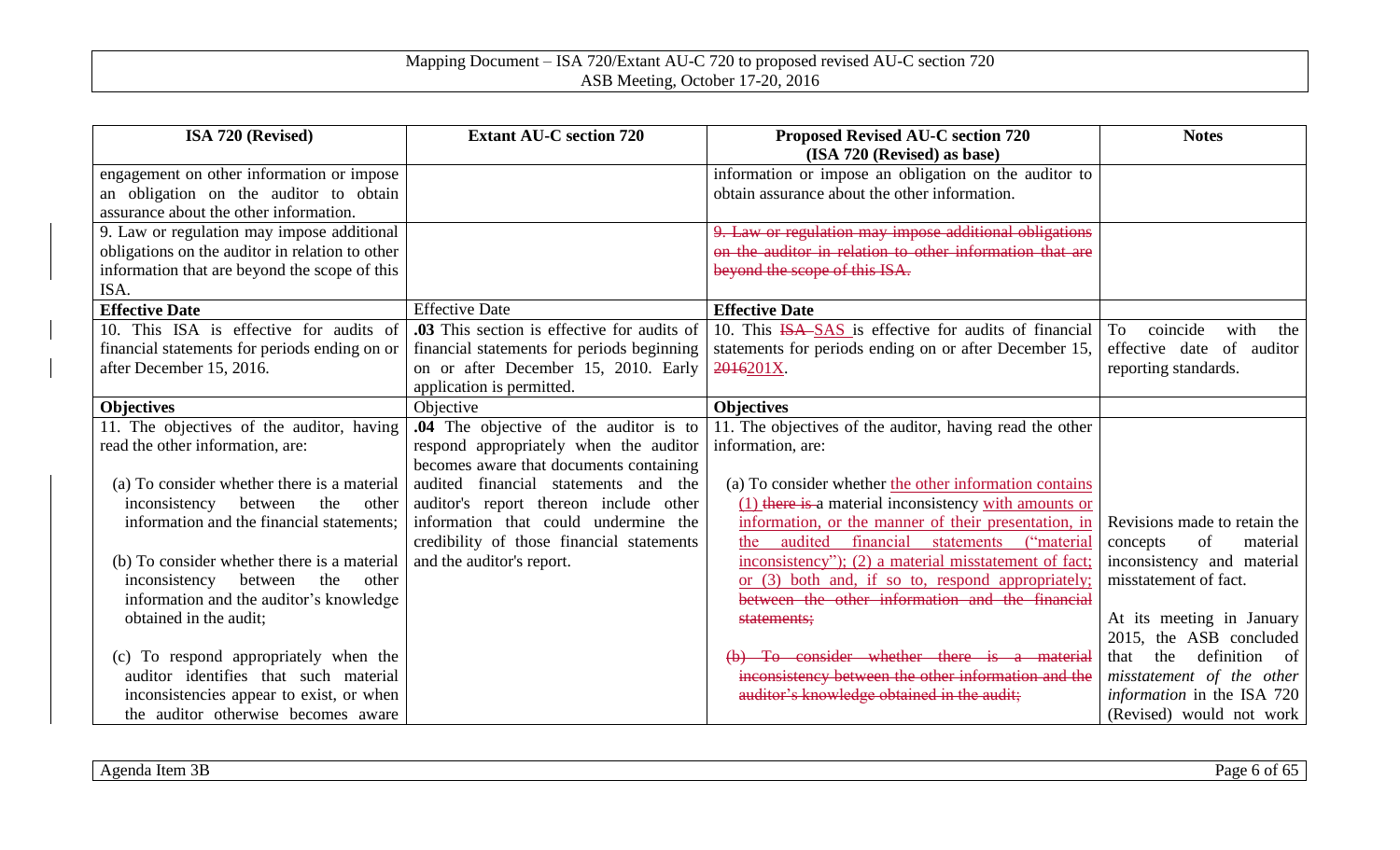| ISA 720 (Revised)                                                                                         | <b>Extant AU-C section 720</b>                                                                                                   | <b>Proposed Revised AU-C section 720</b><br>(ISA 720 (Revised) as base)                                                                                  | <b>Notes</b>                                                                                                                                                  |
|-----------------------------------------------------------------------------------------------------------|----------------------------------------------------------------------------------------------------------------------------------|----------------------------------------------------------------------------------------------------------------------------------------------------------|---------------------------------------------------------------------------------------------------------------------------------------------------------------|
| that other information appears to be<br>materially misstated; and                                         |                                                                                                                                  | (e) To respond appropriately when the auditor<br>identifies that such material inconsistencies appear<br>to exist, or when the auditor otherwise becomes | in a revised AU-C section<br>720 as the ASB has avoided<br>of<br>the<br>the<br>term<br>use                                                                    |
| (d) To report in accordance with this ISA.                                                                |                                                                                                                                  | aware that other information appears to be<br>materially misstated; and                                                                                  | <i>misleading</i> in the standards<br>as no criteria exists as to<br>what <i>misleading</i> means. In                                                         |
|                                                                                                           |                                                                                                                                  | $\frac{d}{db}$ To report in accordance with this $\frac{1}{6}$ SASAS.                                                                                    | draft<br>standard,<br>the<br>its<br><b>PCAOB</b><br>retained<br>the<br>construct of extant AU-C<br>section 720.                                               |
|                                                                                                           |                                                                                                                                  |                                                                                                                                                          | The ASB concluded that<br>retaining<br>the<br>current<br>construct would not result in<br>an ISA minus scenario as<br>long as the work effort is<br>the same. |
| <b>Definitions</b>                                                                                        | Definitions                                                                                                                      | <b>Definitions</b>                                                                                                                                       |                                                                                                                                                               |
| 12. For purposes of the ISAs, the following<br>terms have the meanings attributed below:                  | .05 For purposes of generally accepted<br>auditing standards (GAAS), the following                                               | 12. For purposes of the <b>ISAsSASs</b> , the following terms<br>have the meanings attributed below:                                                     | The definition of <i>annual</i><br><i>report</i> is primarily from ISA                                                                                        |
|                                                                                                           | terms have the meanings attributed as                                                                                            |                                                                                                                                                          | 720 (Revised). Differences                                                                                                                                    |
| (a) Annual report $-$ A document, or<br>combination of documents, prepared                                | follows:                                                                                                                         | $\frac{a}{a}$ Annual report. - A document, or combination of<br>documents, prepared typically on an annual basis by                                      | of note:                                                                                                                                                      |
| typically on an annual basis by<br>management or those charged with<br>governance in accordance with law, | Inconsistency. Other information that<br>conflicts with information contained in the<br>audited financial statements. A material | management or those charged with governance-in<br>accordance with law, regulation or custom, the<br>purpose of which is to provide owners (or similar    | 1) For clarity, the SAS<br>excludes the phrase<br>"in accordance with                                                                                         |
| regulation or custom, the purpose of<br>which is to provide owners (or similar                            | inconsistency may raise doubt about the<br>audit conclusions drawn from<br>audit                                                 | stakeholders) with information on the entity's<br>operations and the entity's financial results and                                                      | law, regulation or<br>custom" as such                                                                                                                         |
| stakeholders) with information on the                                                                     | evidence previously<br>obtained<br>and,                                                                                          | financial position as set out in the financial                                                                                                           | phase is not deemed                                                                                                                                           |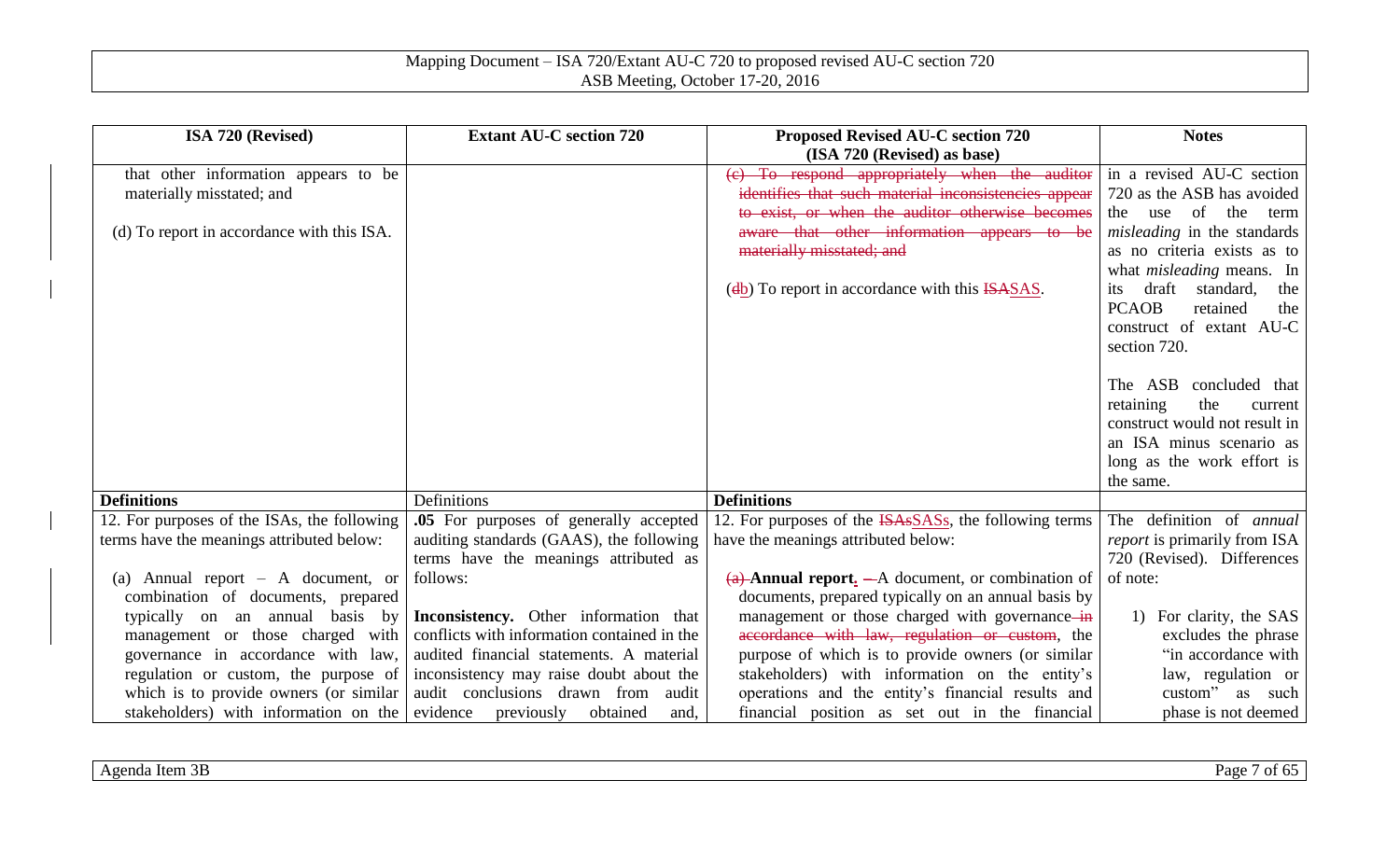| ISA 720 (Revised)                                                        | <b>Extant AU-C section 720</b>                   | <b>Proposed Revised AU-C section 720</b>                            | <b>Notes</b>                    |
|--------------------------------------------------------------------------|--------------------------------------------------|---------------------------------------------------------------------|---------------------------------|
|                                                                          |                                                  | (ISA 720 (Revised) as base)                                         |                                 |
| entity's operations and the entity's                                     | possibly, about the basis for the auditor's      | An<br>annual report<br>contains<br>statements.<br>$\Theta$ <b>F</b> | for<br>necessary                |
| financial results and financial position as                              | opinion on the financial statements.             | accompaniesor incorporates by reference<br>the                      | American auditors.              |
| set out in the financial statements. An                                  |                                                  | financial statements and the auditor's report thereon               |                                 |
| annual report contains or accompanies                                    | Misstatement of fact. Other information          | and usually includes information about the entity's                 | The proposed SAS<br>2)          |
| the financial statements and the auditor's                               | that is unrelated to matters appearing in        | developments, its future outlook and risks and                      | definition states that          |
| report thereon and usually includes                                      | the audited financial statements that is         | uncertainties, a statement by the entity's governing                | annual report<br>the            |
| information<br>the<br>entity's<br>about                                  | incorrectly stated or presented. A material      | body, and reports covering governance matters.                      | includes<br>or                  |
| developments, its future outlook and                                     | misstatement of fact may undermine the           | Annual reports include annual reports of                            | incorporates<br>by              |
| risks and uncertainties, a statement by                                  | credibility of the document containing           | governments and organizations for charitable or                     | reference<br>the                |
| the entity's governing body, and reports                                 | audited financial statements.                    | philanthropic purposes that are available to the                    | financial statements            |
| covering governance matters. (Ref: Para.                                 |                                                  | public. (Ref: Para. $A1A5-A5A9$ )                                   | and auditor's report            |
| $A1-A5$                                                                  |                                                  |                                                                     | ISA 720<br>thereon.             |
|                                                                          | information.<br><b>Other</b><br>Financial<br>and |                                                                     | (Revised) does not              |
| (b) Misstatement of the other information                                | nonfinancial information (other than the         |                                                                     | include<br>the                  |
| misstatement of<br>other<br>the<br>A                                     | financial statements and the auditor's           |                                                                     | "incorporates<br>by             |
| information exists when the other                                        | report thereon) that is included in a            |                                                                     | reference" wording              |
| information is incorrectly stated or                                     | document containing audited financial            |                                                                     | and instead<br>states           |
| otherwise misleading (including because                                  | statements and the auditor's report              |                                                                     | the<br>that<br>annual           |
| it omits or obscures information                                         | entity's<br>thereonan<br>annual<br>report,       |                                                                     | report<br>may                   |
| necessary for a proper understanding of<br>matter disclosed in the other | excluding<br>required<br>supplementary           |                                                                     | the<br>accompany                |
| a<br>information). (Ref: Para. A6–A7)                                    | information. $1$                                 |                                                                     | financial statements<br>and the |
|                                                                          | Required supplementary information is            |                                                                     | auditor's<br>thereon.<br>report |
| $(c)$ Other information – Financial or non-                              | defined in paragraph .04 of section 730,         |                                                                     | <i>Incorporates</i><br>by       |
| information<br>financial<br>than<br>(other)                              | Required Supplementary Information.              |                                                                     | reference<br>$\overline{1}S$    |
| financial statements and the auditor's                                   |                                                  |                                                                     | consistent with the             |
| report thereon) included in an entity's                                  |                                                  |                                                                     | SAS,<br>proposed                |
| annual report. (Ref: Para. A8-A10)                                       |                                                  |                                                                     | Auditor                         |
|                                                                          |                                                  |                                                                     | Involvement<br>with             |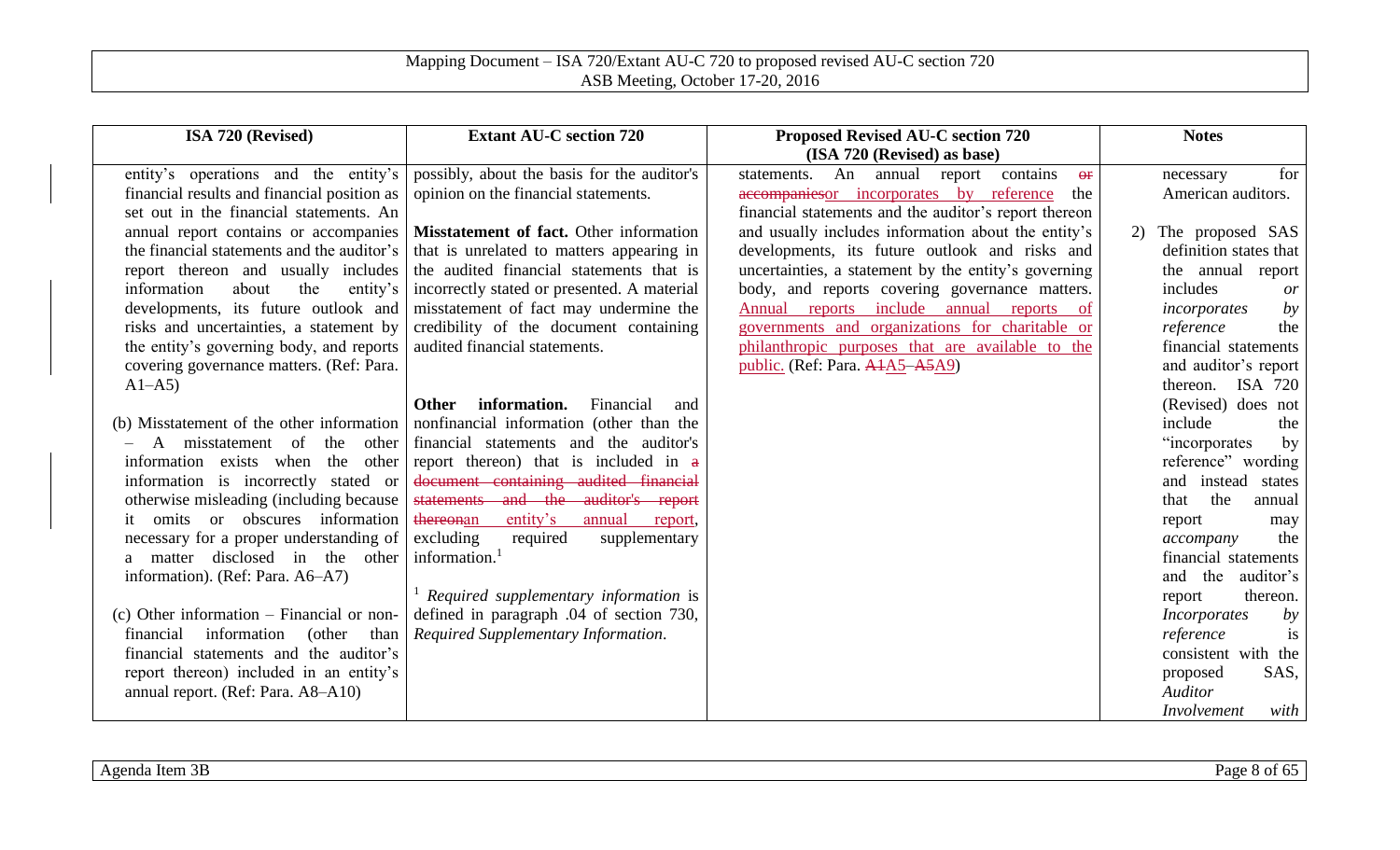| ISA 720 (Revised) | <b>Extant AU-C section 720</b> | <b>Proposed Revised AU-C section 720</b><br>(ISA 720 (Revised) as base)                                                                                                                                                                                                                                                                                                                                                                                                                                                                                                                                                                                                                                                                                                                                                                                           | <b>Notes</b>                                                                                                                                                                                                    |
|-------------------|--------------------------------|-------------------------------------------------------------------------------------------------------------------------------------------------------------------------------------------------------------------------------------------------------------------------------------------------------------------------------------------------------------------------------------------------------------------------------------------------------------------------------------------------------------------------------------------------------------------------------------------------------------------------------------------------------------------------------------------------------------------------------------------------------------------------------------------------------------------------------------------------------------------|-----------------------------------------------------------------------------------------------------------------------------------------------------------------------------------------------------------------|
|                   |                                |                                                                                                                                                                                                                                                                                                                                                                                                                                                                                                                                                                                                                                                                                                                                                                                                                                                                   | Exempt Offerings.<br>The SAS includes<br>3)<br>the<br>of<br>concept<br>annual reports of<br>and<br>governments<br>charitable<br>from<br>organizations<br>extant AU-C section<br>720.                            |
|                   |                                | <b>Inconsistency.</b> Other information that conflicts with<br>information contained in the audited financial<br>statements. A material inconsistency may raise doubt<br>about the audit conclusions drawn from audit<br>evidence previously obtained and, possibly, about<br>the basis for the auditor's opinion on the financial<br>statements.<br>Misstatement of fact. Other information that is<br>unrelated to matters appearing in the audited<br>financial statements that is incorrectly stated or<br>presented. A material misstatement of fact may<br>undermine the credibility of the document containing<br>audited financial statements.<br>(b) Misstatement of the other information<br>misstatement of the other information exists when<br>the other information is incorrectly stated or<br>otherwise misleading (including because it omits or | The proposed SAS retains<br>the<br>of<br>concepts<br>inconsistency<br>and<br>misstatement<br>of<br>fact<br>whereas ISA 720 (Revised)<br>combines the concepts into<br>misstatement of the other<br>information. |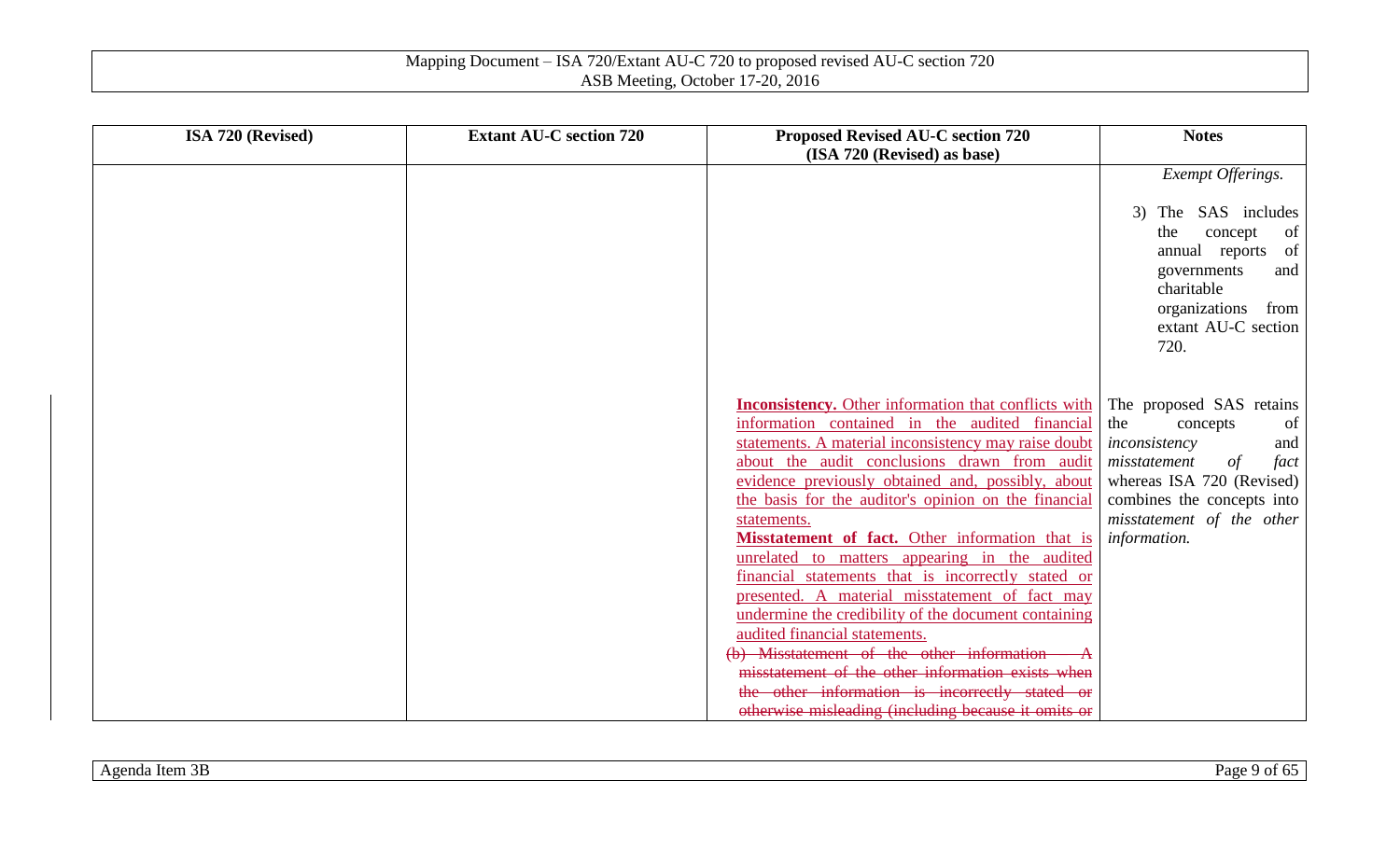| ISA 720 (Revised)                                                                     | <b>Extant AU-C section 720</b> | <b>Proposed Revised AU-C section 720</b><br>(ISA 720 (Revised) as base)                                                                                                                                                                                               | <b>Notes</b>                                                                                                               |
|---------------------------------------------------------------------------------------|--------------------------------|-----------------------------------------------------------------------------------------------------------------------------------------------------------------------------------------------------------------------------------------------------------------------|----------------------------------------------------------------------------------------------------------------------------|
|                                                                                       |                                | obscures information necessary for a proper<br>understanding of a matter disclosed in the other<br>information). (Ref: Para. A6 A7)                                                                                                                                   |                                                                                                                            |
|                                                                                       |                                | $\overline{(e)}$ -Other information. - Financial or non-financial<br>information (other than financial statements and the<br>auditor's report thereon) included in an entity's annual<br>report, excluding required supplementary information.<br>(Ref: par. A10-A12) | The proposed SAS excludes<br>RSI from the definition of<br>OI as a separate AU-C<br>section exists that deals with<br>RSI. |
|                                                                                       |                                | Required supplementary information is defined in<br>.04<br>730,<br><sub>of</sub><br>section<br>paragraph<br>Required<br>Supplementary Information.<br>. (Ref: Para. A8 A10)                                                                                           |                                                                                                                            |
| <b>Requirements</b>                                                                   | Requirements                   | <b>Requirements</b>                                                                                                                                                                                                                                                   |                                                                                                                            |
| <b>Obtaining the Other Information</b>                                                |                                | <b>Obtaining the Other Information</b>                                                                                                                                                                                                                                |                                                                                                                            |
| 13. The auditor shall: (Ref: Para. A11–A22)<br>(a) Determine, through discussion with |                                | 13. The auditor shallshould: (Ref: Ppara. A11A13-<br>A22A23<br>(a) Determine, through discussion with management,                                                                                                                                                     |                                                                                                                            |
| which<br>document(s)<br>management,                                                   |                                | which document(s) comprises the annual report, and                                                                                                                                                                                                                    |                                                                                                                            |
| comprises the annual report, and the                                                  |                                | the entity's planned manner and timing of the                                                                                                                                                                                                                         |                                                                                                                            |
| entity's planned manner and timing of                                                 |                                | issuance of such document(s);                                                                                                                                                                                                                                         |                                                                                                                            |
| the issuance of such document(s);                                                     |                                | (b) Make appropriate arrangements with management                                                                                                                                                                                                                     |                                                                                                                            |
|                                                                                       |                                | to obtain in a timely manner and, if possible, prior to                                                                                                                                                                                                               |                                                                                                                            |
| (b) Make appropriate arrangements with                                                |                                | the date of the auditor's report, the final version of                                                                                                                                                                                                                |                                                                                                                            |
| management to obtain in a timely                                                      |                                | the document (s) comprising the annual report; and                                                                                                                                                                                                                    |                                                                                                                            |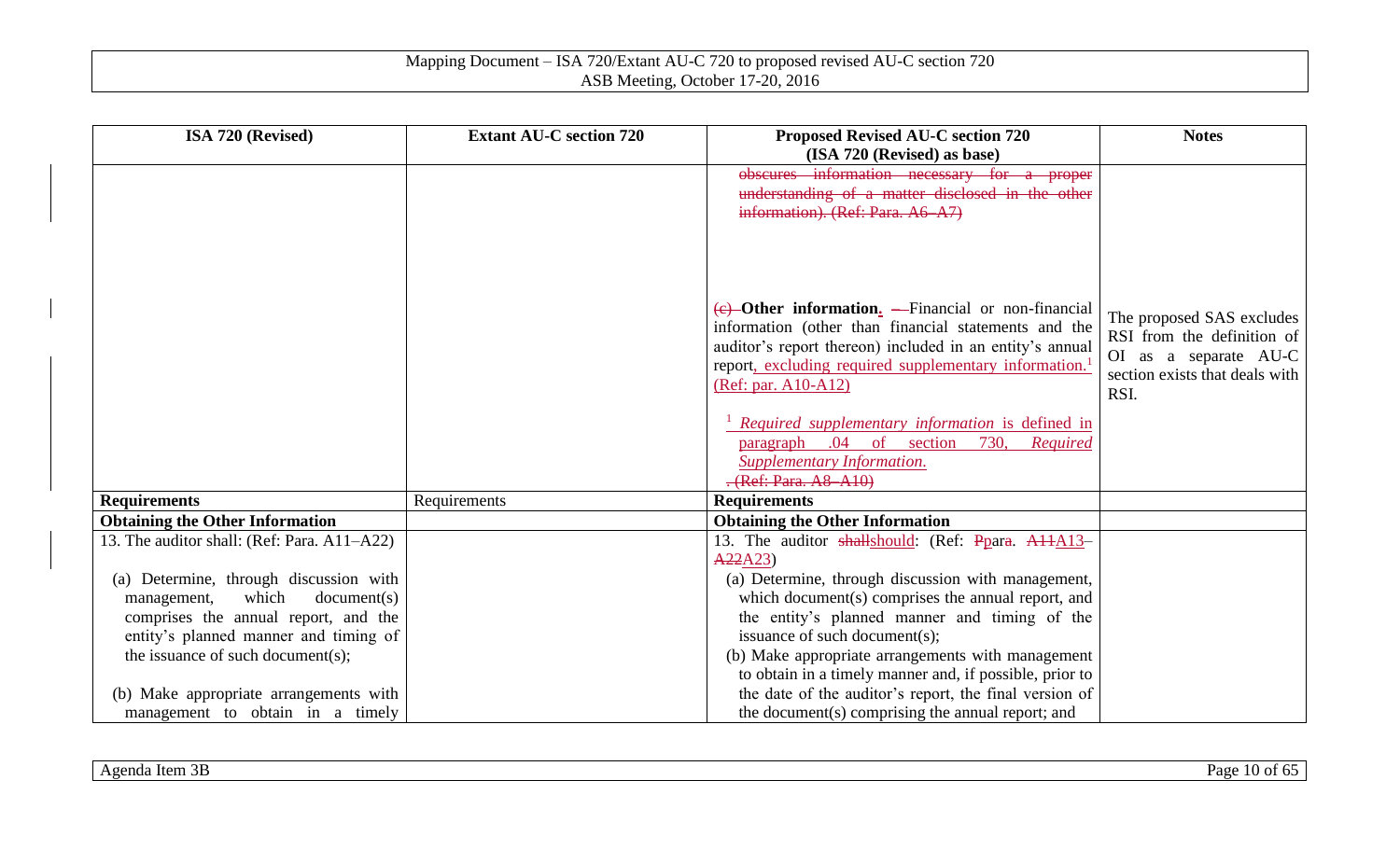| ISA 720 (Revised)                          | <b>Extant AU-C section 720</b>                           | <b>Proposed Revised AU-C section 720</b><br>(ISA 720 (Revised) as base) | <b>Notes</b> |
|--------------------------------------------|----------------------------------------------------------|-------------------------------------------------------------------------|--------------|
| manner and, if possible, prior to the date |                                                          | (c) When some or all of the document(s) determined                      |              |
| of the auditor's report, the final version |                                                          | in (a) will not be available until after the date of the                |              |
| of the document(s) comprising the          |                                                          | auditor's report on the financial statements, request                   |              |
| annual report; and                         |                                                          | management to provide a written representation that                     |              |
|                                            |                                                          | the final version of the document(s) will be provided                   |              |
| (c) When some or all of the document(s)    |                                                          | to the auditor when available, and prior to its                         |              |
| determined in (a) will not be available    |                                                          | issuance by the entity, such that the auditor can                       |              |
| until after the date of the auditor's      |                                                          | complete the procedures required by this                                |              |
| report, request management to provide a    |                                                          | ISAproposed standard. (Ref: Parapar. A22A23)                            |              |
| written representation that the final      |                                                          |                                                                         |              |
| version of the document(s) will be         |                                                          |                                                                         |              |
| provided to the auditor when available,    |                                                          |                                                                         |              |
| and prior to its issuance by the entity,   |                                                          |                                                                         |              |
| such that the auditor can complete the     |                                                          |                                                                         |              |
| procedures required by this ISA. (Ref:     |                                                          |                                                                         |              |
| Para. A22)                                 |                                                          |                                                                         |              |
| Reading and                                | <b>Considering the Other   Reading Other Information</b> | <b>Reading and Considering the Other Information</b>                    |              |
| <b>Information</b>                         |                                                          |                                                                         |              |
| 14. The auditor shall read the<br>other    | .06 The auditor should read the other                    | 14. The auditor shall-should read the other information                 |              |
| information and, in doing so shall: (Ref:  | information of which the auditor is aware                | of which the auditor is aware in order to identify                      |              |
| Para. A23-A24)                             | order<br>identify<br>material<br>to<br>in                | material inconsistencies, if any and, in doing so                       |              |
|                                            | inconsistencies, if any, with the audited                | shallshould: (Ref: Parapar. A23A24-A24A26)                              |              |
| (a) Consider whether there is a material   | financial statements.                                    |                                                                         |              |
| inconsistency between<br>the<br>other      |                                                          | (a) Consider whether there is a material inconsistency                  |              |
| information and the financial statements.  |                                                          | between the other information and the financial                         |              |
| As the basis for this consideration, the   |                                                          | statements. As the basis for this consideration, the                    |              |
| shall, to evaluate<br>auditor<br>their     |                                                          | auditor shallshould, to evaluate their consistency,                     |              |
| consistency, compare selected amounts      |                                                          | compare selected amounts or other items in the other                    |              |
| or other items in the other information    |                                                          | information (that are intended to be the same as, to                    |              |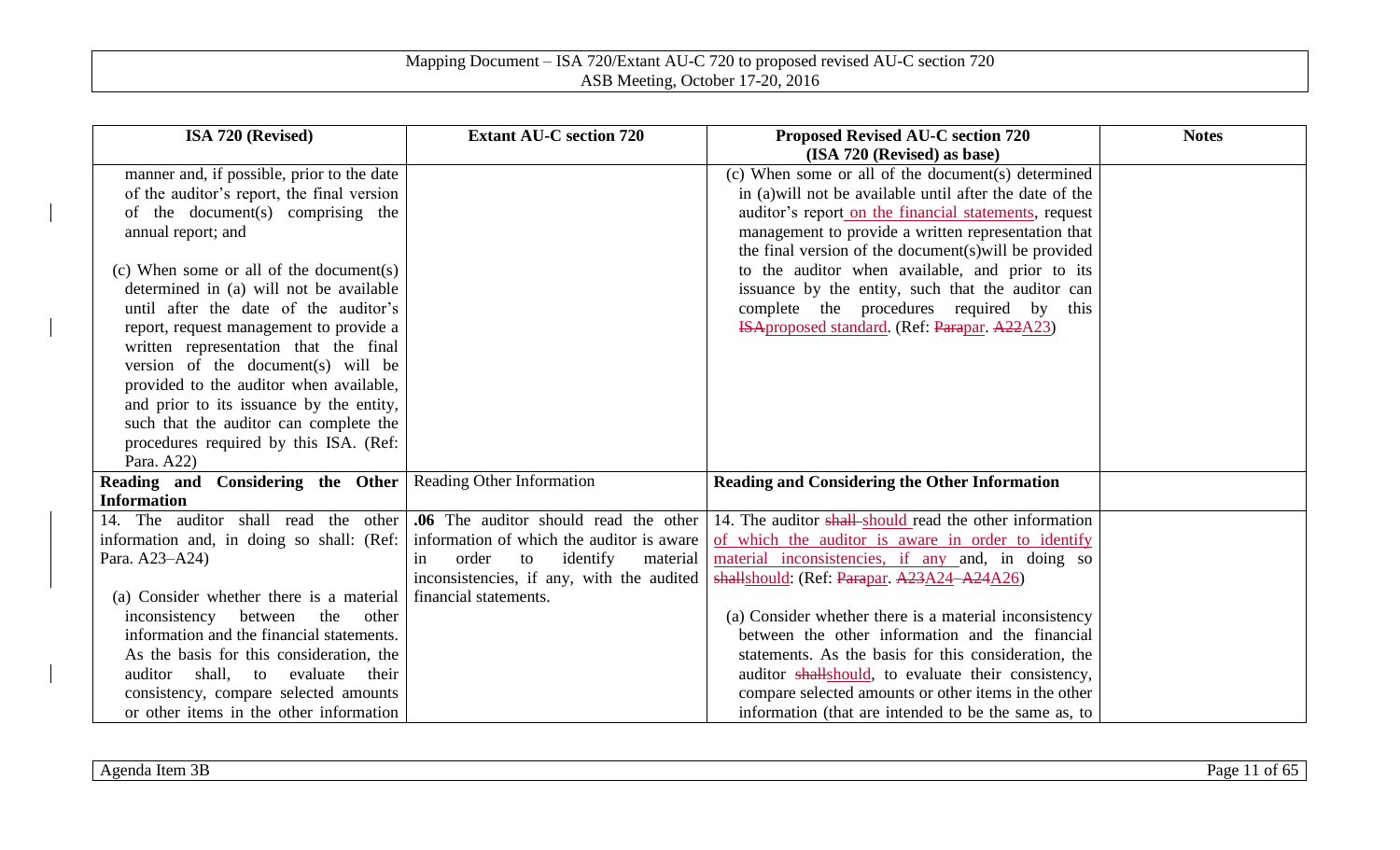| ISA 720 (Revised)                                                                                                                                                                                                                                                   | <b>Extant AU-C section 720</b>                                                                                                                                                                                                                                                                                                                                                                                                                                                                                                    | <b>Proposed Revised AU-C section 720</b><br>(ISA 720 (Revised) as base)                                                                                                                                                                                           | <b>Notes</b> |
|---------------------------------------------------------------------------------------------------------------------------------------------------------------------------------------------------------------------------------------------------------------------|-----------------------------------------------------------------------------------------------------------------------------------------------------------------------------------------------------------------------------------------------------------------------------------------------------------------------------------------------------------------------------------------------------------------------------------------------------------------------------------------------------------------------------------|-------------------------------------------------------------------------------------------------------------------------------------------------------------------------------------------------------------------------------------------------------------------|--------------|
| (that are intended to be the same as, to<br>summarize, or to provide greater detail<br>about, the amounts or other items in the<br>financial statements) with such amounts<br>other items in the financial<br>statements; and (Ref: Para. A25–A29)                  |                                                                                                                                                                                                                                                                                                                                                                                                                                                                                                                                   | summarize, or to provide greater detail about, the<br>amounts or other items in the financial statements)<br>with such amounts or other items in the financial<br>statements; and (Ref: Parapar. A25A27-A29A31)                                                   |              |
| (b) Consider whether there is a material<br>inconsistency between the<br>other<br>information and the auditor's knowledge<br>obtained in the audit, in the context of<br>audit evidence obtained and conclusions<br>reached in the audit. (Ref: Para. A30–<br>(A36) |                                                                                                                                                                                                                                                                                                                                                                                                                                                                                                                                   | (b) Consider whether there is a material inconsistency<br>between the other information and the auditor's<br>knowledge obtained in the audit, in the context of<br>audit evidence obtained and conclusions reached in<br>the audit. (Ref: Parapar. A30A32-A36A38) |              |
|                                                                                                                                                                                                                                                                     | .07 The auditor should make appropriate<br>arrangements with management or those<br>charged with governance to obtain the<br>other information prior to the report<br>release date. <sup>2</sup> If it is not possible to obtain<br>all of the other information prior to the<br>report release date, the auditor should read<br>such other information as soon as<br>practicable. (Ref: par. .A6)<br><sup>2</sup> See paragraph .06 of section 230, <i>Audit</i><br>Documentation, for the definition of<br>report release date. | .08 The auditor should communicate with $\vert$ 15. The auditor should communicate with those charged                                                                                                                                                             |              |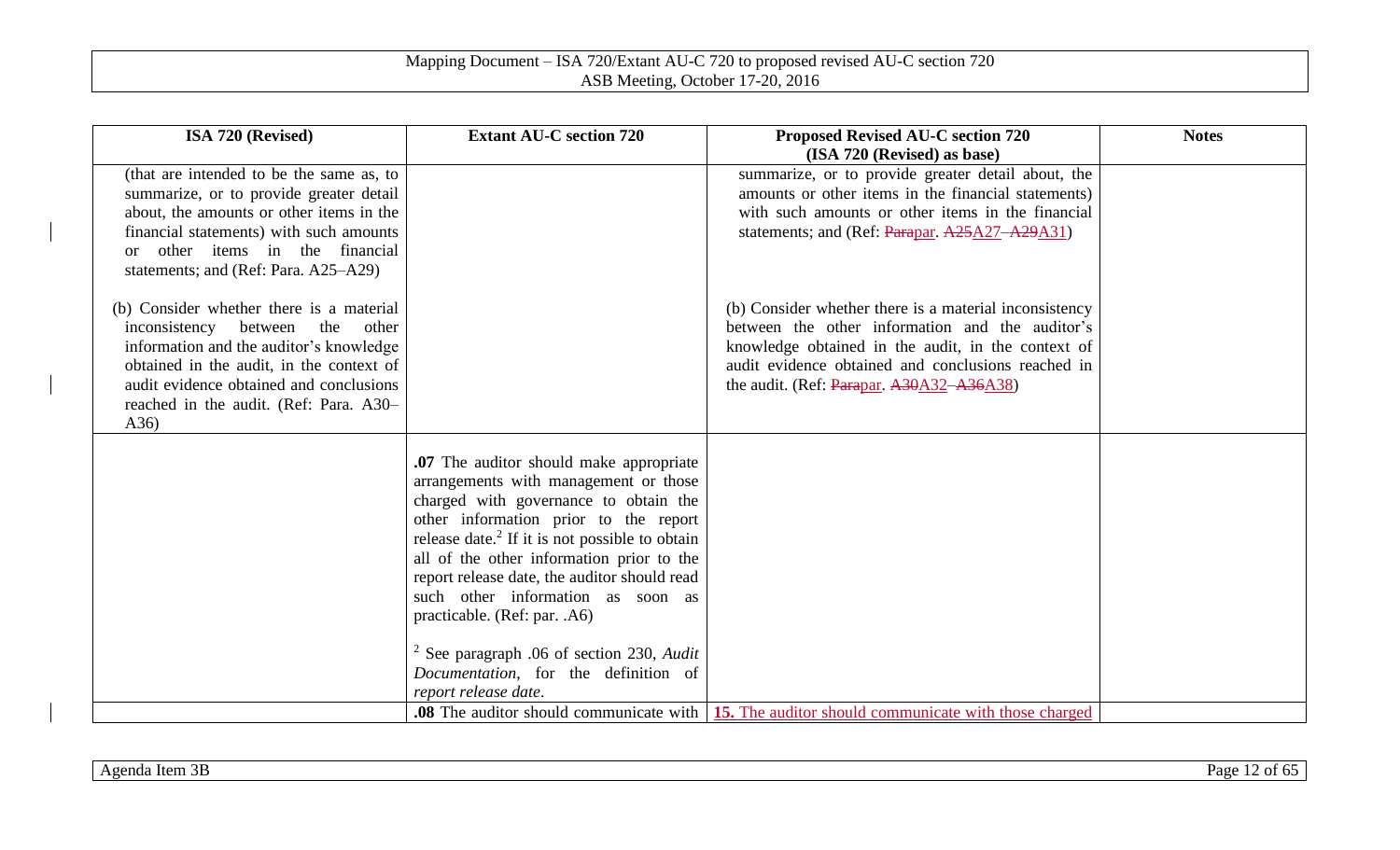| ISA 720 (Revised)                                            | <b>Extant AU-C section 720</b>               | <b>Proposed Revised AU-C section 720</b>                              | <b>Notes</b> |
|--------------------------------------------------------------|----------------------------------------------|-----------------------------------------------------------------------|--------------|
|                                                              |                                              | (ISA 720 (Revised) as base)                                           |              |
|                                                              | those charged with<br>the<br>governance      | with governance the auditor's responsibility with respect             |              |
|                                                              | auditor's responsibility with respect to the | to the other information, any procedures performed                    |              |
|                                                              | other information,<br>procedures<br>any      | relating to the other information, and the results.                   |              |
|                                                              | performed<br>relating<br>the<br>to<br>other  |                                                                       |              |
|                                                              | information, and the results.                |                                                                       |              |
| 15. While reading the other information in                   |                                              | 4516. While reading the other information in accordance               |              |
| accordance with paragraph 14, the auditor                    |                                              | with paragraph 14, the auditor shall-should remain alert              |              |
| shall remain alert for indications that the                  |                                              | for indications that the other information not related to             |              |
| other information not related to the financial               |                                              | the financial statements or the auditor's knowledge                   |              |
| statements or the auditor's knowledge                        |                                              | obtained in the audit appears to be materially                        |              |
| obtained in the audit appears to be                          |                                              | misstatedinclude a material misstatement of fact. (Ref:               |              |
| materially misstated. (Ref: Para. A37–A38)                   |                                              | Parapar. A37A39-A38A40)                                               |              |
| <b>Responding</b><br>When<br><b>Material</b><br>$\mathbf{a}$ | Material Inconsistencies                     | <b>Responding When a Material Inconsistency Appears</b>               |              |
| <b>Inconsistency Appears to Exist or Other</b>               |                                              | to Exist or Other Information Appears to be                           |              |
| Information Appears to be Materially                         |                                              | <b>Materially MisstatedInclude</b><br><b>Material</b><br>$\mathbf{a}$ |              |
| <b>Misstated</b>                                             |                                              | <b>Misstatement of Fact</b>                                           |              |
| 16. If the auditor identifies that a material                | .09 If, on reading the other information,    | 4617. If the auditor identifies that a material                       |              |
| inconsistency appears to exist (or becomes                   | the auditor identifies<br>a<br>material      | inconsistency or a material misstatement of fact appears              |              |
| aware that the other information appears to                  | inconsistency,<br>the<br>auditor<br>should   | to exist (or becomes aware that the other information                 |              |
| be materially misstated), the auditor shall                  | determine whether the audited financial      | appears to be materially misstated), the auditor shall                |              |
| discuss the matter with management and, if                   | statements or the other information needs    | should discuss the matter with management and, if                     |              |
| necessary, perform other procedures to                       | to be revised.                               | necessary, perform other procedures to conclude                       |              |
| conclude whether: (Ref: Para. A39–A43)                       |                                              | whether: (Ref: Parapar. A39A41-A43A45)                                |              |
|                                                              |                                              | (a) A material misstatement of the other information                  |              |
| (a) A material misstatement of the other                     |                                              | exists;                                                               |              |
| information exists;                                          |                                              | (b) A material misstatement of the financial statements               |              |
|                                                              |                                              | exists; or                                                            |              |
| A material misstatement of the<br>(h)                        |                                              | (c) The auditor's understanding of the entity and its                 |              |
| financial statements exists; or                              |                                              | environment needs to be updated.                                      |              |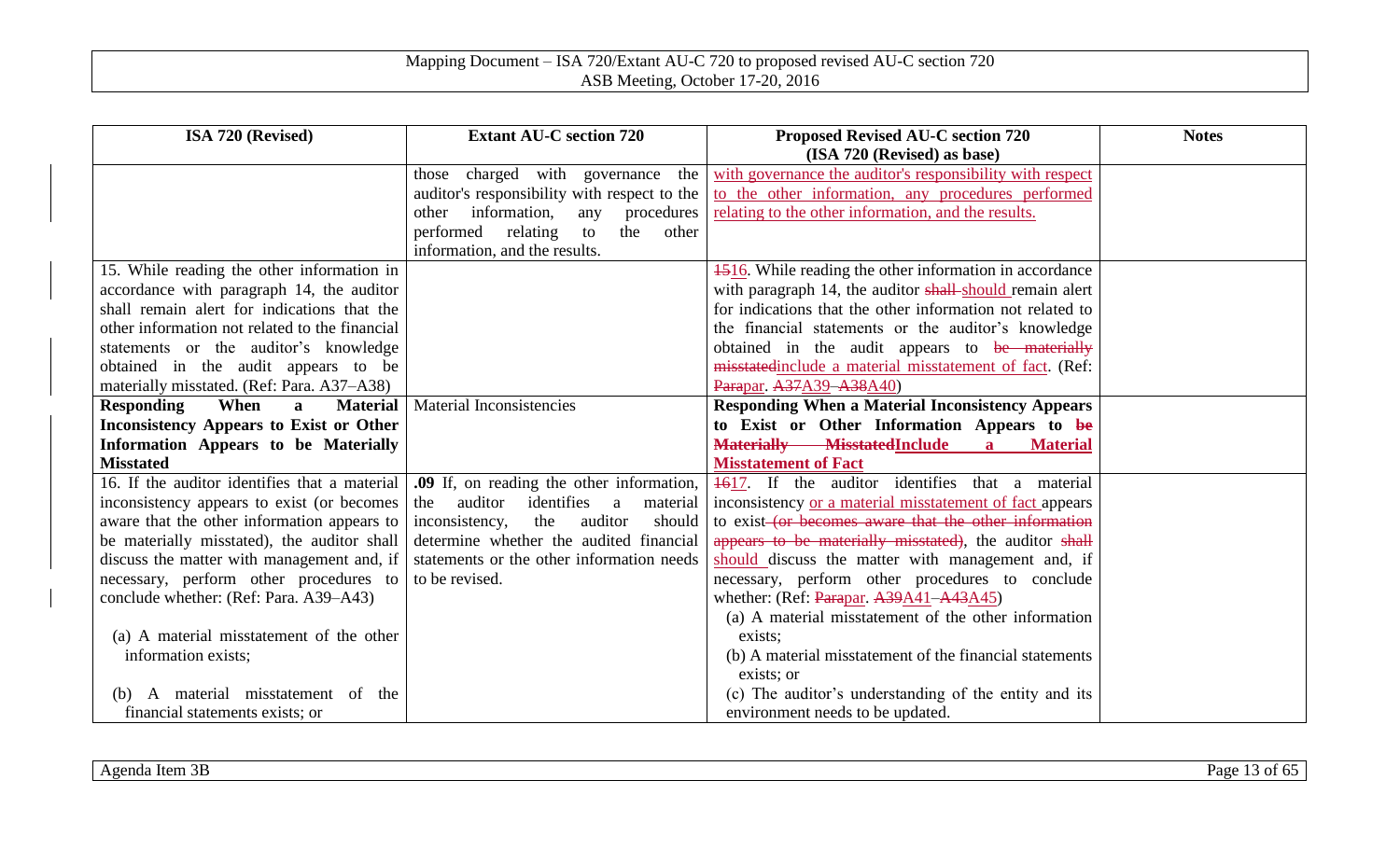| ISA 720 (Revised)                                                                            | <b>Extant AU-C section 720</b>                   | <b>Proposed Revised AU-C section 720</b><br>(ISA 720 (Revised) as base)                            | <b>Notes</b> |
|----------------------------------------------------------------------------------------------|--------------------------------------------------|----------------------------------------------------------------------------------------------------|--------------|
| (c) The auditor's understanding of the<br>entity and its environment needs to be<br>updated. |                                                  |                                                                                                    |              |
| <b>Responding When the Auditor Concludes</b>                                                 |                                                  | Responding When the Auditor Concludes That a                                                       |              |
| That a Material Misstatement of the                                                          |                                                  | <b>Material</b><br>Misstatement of the Other                                                       |              |
| <b>Other Information Exists</b>                                                              |                                                  | <b>InformationInconsistency</b><br><b>Material</b><br>or<br>$\mathbf{a}$                           |              |
|                                                                                              |                                                  | <b>Misstatement of Fact Exists</b>                                                                 |              |
| 17. If the auditor concludes that a material                                                 |                                                  | 4718. If the auditor concludes that a material                                                     |              |
| misstatement of the other information exists,                                                |                                                  | misstatement of the other informationinconsistency or a                                            |              |
| the auditor shall request management to                                                      |                                                  | material misstatement of fact exists, the auditor shall                                            |              |
| the<br>other information.<br>If<br>correct                                                   |                                                  | should request management to correct the other                                                     |              |
| management:                                                                                  |                                                  | information. If management:                                                                        |              |
|                                                                                              |                                                  | (a) Agrees to make the correction, the auditor shall                                               |              |
| (a) Agrees to make the correction, the                                                       |                                                  | should determine that the correction has been made;                                                |              |
| shall determine<br>auditor<br>that<br>the                                                    |                                                  | or                                                                                                 |              |
| correction has been made; or                                                                 |                                                  | (b) Refuses to make the correction, the auditor shall                                              |              |
|                                                                                              |                                                  | should communicate the matter with those charged                                                   |              |
| (b) Refuses to make the correction, the                                                      |                                                  | with governance and request that the correction be                                                 |              |
| auditor shall communicate the matter                                                         |                                                  | made.                                                                                              |              |
| with those charged with governance and                                                       |                                                  |                                                                                                    |              |
| request that the correction be made.                                                         |                                                  |                                                                                                    |              |
|                                                                                              | <b>Material Inconsistencies Identified Prior</b> | <b>Material Inconsistencies Identified Prior to the Date of</b>                                    |              |
|                                                                                              | to the Date of the Auditor's Report That         | the Auditor's Report That Require Revision of the                                                  |              |
|                                                                                              | Require Revision of the Audited                  | <b>Audited Financial Statements</b>                                                                |              |
|                                                                                              | <b>Financial Statements</b>                      |                                                                                                    |              |
|                                                                                              |                                                  | 10 When the auditor identifies a material 19 When the auditor identifies a material inconsistency  |              |
|                                                                                              |                                                  | inconsistency prior to the date of the prior to the date of the auditor's report that requires     |              |
|                                                                                              |                                                  | auditor's report that requires revision of <u>revision of the audited financial statements and</u> |              |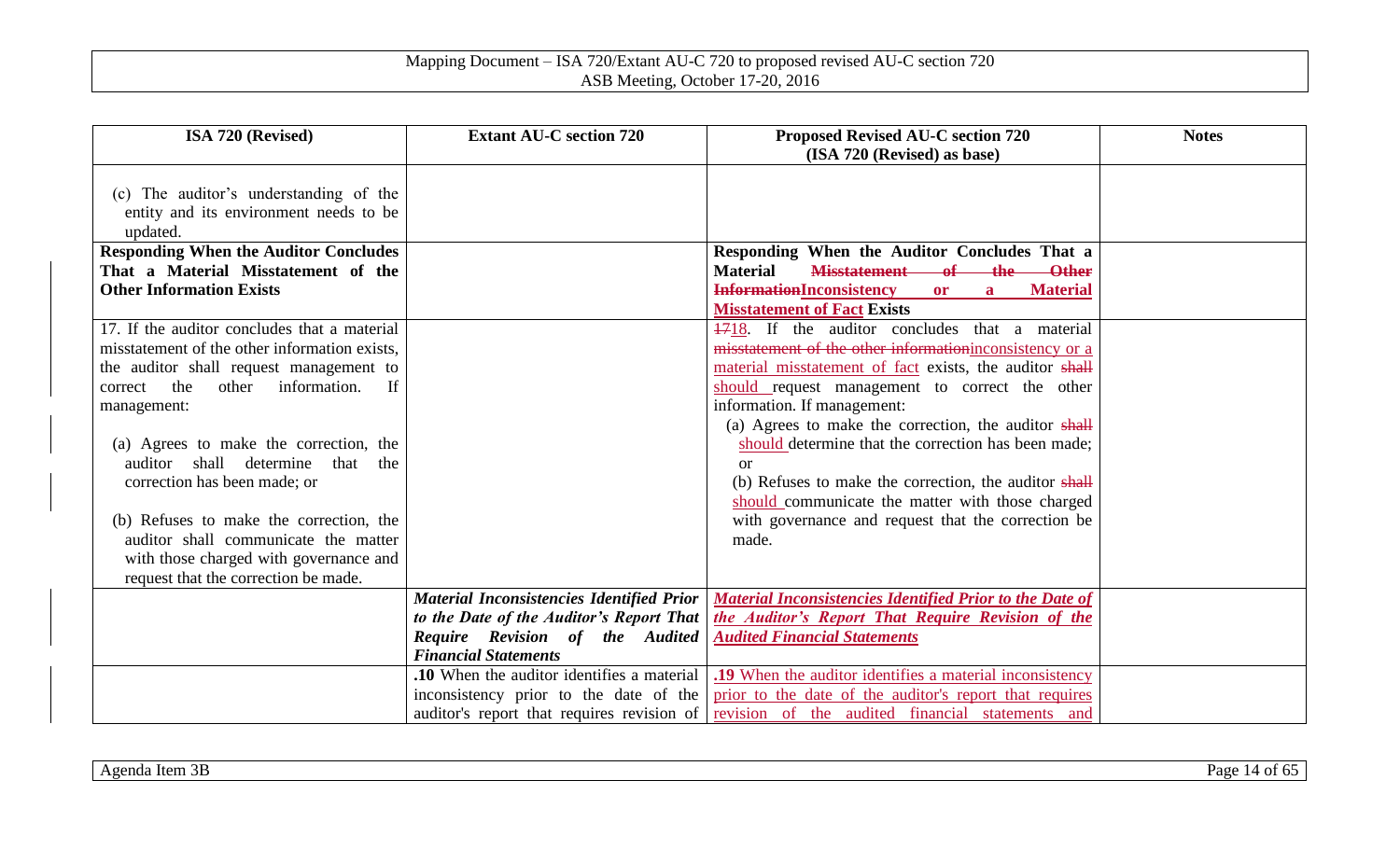## Mapping Document – ISA 720/Extant AU-C 720 to proposed revised AU-C section 720 ASB Meeting, October 17-20, 2016

| ISA 720 (Revised)                            | <b>Extant AU-C section 720</b>                   | <b>Proposed Revised AU-C section 720</b>                   | <b>Notes</b> |
|----------------------------------------------|--------------------------------------------------|------------------------------------------------------------|--------------|
|                                              |                                                  | (ISA 720 (Revised) as base)                                |              |
|                                              | audited financial statements and<br>the          | management refuses to make the revision, the auditor       |              |
|                                              | management refuses to make the revision,         | should modify the auditor's opinion in accordance with     |              |
|                                              | the auditor should modify the auditor's          | section 705, Modifications to the Opinion in the           |              |
|                                              | opinion in accordance with section 705,          | <b>Independent Auditor's Report.</b>                       |              |
|                                              | Modifications to the Opinion in the              |                                                            |              |
|                                              | <b>Independent Auditor's Report.</b>             |                                                            |              |
|                                              | <b>Material Inconsistencies Identified After</b> | Material Inconsistencies Identified After the Date of      |              |
|                                              | the Date of the Auditor's Report But             | the Auditor's Report But Prior to the Report Release       |              |
|                                              | Prior to the Report Release Date That            | <b>Date That Require Revision of the Audited Financial</b> |              |
|                                              | <b>Require Revision of the Audited</b>           | <u>Statements</u>                                          |              |
|                                              | <b>Financial Statements</b>                      |                                                            |              |
|                                              | .11 When the auditor identifies a material       | .20 When the auditor identifies a material inconsistency   |              |
|                                              | inconsistency after the date of the              | after the date of the auditor's report but prior to the    |              |
|                                              | auditor's report but prior to the report         | report release date that requires revision of the audited  |              |
|                                              | release date that requires revision of the       | financial statements, the auditor should apply the         |              |
|                                              | audited financial statements, the auditor        | relevant requirements in section 560, Subsequent Events    |              |
|                                              | should apply the relevant requirements in        | and Subsequently Discovered Facts. <sup>3</sup>            |              |
|                                              | section 560, Subsequent Events and               |                                                            |              |
|                                              | Subsequently Discovered Facts. <sup>3</sup>      | Paragraphs .12-.14 of section 560, Subsequent Events       |              |
|                                              |                                                  | and Subsequently Discovered Facts.                         |              |
|                                              | Paragraphs $.12-.14$ of section 560,             |                                                            |              |
|                                              | Subsequent Events and Subsequently               |                                                            |              |
|                                              | Discovered Facts.                                |                                                            |              |
|                                              | <b>Material Inconsistencies Identified Prior</b> |                                                            |              |
|                                              | to the Report Release Date That Require          |                                                            |              |
|                                              | <b>Revision of the Other Information</b>         |                                                            |              |
| 18. If the auditor concludes that a material | .12 When the auditor identifies a material       | 4821. If the auditor concludes that a<br>material          |              |
| misstatement exists in other information     | inconsistency prior to the report release        | inconsistency or a material misstatement of fact           |              |
| obtained prior to the date of the auditor's  | date that requires revision of the other         | misstatement exists in other information obtained prior    |              |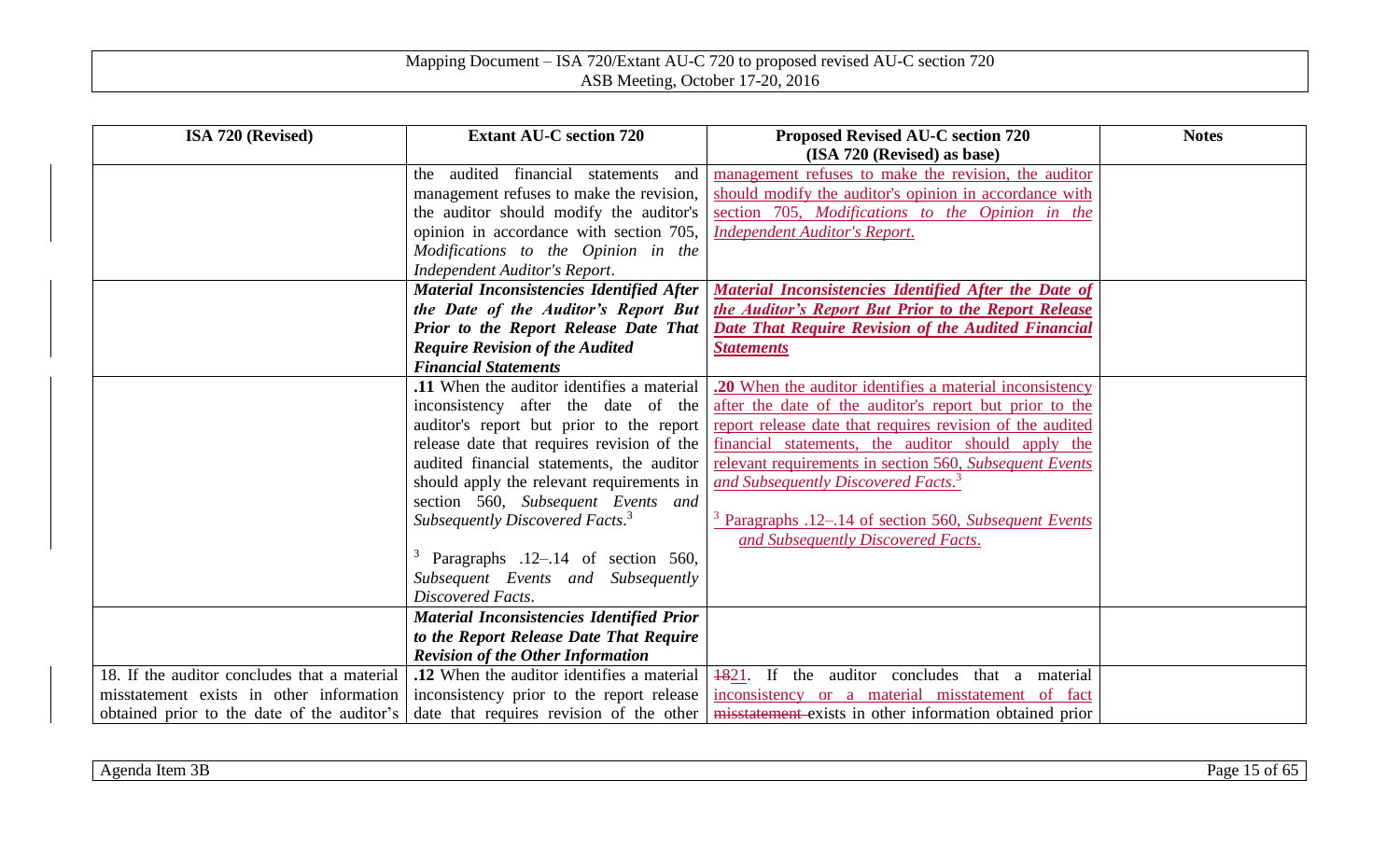| ISA 720 (Revised)                                                                      | <b>Extant AU-C section 720</b>                                                    | <b>Proposed Revised AU-C section 720</b><br>(ISA 720 (Revised) as base)                                        | <b>Notes</b>                 |
|----------------------------------------------------------------------------------------|-----------------------------------------------------------------------------------|----------------------------------------------------------------------------------------------------------------|------------------------------|
| report, and the other information is not information and management refuses to         |                                                                                   | to the date of the auditor's report, and the other                                                             |                              |
| corrected after communicating with those<br>charged with governance, the auditor shall | make the revision, the auditor should<br>communicate this matter to those charged | information is not corrected after communicating with<br>those charged with governance, the auditor shall take |                              |
| take appropriate action, including: (Ref:                                              | with governance and (Ref: par. .A7–.A8)                                           | appropriate action, including: (Ref: Parapar. A44A46)                                                          |                              |
| Para. A44)                                                                             |                                                                                   |                                                                                                                |                              |
|                                                                                        | a. include in the auditor's report an                                             |                                                                                                                |                              |
| (a) Considering the implications for the<br>auditor's report and communicating with    | other-matter paragraph describing<br>material inconsistency, in<br>the            | (a) Considering the implications for the auditor's                                                             |                              |
| those charged with governance about                                                    | accordance with section<br>706.                                                   | report and communicating with those charged with                                                               |                              |
| how the auditor plans to address the                                                   | Emphasis-of-Matter Paragraphs and                                                 | governance about how the auditor plans to address                                                              |                              |
| material misstatement in the auditor's                                                 | Other-Matter Paragraphs in the                                                    | the material misstatement-inconsistency or material                                                            |                              |
| report (see paragraph $22(e)(ii)$ ); or (Ref:                                          | Independent Auditor's Report; <sup>4</sup>                                        | misstatement of fact in the auditor's report (see                                                              |                              |
| Para. A45)                                                                             |                                                                                   | paragraph $2225(e)(ii)$ ; or (Ref: Parapara, A45A47)                                                           |                              |
| (b) Withdrawing from the engagement,                                                   | b. withhold the auditor's report; or                                              | b. withholding the auditor's report; (Ref: par. A49) or                                                        | Included the option for the  |
| where withdrawal is possible under                                                     | c. when withdrawal is possible under                                              |                                                                                                                | auditor to withhold the      |
| applicable law or regulation. (Ref: Para.                                              | applicable law or regulation,                                                     | $\frac{1}{10}$ - <i>c</i> . Withdrawing from the engagement, where                                             | auditor's report from extant |
| $A46 - A47$                                                                            | withdraw from the engagement.                                                     | withdrawal is possible under applicable law or                                                                 | AU-C section 720.            |
|                                                                                        |                                                                                   | regulation. (Ref: Parapar. A46A48-A47A49)                                                                      |                              |
|                                                                                        | <sup>4</sup> Paragraph .08 of section 706, <i>Emphasis</i> -                      |                                                                                                                |                              |
|                                                                                        | of-Matter Paragraphs and Other-Matter                                             |                                                                                                                |                              |
|                                                                                        | Paragraphs in the Independent Auditor's                                           |                                                                                                                |                              |
|                                                                                        | Report.<br><b>Material</b><br><b>Identified</b><br><i>Inconsistencies</i>         | Responding When the Auditor Concludes That a                                                                   |                              |
|                                                                                        | <b>Subsequent to the Report Release Date</b>                                      | <b>Material Inconsistency or a Material Misstatement of</b>                                                    |                              |
|                                                                                        |                                                                                   | <b>Fact Exists in Other Information Obtained after the</b>                                                     |                              |
|                                                                                        |                                                                                   | <b>Date of the Auditor's Report</b>                                                                            |                              |
|                                                                                        | .13 When revision of the audited financial                                        |                                                                                                                |                              |
|                                                                                        | statements is necessary as a result of a                                          |                                                                                                                |                              |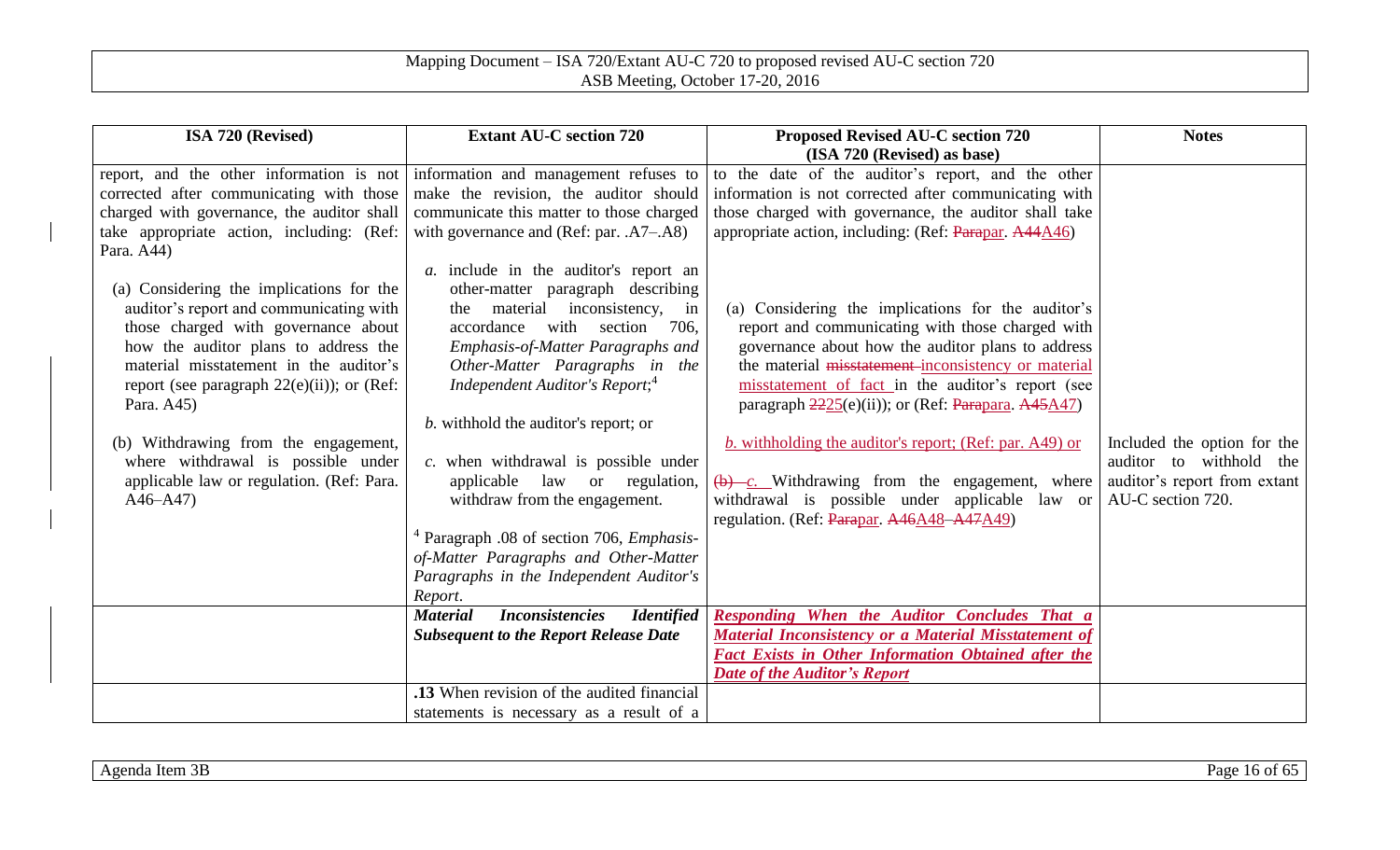| ISA 720 (Revised)                            | <b>Extant AU-C section 720</b>               | <b>Proposed Revised AU-C section 720</b><br>(ISA 720 (Revised) as base) | <b>Notes</b> |
|----------------------------------------------|----------------------------------------------|-------------------------------------------------------------------------|--------------|
|                                              | material<br>inconsistency<br>with<br>other   |                                                                         |              |
|                                              | information and the auditor's report on the  |                                                                         |              |
|                                              | financial statements has already been        |                                                                         |              |
|                                              | released, the auditor should apply the       |                                                                         |              |
|                                              | relevant requirements in section 560,        |                                                                         |              |
|                                              | <b>Subsequent Events and Subsequently</b>    |                                                                         |              |
|                                              | Discovered Facts. <sup>5</sup>               |                                                                         |              |
|                                              |                                              |                                                                         |              |
|                                              | Paragraphs .15–18 of section 560,            |                                                                         |              |
|                                              | Subsequent Events and Subsequently           |                                                                         |              |
|                                              | Discovered Facts.                            |                                                                         |              |
| 19. If the auditor concludes that a material | .14 When revision of the<br>other            | <b>1922.</b> If other information is obtained after the date of         |              |
| misstatement exists in other information     | information is necessary after the report    | the auditor's report and the auditor concludes that a                   |              |
| obtained after the date of the auditor's     | release date and management agrees to        | material misstatement inconsistency or a material                       |              |
| report, the auditor shall:                   | make the revision, the auditor should        | misstatement of fact exists-in-other information obtained               |              |
|                                              | carry out the procedures necessary under     | after the date of the auditor's report, the auditor                     |              |
| (a) If the other information is corrected,   | the circumstances. (Ref: par. A9)            | shallshould:                                                            |              |
| perform the procedures necessary in the      |                                              |                                                                         |              |
| circumstances; or (Ref: Para. A48)           | When revision of the<br>.15<br>other         | (a) If the other information is corrected, perform the                  |              |
|                                              | information is necessary after the report    | procedures necessary in the circumstances; or (Ref:                     |              |
| the other information is not<br>(b)<br>- If  | release date but management refuses to       | Parapar. A48A50)                                                        |              |
| corrected after communicating with           | make the revision, the auditor should        |                                                                         |              |
| those charged with governance, take          | notify those charged with governance of      | (b) If the other information is not corrected after                     |              |
| appropriate action considering the           | the auditor's concerns regarding the other   | communicating with those charged with governance,                       |              |
| auditor's legal rights and obligations, to   | take<br>information<br>and<br>any<br>further | take appropriate action considering the auditor's                       |              |
| seek to have the uncorrected material        | action. (Ref: par. .A10)<br>appropriate      | legal rights and obligations, to seek to have the                       |              |
| misstatement appropriately brought to        |                                              | uncorrected material misstatement inconsistency or                      |              |
| the attention of users for whom the          |                                              | material misstatement of fact appropriately brought                     |              |
| auditor's report is prepared. (Ref: Para.    |                                              | to the attention of known users for whomof the                          |              |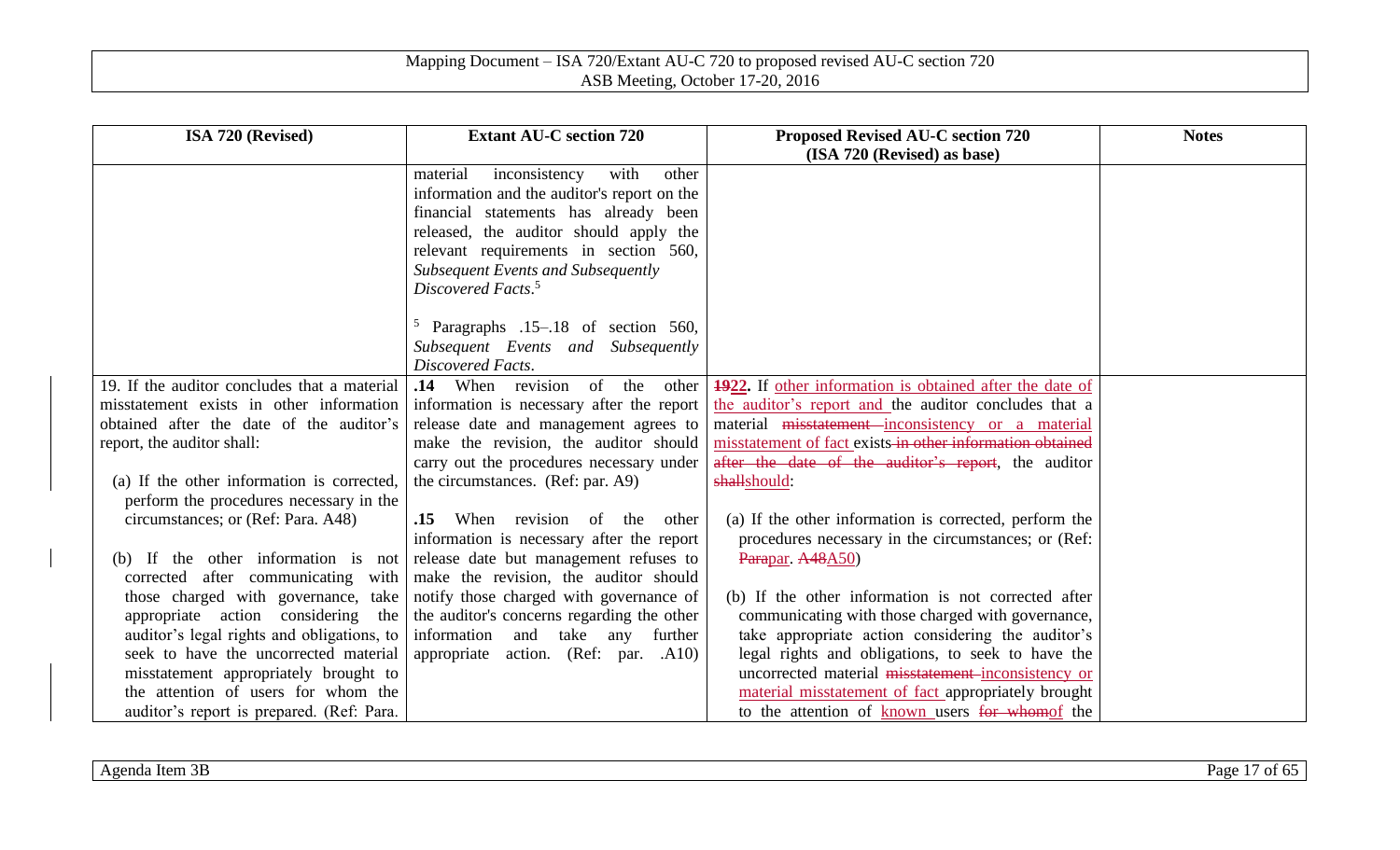| ISA 720 (Revised)                                            | <b>Extant AU-C section 720</b>               | <b>Proposed Revised AU-C section 720</b><br>(ISA 720 (Revised) as base) | <b>Notes</b> |
|--------------------------------------------------------------|----------------------------------------------|-------------------------------------------------------------------------|--------------|
| $A49 - A50$                                                  |                                              | auditor's report <del> is prepared</del> . (Ref: Parapara.              |              |
|                                                              |                                              | A49A51-A50A52)                                                          |              |
| When<br><b>Material</b><br><b>Responding</b><br>$\mathbf{a}$ |                                              | Responding When a Material Misstatement in the                          |              |
| <b>Misstatement in the Financial Statements</b>              |                                              | Financial Statements Exists or the Auditor's                            |              |
| <b>Exists or the Auditor's Understanding of</b>              |                                              | Understanding of the Entity and Its Environment                         |              |
| the Entity and Its Environment Needs to                      |                                              | <b>Needs to Be Updated</b>                                              |              |
| <b>Be Updated</b>                                            |                                              |                                                                         |              |
| 20. If, as a result of performing the                        |                                              | $\frac{2023}{1}$ . If, as a result of performing the procedures in      |              |
| procedures in paragraphs 14–16, the auditor                  |                                              | paragraphs $14-1617$ , the auditor concludes that a                     |              |
| concludes that a material misstatement in                    |                                              | material misstatement in the financial statements exists                |              |
| the financial statements exists or the                       |                                              | or the auditor's understanding of the entity and its                    |              |
| auditor's understanding of the entity and its                |                                              | environment needs to be updated, the auditor shall                      |              |
| environment needs to be updated, the                         |                                              | should respond appropriately in accordance with the                     |              |
| auditor shall respond appropriately in                       |                                              | other ISAsSASs. (Ref: Parapar. A51A53)                                  |              |
| accordance with the other ISAs. (Ref: Para.<br>A51)          |                                              |                                                                         |              |
|                                                              | <b>Material Misstatements of Fact</b>        |                                                                         |              |
|                                                              | .16 If, on reading the other information for |                                                                         |              |
|                                                              | the purpose of identifying material          |                                                                         |              |
|                                                              | inconsistencies, the auditor<br>becomes      |                                                                         |              |
|                                                              | of<br>an<br>apparent<br>material<br>aware    |                                                                         |              |
|                                                              | misstatement of fact, the auditor should     |                                                                         |              |
|                                                              | discuss the matter with management.          |                                                                         |              |
|                                                              | (Ref: par. . A11)                            |                                                                         |              |
|                                                              | .17 When, following such discussions, the    |                                                                         |              |
|                                                              | auditor still considers that there is an     |                                                                         |              |
|                                                              | apparent material misstatement of fact, the  |                                                                         |              |
|                                                              | auditor should request management to         |                                                                         |              |
|                                                              | consult with a qualified third party, such   |                                                                         |              |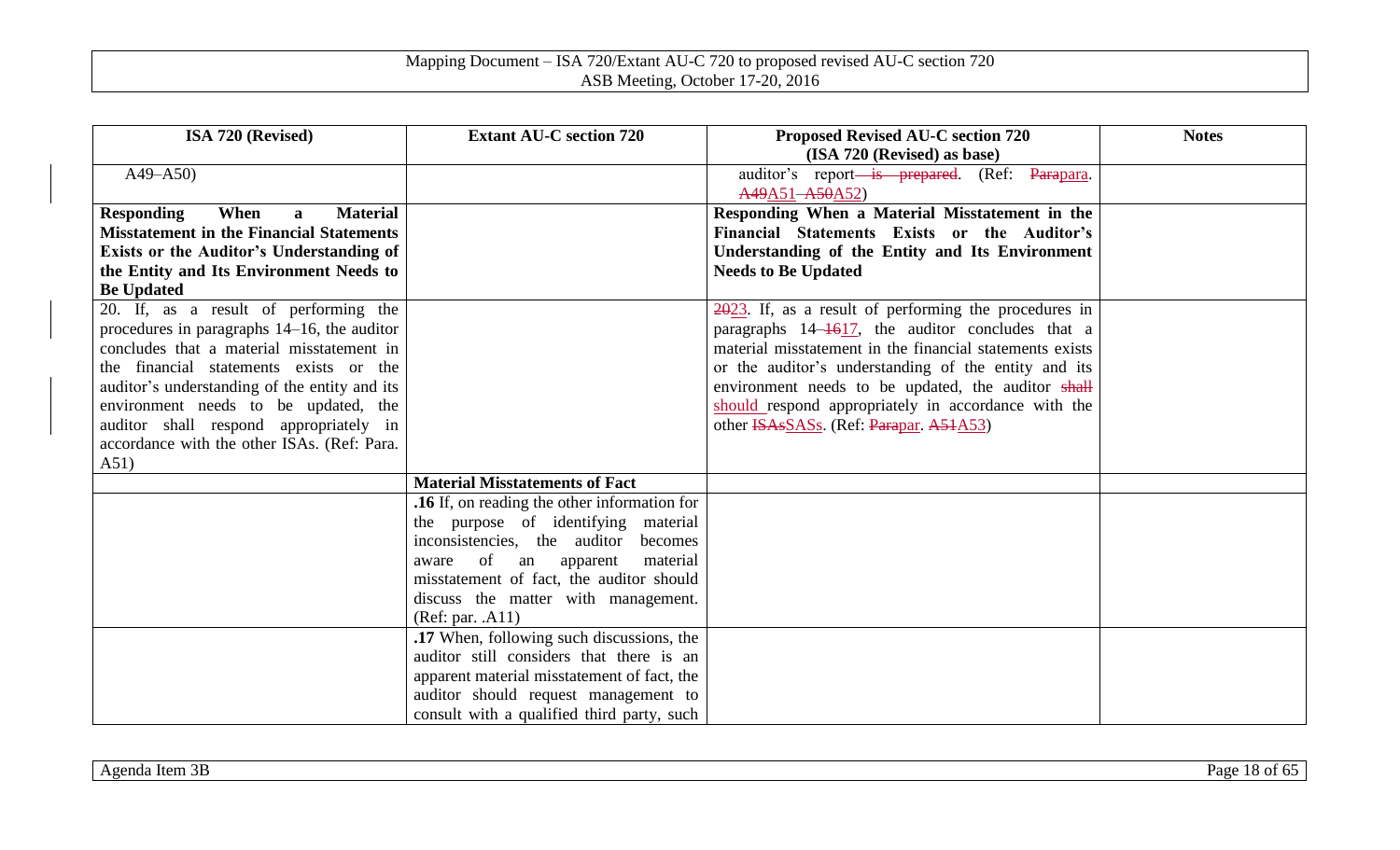## Mapping Document – ISA 720/Extant AU-C 720 to proposed revised AU-C section 720 ASB Meeting, October 17-20, 2016

| At its meeting in August<br>2016, the ASB directed that<br>standard<br>proposed<br>include a requirement for<br>the auditor to obtain $a$<br>written<br>representation<br>management's<br>regarding<br>understanding as to what the<br>annual report consists of. |
|-------------------------------------------------------------------------------------------------------------------------------------------------------------------------------------------------------------------------------------------------------------------|
|                                                                                                                                                                                                                                                                   |
| The revisions are made to<br>matter paragraph -separate section-with a heading "The exclude the requirements for                                                                                                                                                  |
|                                                                                                                                                                                                                                                                   |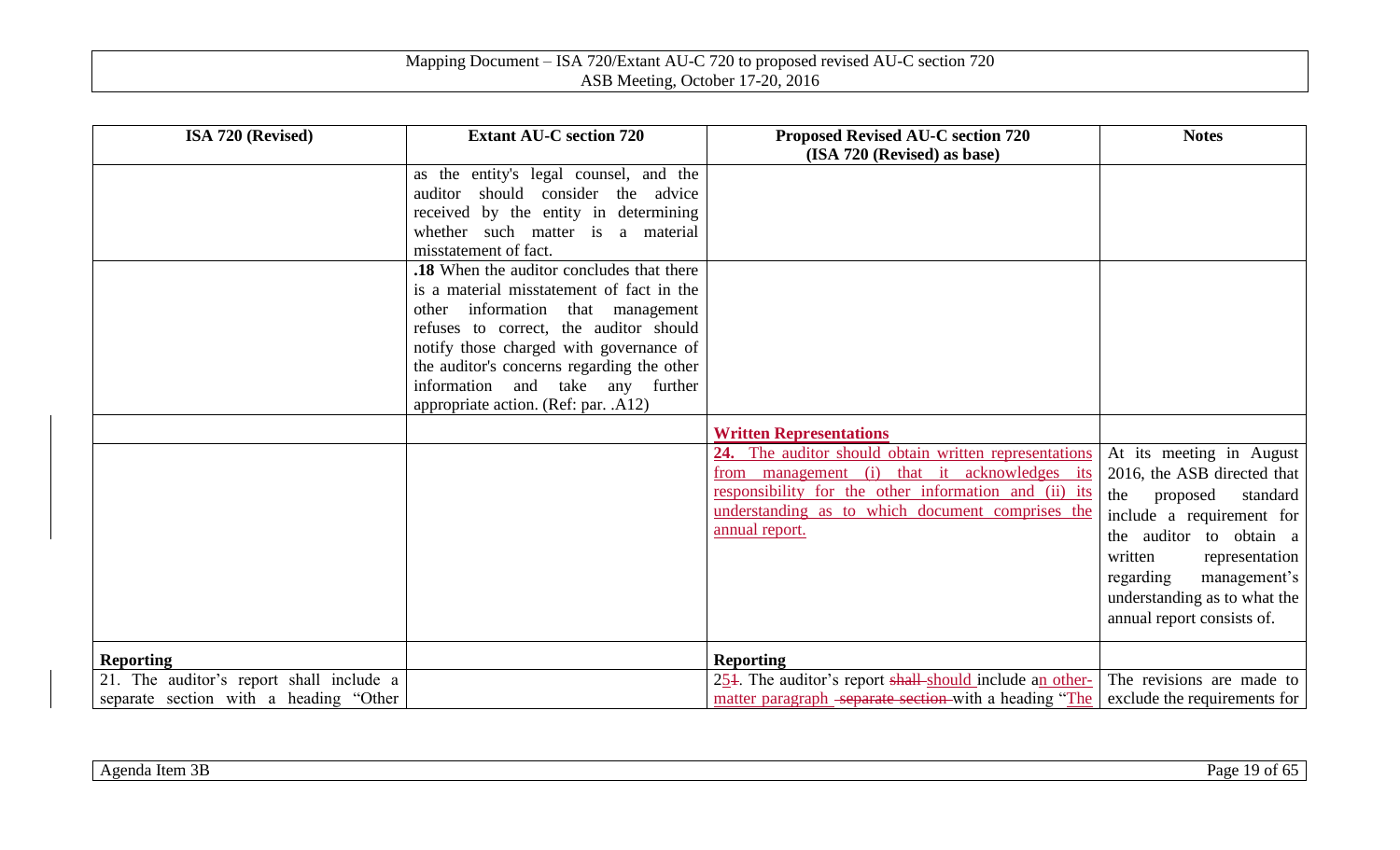| ISA 720 (Revised)                             | <b>Extant AU-C section 720</b> | <b>Proposed Revised AU-C section 720</b>                      | <b>Notes</b>                  |
|-----------------------------------------------|--------------------------------|---------------------------------------------------------------|-------------------------------|
|                                               |                                | (ISA 720 (Revised) as base)                                   |                               |
| Information", or other appropriate heading,   |                                | <b>Auditor's Responsibilities Regarding Other Information</b> | "listed entities" included in |
| when, at the date of the auditor's report:    |                                | in the Annual Report", or other appropriate heading,          | ISA 720 (Revised).            |
| (a) For an audit of financial statements of   |                                | when, at the date of the auditor's report the auditor has     |                               |
| a listed entity, the auditor has obtained,    |                                | obtained some of all of the other information. (Ref: par.     |                               |
| expects to obtain, the other<br><sub>or</sub> |                                | A54)                                                          |                               |
| information; or                               |                                | (a) For an audit of financial statements of a listed          |                               |
|                                               |                                | entity, the auditor has obtained, or expects to obtain,       |                               |
| (b) For an audit of financial statements of   |                                | the other information: or                                     |                               |
| an entity other than a listed entity, the     |                                | (b) For an audit of financial statements of an entity         |                               |
| auditor has obtained some or all of the       |                                | other than a listed entity, the auditor has obtained          |                               |
| other information. (Ref: Para. A52)           |                                | some or all of the other information. (Ref: Para.             |                               |
|                                               |                                | A52                                                           |                               |
| 22. When the auditor's report is required to  |                                | $2226$ . When the auditor's report is required to include an  |                               |
| include an Other Information section in       |                                | other matter paragraph in accordance with paragraph 25,       |                               |
| accordance with paragraph 21, this section    |                                | Other Information section in accordance with paragraph        |                               |
| shall include: (Ref: Para. A53)               |                                | 21, this section shall the paragraph should include: (Ref:    |                               |
|                                               |                                | Parapar. A53A55)                                              |                               |
| A statement that management is<br>(a)         |                                | (a) A statement that management is responsible for the        |                               |
| responsible for the other information;        |                                | other information;                                            |                               |
|                                               |                                | (b) An identification of other information, if any,           |                               |
| (b) An identification of:                     |                                | obtained by the auditor prior to the date of the              |                               |
|                                               |                                | auditor's report:                                             |                               |
| (i) Other information, if any, obtained       |                                | (i) Other information, if any, obtained by the                |                               |
| by the auditor prior to the date of the       |                                | auditor prior to the date of the auditor's report;            |                               |
| auditor's report; and                         |                                | and                                                           |                               |
|                                               |                                | (ii) For an audit of financial statements of a listed         |                               |
| (ii) For an audit of financial statements     |                                | entity, other information, if any, expected to be             |                               |
| of a listed entity, other information,        |                                | obtained after the date of the auditor's report;              |                               |
| if any, expected to be obtained after         |                                | (c) A statement that the auditor's opinion does not           |                               |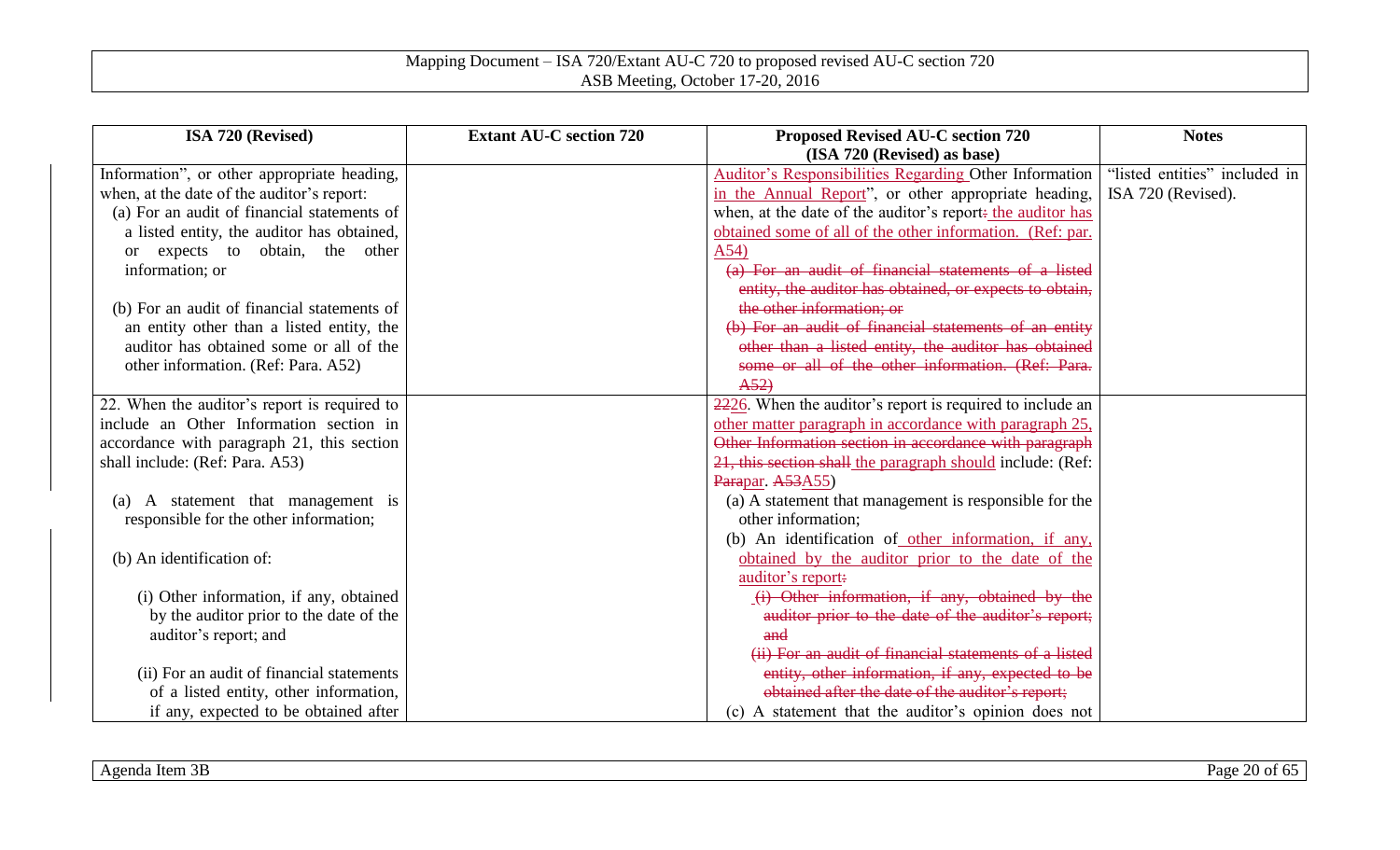| ISA 720 (Revised)                          | <b>Extant AU-C section 720</b> | <b>Proposed Revised AU-C section 720</b><br>(ISA 720 (Revised) as base) | <b>Notes</b> |
|--------------------------------------------|--------------------------------|-------------------------------------------------------------------------|--------------|
| the date of the auditor's report;          |                                | cover the other information and, accordingly, that                      |              |
|                                            |                                | the auditor does not express (or will not express)                      |              |
| (c) A statement that the auditor's opinion |                                | an audit opinion or any form of assurance                               |              |
| does not cover the other information       |                                | conclusion thereon;                                                     |              |
| and, accordingly, that the auditor does    |                                | (d) A description of the auditor's responsibilities                     |              |
| not express (or will not express) an       |                                | relating to reading, considering and reporting on                       |              |
| audit opinion or any form of assurance     |                                | other information as required by this ISASAS; and                       |              |
| conclusion thereon;                        |                                | (e) When other information has been obtained prior to                   |              |
|                                            |                                | the date of the auditor's report, either:                               |              |
| A description of the auditor's<br>(d)      |                                | (i) A statement that the auditor has nothing to                         |              |
| responsibilities relating to reading,      |                                | report; or                                                              |              |
| considering and reporting on other         |                                | (ii) If the auditor has concluded that there is an                      |              |
| information as required by this ISA;       |                                | uncorrected material misstatement of the other                          |              |
| and                                        |                                | informationinconsistency or a material                                  |              |
|                                            |                                | misstatement of fact, a statement that describes                        |              |
| When other information has been<br>(e)     |                                | the uncorrected material misstatement of the                            |              |
| obtained prior to the date of the          |                                | other informationinconsistency or material                              |              |
| auditor's report, either:                  |                                | misstatement of fact.                                                   |              |
|                                            |                                |                                                                         |              |
| (i) A statement that the auditor has       |                                |                                                                         |              |
| nothing to report; or                      |                                |                                                                         |              |
|                                            |                                |                                                                         |              |
| (ii) If the auditor has concluded that     |                                |                                                                         |              |
| there is an uncorrected material           |                                |                                                                         |              |
| of<br>the<br>other<br>misstatement         |                                |                                                                         |              |
| information, a statement<br>that           |                                |                                                                         |              |
| describes the uncorrected material         |                                |                                                                         |              |
| misstatement<br>of<br>the<br>other         |                                |                                                                         |              |
| information.                               |                                |                                                                         |              |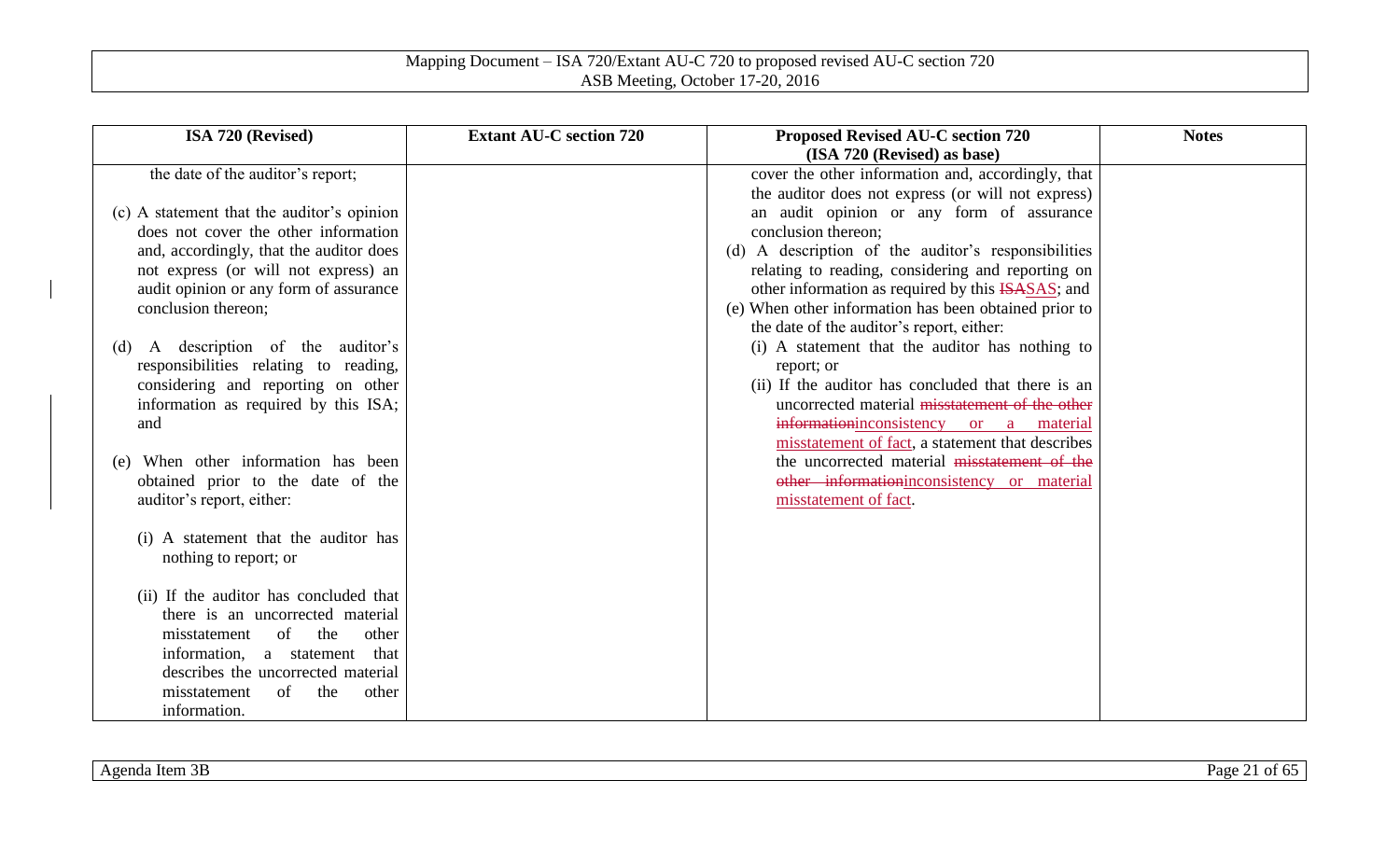| ISA 720 (Revised)                                           | <b>Extant AU-C section 720</b> | <b>Proposed Revised AU-C section 720</b><br>(ISA 720 (Revised) as base) | <b>Notes</b>               |
|-------------------------------------------------------------|--------------------------------|-------------------------------------------------------------------------|----------------------------|
| 23. When the auditor expresses a qualified                  |                                | $\frac{2327}{2}$ . When the auditor expresses a qualified or adverse    |                            |
| or adverse opinion in accordance with ISA                   |                                | opinion in accordance with <del>ISA AU-C</del> section 705              |                            |
| 705 (Revised), $3$ the auditor shall consider               |                                | $(Revised)$ , <sup>3</sup> the auditor shall should consider the        |                            |
| the implications of the matter giving rise to               |                                | implications of the matter giving rise to the modification              |                            |
| the modification of opinion for the                         |                                | of opinion for the statement required in paragraph                      |                            |
| statement required in paragraph 22(e). (Ref:                |                                | 2226(e). (Ref: Parapar. A54A56-A58A60)                                  |                            |
| Para. A54-A58)                                              |                                | <sup>3</sup> ISA-AU-C section 705 (Revised), Modifications to the       |                            |
|                                                             |                                | Opinion in the Independent Auditor's Report                             |                            |
| <sup>3</sup> ISA 705 (Revised), <i>Modifications to the</i> |                                |                                                                         |                            |
| Opinion in the Independent Auditor's                        |                                |                                                                         |                            |
| Report                                                      |                                |                                                                         |                            |
|                                                             |                                |                                                                         |                            |
| Reporting Prescribed by Law or Regulation                   |                                | <b>Reporting Prescribed by Law or Regulation</b>                        |                            |
| 24. If the auditor is required by law or                    |                                | 24. If the auditor is required by law or regulation of a                | Not necessary for American |
| regulation of a specific jurisdiction to refer              |                                | specific jurisdiction to refer to the other information in              | auditors.                  |
| to the other information in the auditor's                   |                                | the auditor's report using a specific layout or wording,                |                            |
| report using a specific layout or wording,                  |                                | the auditor's report shall refer to International Standards             |                            |
| the auditor's report shall refer to                         |                                | on Auditing only if the auditor's report includes, at a                 |                            |
| International Standards on Auditing only if                 |                                | minimum: (Ref: Para. A59)                                               |                            |
| the auditor's report includes, at a minimum:                |                                |                                                                         |                            |
| (Ref: Para. A59)                                            |                                | (a) Identification of the other information obtained                    |                            |
|                                                             |                                | by the auditor prior to the date of the auditor's                       |                            |
| Identification<br>of<br>other<br>the<br>(a)                 |                                | report;                                                                 |                            |
| information obtained by the auditor                         |                                |                                                                         |                            |
| prior to the date of the auditor's                          |                                | (b) A description of the auditor's responsibilities                     |                            |
| report;                                                     |                                | with respect to the other information; and                              |                            |
|                                                             |                                | (c) An explicit statement addressing the outcome of                     |                            |
| A description of the auditor's<br>(b)                       |                                | the auditor's work for this purpose.                                    |                            |
| responsibilities with respect to the                        |                                |                                                                         |                            |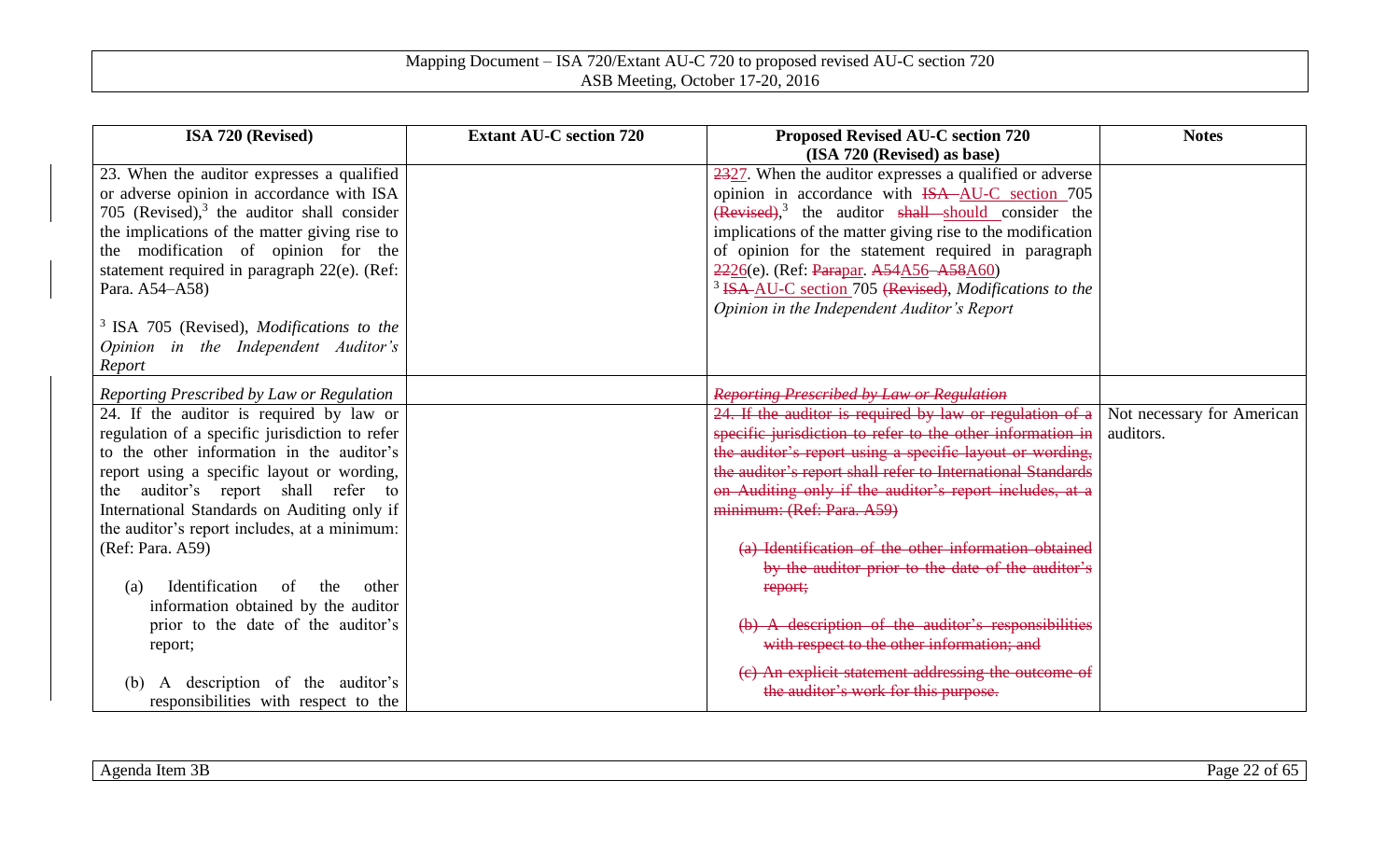| ISA 720 (Revised)                                                                                                                                                              | <b>Extant AU-C section 720</b>                                                                                                                                          | <b>Proposed Revised AU-C section 720</b><br>(ISA 720 (Revised) as base)                                                                                                                                                                                                                                                          | <b>Notes</b> |
|--------------------------------------------------------------------------------------------------------------------------------------------------------------------------------|-------------------------------------------------------------------------------------------------------------------------------------------------------------------------|----------------------------------------------------------------------------------------------------------------------------------------------------------------------------------------------------------------------------------------------------------------------------------------------------------------------------------|--------------|
| other information; and                                                                                                                                                         |                                                                                                                                                                         |                                                                                                                                                                                                                                                                                                                                  |              |
| (c) An explicit statement addressing the<br>outcome of the auditor's work for<br>this purpose.                                                                                 |                                                                                                                                                                         |                                                                                                                                                                                                                                                                                                                                  |              |
| <b>Documentation</b>                                                                                                                                                           |                                                                                                                                                                         | <b>Documentation</b>                                                                                                                                                                                                                                                                                                             |              |
| 25. In addressing the requirements of ISA<br>$2304$ as it applies to this ISA, the auditor<br>shall include in the audit documentation:<br>(a) Documentation of the procedures |                                                                                                                                                                         | $2528$ . In addressing the requirements of $\overline{ASA}$ $\overline{AUC}$<br>section $230^4$ as it applies to this $\frac{1}{8}$ $\frac{1}{9}$ s and to the section $230^4$ as it applies to this $\frac{1}{9}$<br>shall-should include in the audit documentation:<br>(a) Documentation of the procedures performed          |              |
| performed under this ISA; and<br>The final version of the other<br>(h)<br>information on which the auditor has<br>performed the work required under<br>this ISA.               |                                                                                                                                                                         | under this <b>ISAS</b> St, and<br>(b) The final version of the other information on<br>which the auditor has performed the work<br>required under this ISASAS.<br>ISA-AU-C section 230, Audit Documentation,                                                                                                                     |              |
| ISA 230, Audit Documentation,<br>paragraphs 8-11                                                                                                                               |                                                                                                                                                                         | paragraphs 8-11                                                                                                                                                                                                                                                                                                                  |              |
| ***                                                                                                                                                                            |                                                                                                                                                                         | ***                                                                                                                                                                                                                                                                                                                              |              |
| <b>Other Explanatory</b><br><b>Application</b><br>and<br><b>Material</b>                                                                                                       | Application<br>Other<br>Explanatory<br>and<br>Material                                                                                                                  | <b>Application and Other Explanatory Material</b>                                                                                                                                                                                                                                                                                |              |
|                                                                                                                                                                                | Scope of This Section (Ref: par. .01–.02)                                                                                                                               | Scope of This Section (Ref: par. .03-.04)                                                                                                                                                                                                                                                                                        |              |
|                                                                                                                                                                                | A1 This section also addresses other<br>information for which a designated<br>accounting standard setter <sup>6</sup> has issued<br>format to be used and content to be | .A1 This SAS also addresses other information for<br>which a designated accounting standard setter <sup>6</sup> has<br>issued standards or guidance regarding the format to be<br>standards or guidance regarding the used and content to be included when such information<br>is voluntarily presented in an annual report. The |              |
|                                                                                                                                                                                |                                                                                                                                                                         | included when such information is auditor's responsibility for other information presented                                                                                                                                                                                                                                       |              |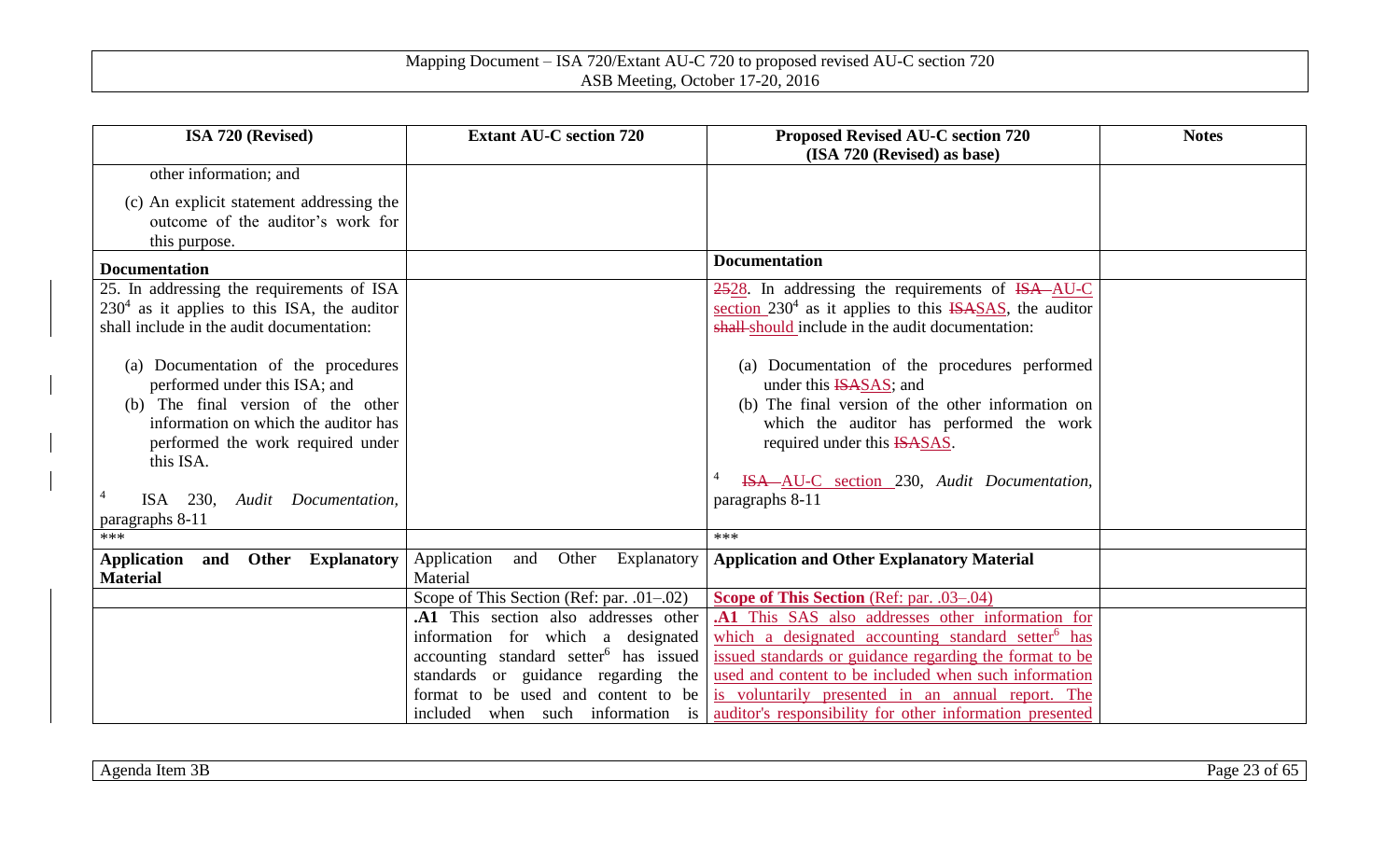| ISA 720 (Revised) | <b>Extant AU-C section 720</b>                      | <b>Proposed Revised AU-C section 720</b><br>(ISA 720 (Revised) as base) | <b>Notes</b> |
|-------------------|-----------------------------------------------------|-------------------------------------------------------------------------|--------------|
|                   | voluntarily presented in a document                 | in an annual report that is required to be included by a                |              |
|                   | containing<br>audited<br>financial<br>the           | designated accounting standards setter is addressed in                  |              |
|                   | and the auditor's report<br>statements              | section 730, Required Supplementary Information.                        |              |
|                   | thereon. The auditor's responsibility for           |                                                                         |              |
|                   | other information presented in a document           | <sup>6</sup> Designated accounting standards setter is defined in       |              |
|                   | containing audited financial statements             | paragraph .04 of section 730.                                           |              |
|                   | that is required to be included by a                |                                                                         |              |
|                   | designated accounting standards setter is           |                                                                         |              |
|                   | addressed in section 730, Required                  |                                                                         |              |
|                   | Supplementary Information.                          |                                                                         |              |
|                   |                                                     |                                                                         |              |
|                   | <sup>6</sup> Designated accounting standards setter |                                                                         |              |
|                   | is defined in paragraph .04 of section 730.         |                                                                         |              |
|                   | .A2 The auditor is not required to make             |                                                                         |              |
|                   | reference to the other information in the           |                                                                         |              |
|                   | auditor's report on the financial                   |                                                                         |              |
|                   | statements. However, the auditor may                |                                                                         |              |
|                   | include an other-matter paragraph                   |                                                                         |              |
|                   | disclaiming an opinion on the other                 |                                                                         |              |
|                   | information. For example, an auditor may            |                                                                         |              |
|                   | choose to include a disclaimer on the               |                                                                         |              |
|                   | other information when the auditor                  |                                                                         |              |
|                   | believes that the auditor could be                  |                                                                         |              |
|                   | associated with the information and the             |                                                                         |              |
|                   | user may infer a level of assurance that is         |                                                                         |              |
|                   | not intended. Exhibit A, "Example of an             |                                                                         |              |
|                   | Other-Matter Paragraph to Disclaim an               |                                                                         |              |
|                   | Opinion on Other Information," has an               |                                                                         |              |
|                   | example of how an auditor may word such             |                                                                         |              |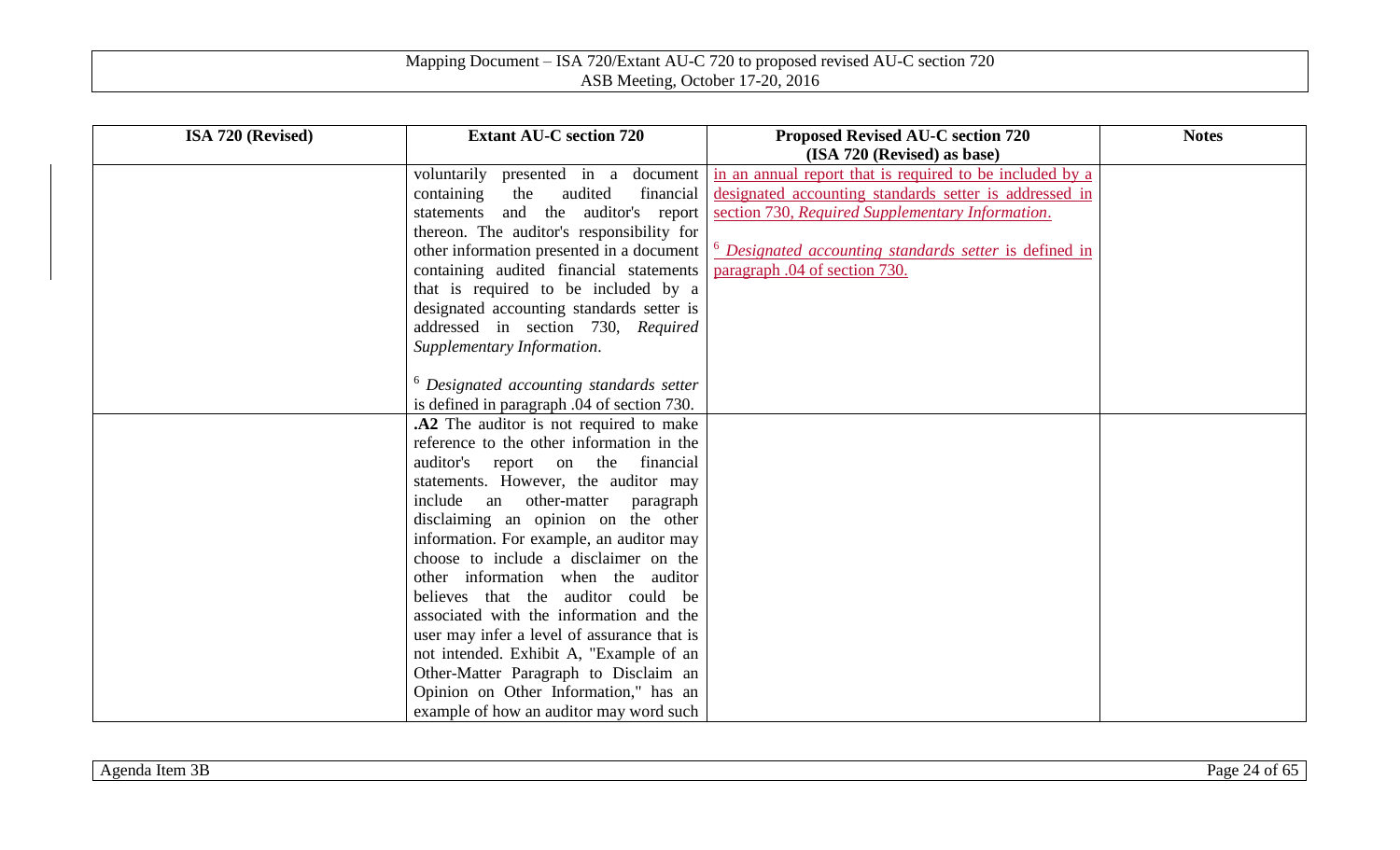| ISA 720 (Revised) | <b>Extant AU-C section 720</b>                                                                      | <b>Proposed Revised AU-C section 720</b><br>(ISA 720 (Revised) as base)                                                                           | <b>Notes</b>                                                                        |
|-------------------|-----------------------------------------------------------------------------------------------------|---------------------------------------------------------------------------------------------------------------------------------------------------|-------------------------------------------------------------------------------------|
|                   | disclaimer of opinion on other<br>a<br>information.                                                 |                                                                                                                                                   |                                                                                     |
|                   | A3 Other information may comprise the<br>following:                                                 | A2 Other information may comprise the following:<br>• A report by management or those charged with                                                | The proposed SAS includes<br>an appendix taken from ISA<br>(Revised)<br>720<br>with |
|                   | • A report by management or those<br>charged with governance<br>on<br>operations                    | governance on operations<br>• Financial summaries or highlights                                                                                   | examples of amounts or<br>other items that may be<br>included<br>in<br>other        |
|                   | • Financial summaries or highlights                                                                 | · Employment data                                                                                                                                 | The<br>information.<br>draft<br>revised AU-C section 720                            |
|                   | • Employment data                                                                                   | • Planned capital expenditures                                                                                                                    | will include that appendix.                                                         |
|                   | • Planned capital expenditures                                                                      | • Financial ratios                                                                                                                                |                                                                                     |
|                   | • Financial ratios                                                                                  | • Names of officers and directors                                                                                                                 |                                                                                     |
|                   | • Names of officers and directors                                                                   | • Selected quarterly data                                                                                                                         |                                                                                     |
|                   | • Selected quarterly data                                                                           |                                                                                                                                                   |                                                                                     |
|                   | .A4 For purposes of GAAS, other<br>information does not encompass, for<br>example, the following:   | A3 For purposes of GAAS, other information does not<br>encompass, for example, the following:                                                     |                                                                                     |
|                   | release<br>similar<br>press<br>A<br><sub>or</sub><br>memorandum<br>letter<br><sub>or</sub><br>cover | • A press release or similar memorandum or cover<br>letter accompanying the document containing<br>audited financial statements and the auditor's |                                                                                     |
|                   | the<br>document<br>accompanying<br>audited<br>containing<br>financial                               | report thereon.                                                                                                                                   |                                                                                     |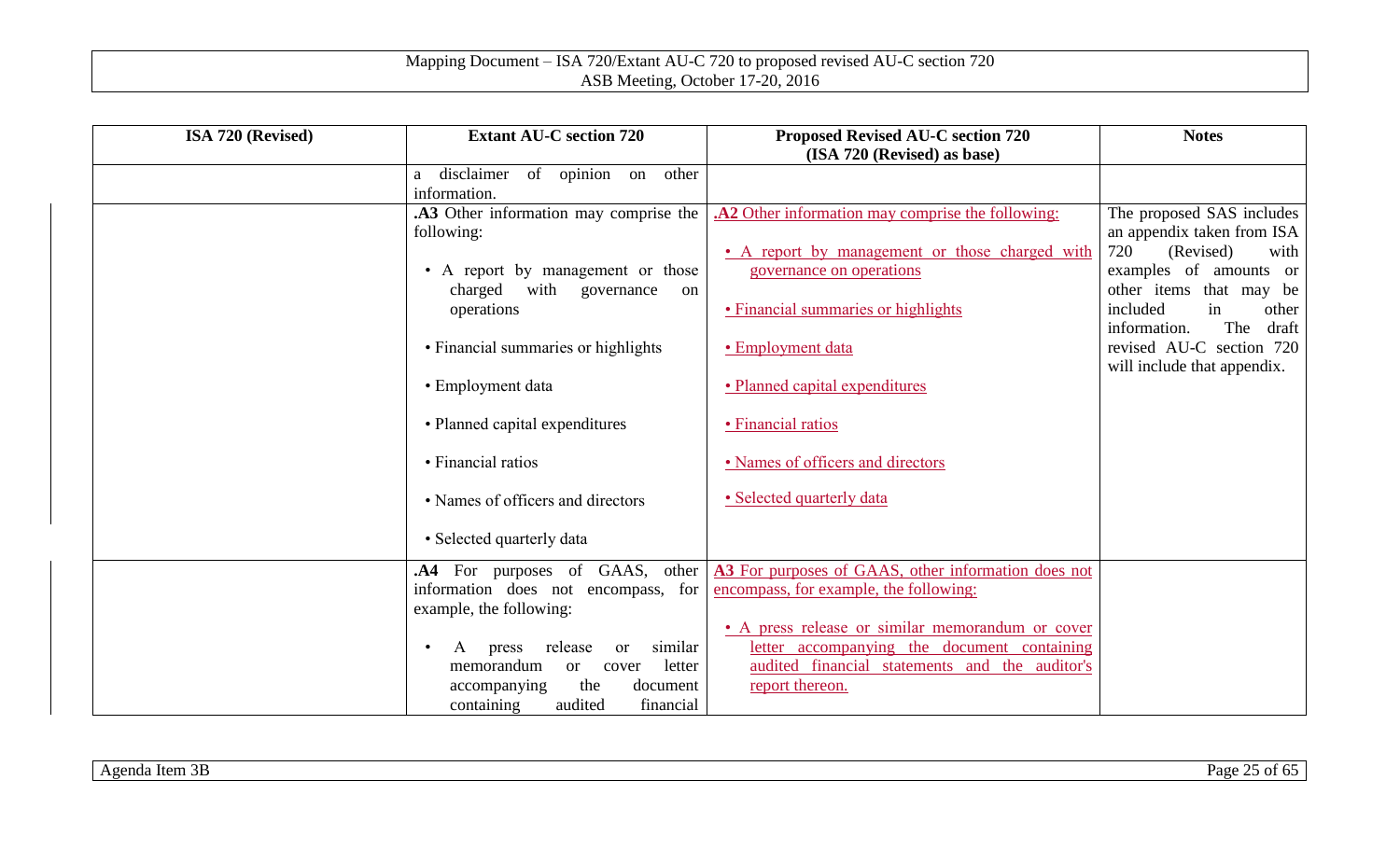| ISA 720 (Revised)                          | <b>Extant AU-C section 720</b>                 | <b>Proposed Revised AU-C section 720</b>                      | <b>Notes</b> |
|--------------------------------------------|------------------------------------------------|---------------------------------------------------------------|--------------|
|                                            |                                                | (ISA 720 (Revised) as base)                                   |              |
|                                            | statements and the auditor's report            | · Information contained in analyst briefings.                 |              |
|                                            | thereon.                                       |                                                               |              |
|                                            |                                                | • Information contained on the entity's website.              |              |
|                                            | Information contained in analyst<br>$\bullet$  | Websites are a means of distributing information and          |              |
|                                            | briefings.                                     | are not, themselves, documents containing audited             |              |
|                                            |                                                | financial statements.                                         |              |
|                                            | • Information contained on the entity's        |                                                               |              |
|                                            | website. Websites are a means of               |                                                               |              |
|                                            | distributing information and are not,          |                                                               |              |
|                                            | themselves, documents containing               |                                                               |              |
|                                            | audited financial statements.                  |                                                               |              |
|                                            | <b>Considerations Specific to Governmental</b> |                                                               |              |
|                                            | Entities (Ref: par. .02)                       | <b>Considerations Specific to Governmental Entities (Ref:</b> |              |
|                                            |                                                | par. 2)                                                       |              |
|                                            |                                                |                                                               |              |
|                                            | The<br>.A5<br>term annual<br>reports of        | A4 The term annual reports of governments is intended         |              |
|                                            | <i>governments</i> is intended<br>to include   | to include comprehensive annual reports or other annual       |              |
|                                            | comprehensive annual reports or other          | financial reports that include the government's financial     |              |
|                                            | annual financial reports that include the      | statements and the auditor's report thereon.                  |              |
|                                            | government's financial statements and the      |                                                               |              |
|                                            | auditor's report thereon.                      |                                                               |              |
| <b>Definitions</b>                         |                                                | <b>Definitions</b>                                            |              |
| Annual Report (Ref: Para. 12(a))           |                                                | Annual Report (Ref: Ppara. 12)                                |              |
| A1. Law, regulation or custom may define   |                                                | A1. Law, regulation or custom may define the content          |              |
| the content of an annual report, and the   |                                                | of an annual report, and the name by which it is to           |              |
| name by which it is to                     |                                                | be referred, for entities in a particular jurisdiction;       |              |
| be referred, for entities in a particular  |                                                | however, the content and the name may vary within a           |              |
| jurisdiction; however, the content and the |                                                | jurisdiction and from one jurisdiction to another.            |              |
| name may vary within a jurisdiction and    |                                                |                                                               |              |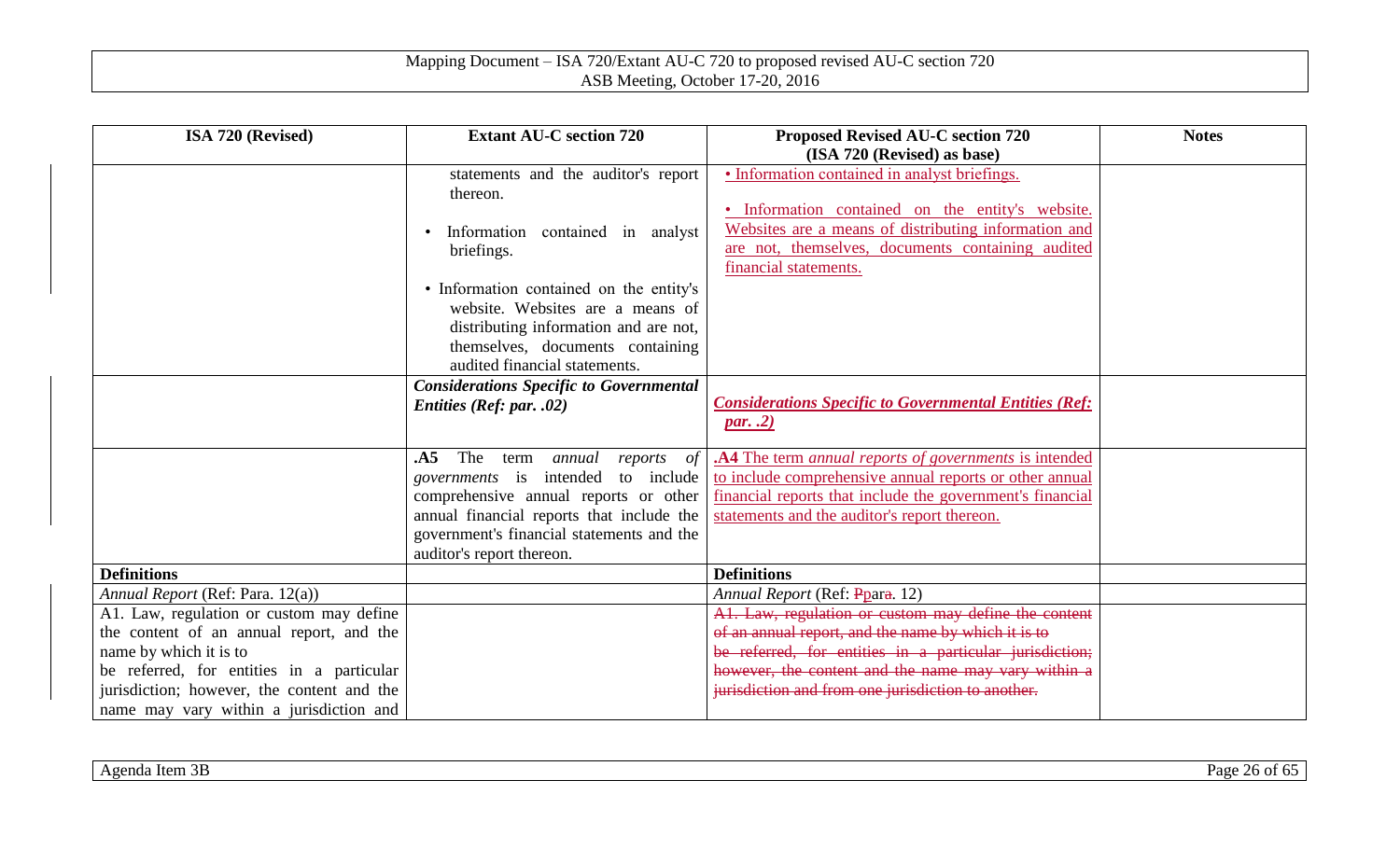| ISA 720 (Revised)                                                                   | <b>Extant AU-C section 720</b> | <b>Proposed Revised AU-C section 720</b><br>(ISA 720 (Revised) as base) | <b>Notes</b> |
|-------------------------------------------------------------------------------------|--------------------------------|-------------------------------------------------------------------------|--------------|
| from one jurisdiction to another.                                                   |                                |                                                                         |              |
| A2. An annual report is typically prepared                                          |                                | A2A5. An annual report is typically prepared on an                      |              |
| on an annual basis. However, when the                                               |                                | annual basis. However, when the financial statements                    |              |
| financial statements being audited are                                              |                                | being audited are prepared for a period less than or more               |              |
| prepared for a period less than or more than                                        |                                | than a year, an annual report may also be prepared that                 |              |
| a year, an annual report may also be                                                |                                | covers the same period as the financial statements.                     |              |
| prepared that covers the same period as the                                         |                                |                                                                         |              |
| financial statements.                                                               |                                |                                                                         |              |
| A3. In some cases, an entity's annual report                                        |                                | A3A6. In some cases, an entity's annual report may be a                 |              |
| may be a single document and referred to by                                         |                                | single document and referred to by the title "annual                    |              |
| the title "annual report" or by some other                                          |                                | report" or by some other title. In other cases, law,                    |              |
| title. In other cases, law, regulation or                                           |                                | regulation or custom may require the entity to report to                |              |
| custom may require the entity to report to                                          |                                | owners (or similar stakeholders) information on the                     |              |
| owners (or similar stakeholders) information                                        |                                | entity's operations and the entity's financial results and              |              |
| on the entity's operations and the entity's                                         |                                | financial position as set out in the financial statements               |              |
| financial results and financial position as set                                     |                                | (i.e., an annual report) by way of a single document, or                |              |
| out in the financial statements (i.e., an                                           |                                | by way of two or more separate documents that in                        |              |
| annual report) by way of a single document,                                         |                                | combination serve the same purpose. For example,                        |              |
| or by way of two or more separate                                                   |                                | depending on law, regulation or custom in a particular                  |              |
| documents that in combination serve the                                             |                                | jurisdiction, one or more of the following documents                    |              |
| same purpose. For example, depending on                                             |                                | may form part of the annual report:                                     |              |
| law, regulation or custom in a particular                                           |                                |                                                                         |              |
|                                                                                     |                                |                                                                         |              |
| jurisdiction, one or more of the following<br>documents may form part of the annual |                                | Management report, management commentary,                               |              |
|                                                                                     |                                | or operating and financial review or similar                            |              |
| report:                                                                             |                                | reports by those charged with governance (for                           |              |
| Management report, management<br>$\bullet$                                          |                                | example, a directors' report).                                          |              |
| commentary, or operating and                                                        |                                |                                                                         |              |
| financial review or similar reports by                                              |                                | Chairman's statement.                                                   |              |
| those charged with governance (for                                                  |                                |                                                                         |              |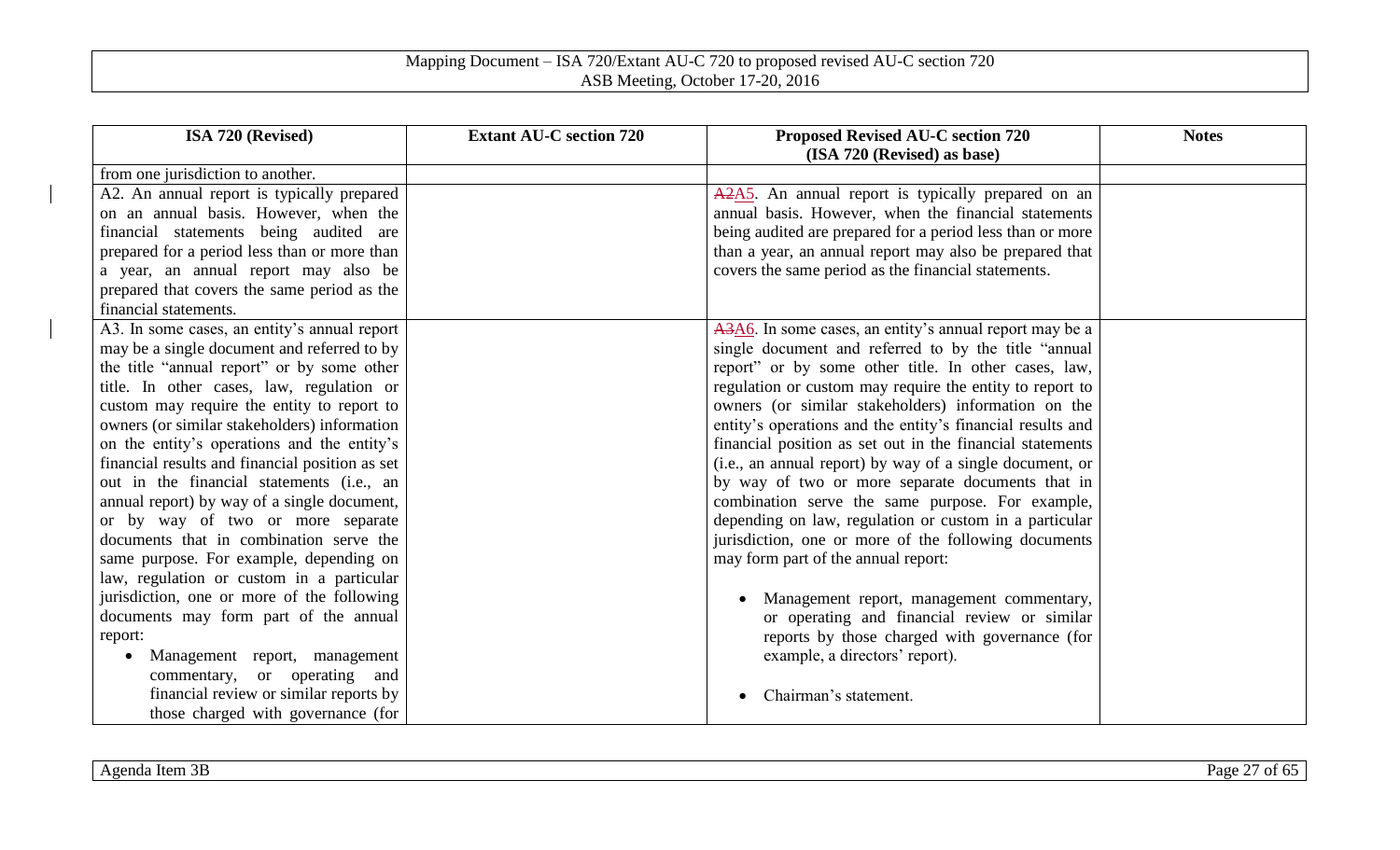| ISA 720 (Revised)                            | <b>Extant AU-C section 720</b> | <b>Proposed Revised AU-C section 720</b><br>(ISA 720 (Revised) as base) | <b>Notes</b> |
|----------------------------------------------|--------------------------------|-------------------------------------------------------------------------|--------------|
| example, a directors' report).               |                                | Corporate governance statement.                                         |              |
| Chairman's statement.                        |                                | Internal control and risk assessment reports.                           |              |
| Corporate governance statement.<br>$\bullet$ |                                |                                                                         |              |
| Internal control and risk assessment         |                                |                                                                         |              |
| reports.                                     |                                |                                                                         |              |
| A4. An annual report may be made             |                                | $\frac{AAA7}{A}$ . An annual report may be made available to users      |              |
| available to users in printed form, or       |                                | in printed form, or electronically, including on the                    |              |
| electronically, including on the entity's    |                                | entity's website. A document (or combination of                         |              |
| website. A document (or combination of       |                                | documents) may meet the definition of an annual report,                 |              |
| documents) may meet the definition of an     |                                | irrespective of the manner in which it is made available                |              |
| annual report, irrespective of the manner in |                                | to users.                                                               |              |
| which it is made available to users.         |                                |                                                                         |              |
| A5. An annual report is different in nature, |                                | A5A8. An annual report is different in nature, purpose                  |              |
| purpose and content from other reports, such |                                | and content from other reports, such as a report prepared               |              |
| as a report prepared to meet the information |                                | to meet the information needs of a specific stakeholder                 |              |
| needs of a specific stakeholder group or a   |                                | group or a report prepared to comply with a specific                    |              |
| report prepared to comply with a specific    |                                | regulatory reporting objective (even when such a report                 |              |
| regulatory reporting objective (even when    |                                | is required to be publicly available). Examples of                      |              |
| such a report is required to be publicly     |                                | reports that, when issued as standalone documents, are                  |              |
| available). Examples of reports that, when   |                                | not typically part of the combination of documents that                 |              |
| issued as standalone documents, are not      |                                | comprise an annual report (subject to law, regulation or                |              |
| typically part of the combination of         |                                | custom), and that, therefore, are not other information                 |              |
| documents that comprise an annual report     |                                | within the scope of this <b>ISASAS</b> , include:                       |              |
| (subject to law, regulation or custom), and  |                                |                                                                         |              |
| that, therefore, are not other information   |                                | Separate industry or regulatory reports (for                            |              |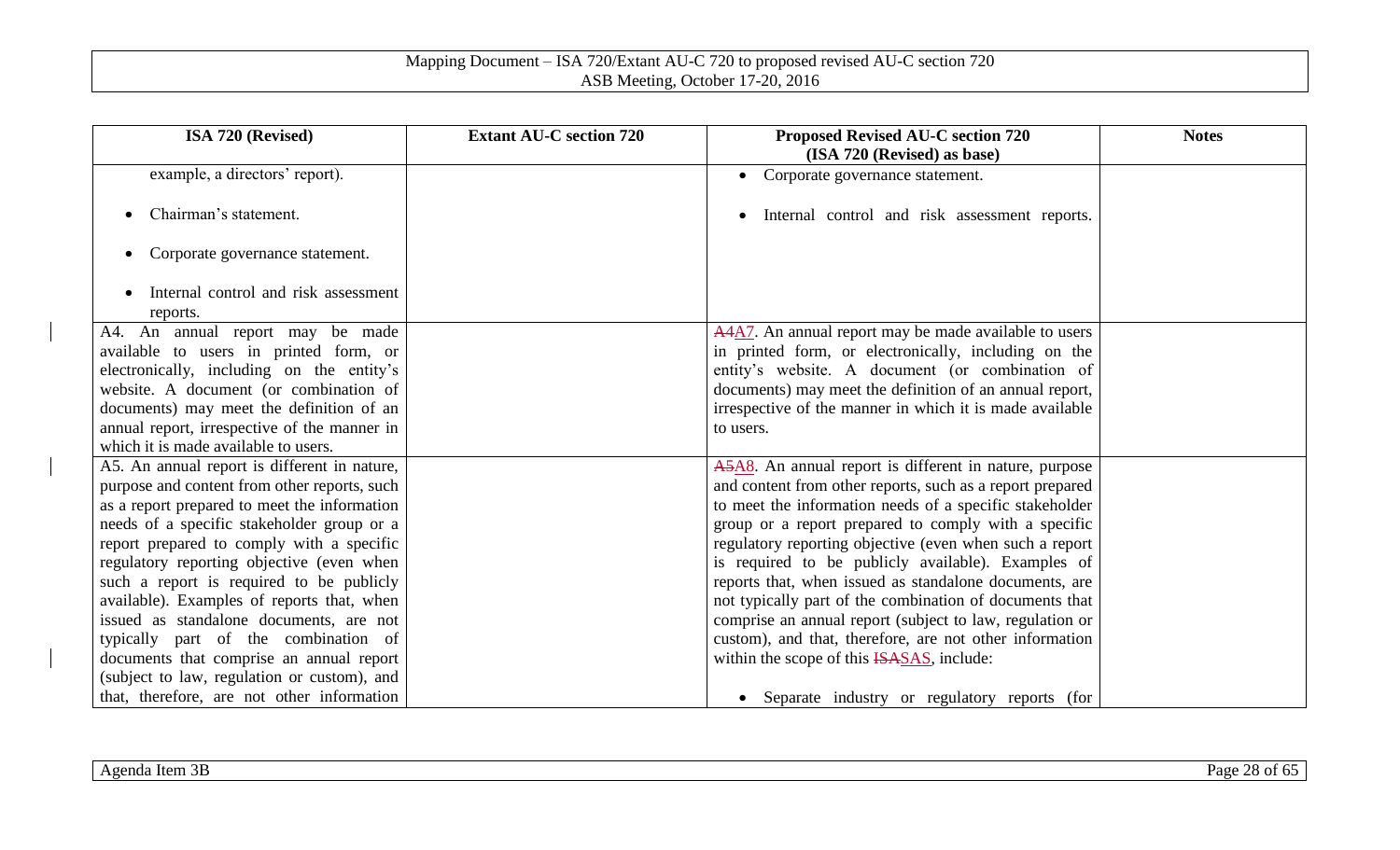| ISA 720 (Revised)                                                                                                                                                                                                                                                               | <b>Extant AU-C section 720</b> | <b>Proposed Revised AU-C section 720</b><br>(ISA 720 (Revised) as base)                                                                                                                                                                                                    | <b>Notes</b>                                                    |
|---------------------------------------------------------------------------------------------------------------------------------------------------------------------------------------------------------------------------------------------------------------------------------|--------------------------------|----------------------------------------------------------------------------------------------------------------------------------------------------------------------------------------------------------------------------------------------------------------------------|-----------------------------------------------------------------|
| within the scope of this ISA, include:<br>Separate industry or regulatory<br>(for<br>example,<br>reports<br>capital<br>adequacy reports), such as may be<br>prepared in the banking, insurance,<br>and pension industries.<br>responsibility<br>Corporate<br>social<br>reports. |                                | example, capital adequacy reports), such as may<br>be prepared in the banking, insurance, and<br>pension industries.<br>Corporate social responsibility reports.<br>Sustainability reports.<br>Diversity and equal opportunity reports.<br>Product responsibility reports. |                                                                 |
| Sustainability reports.<br>Diversity and equal opportunity<br>reports.<br>Product responsibility reports.<br>Labor practices<br>working<br>and<br>conditions reports.                                                                                                           |                                | Labor practices and working conditions reports.<br>Human rights reports.                                                                                                                                                                                                   |                                                                 |
| Human rights reports.                                                                                                                                                                                                                                                           |                                | A9. While an entity may refer to a document as an<br>annual report, such document may not meet the<br>definition of annual report for purposes of this SAS.                                                                                                                | Paragraph added pursuant to<br>an ASB request (August<br>2016). |
| Misstatement of the Other Information (Ref:<br>Para. $12(b)$ )                                                                                                                                                                                                                  |                                | Misstatement of the Other Information (Ref: Para.<br>42(b)                                                                                                                                                                                                                 |                                                                 |
| A6. When a particular matter is disclosed in                                                                                                                                                                                                                                    |                                | A6. When a particular matter is disclosed in the other                                                                                                                                                                                                                     |                                                                 |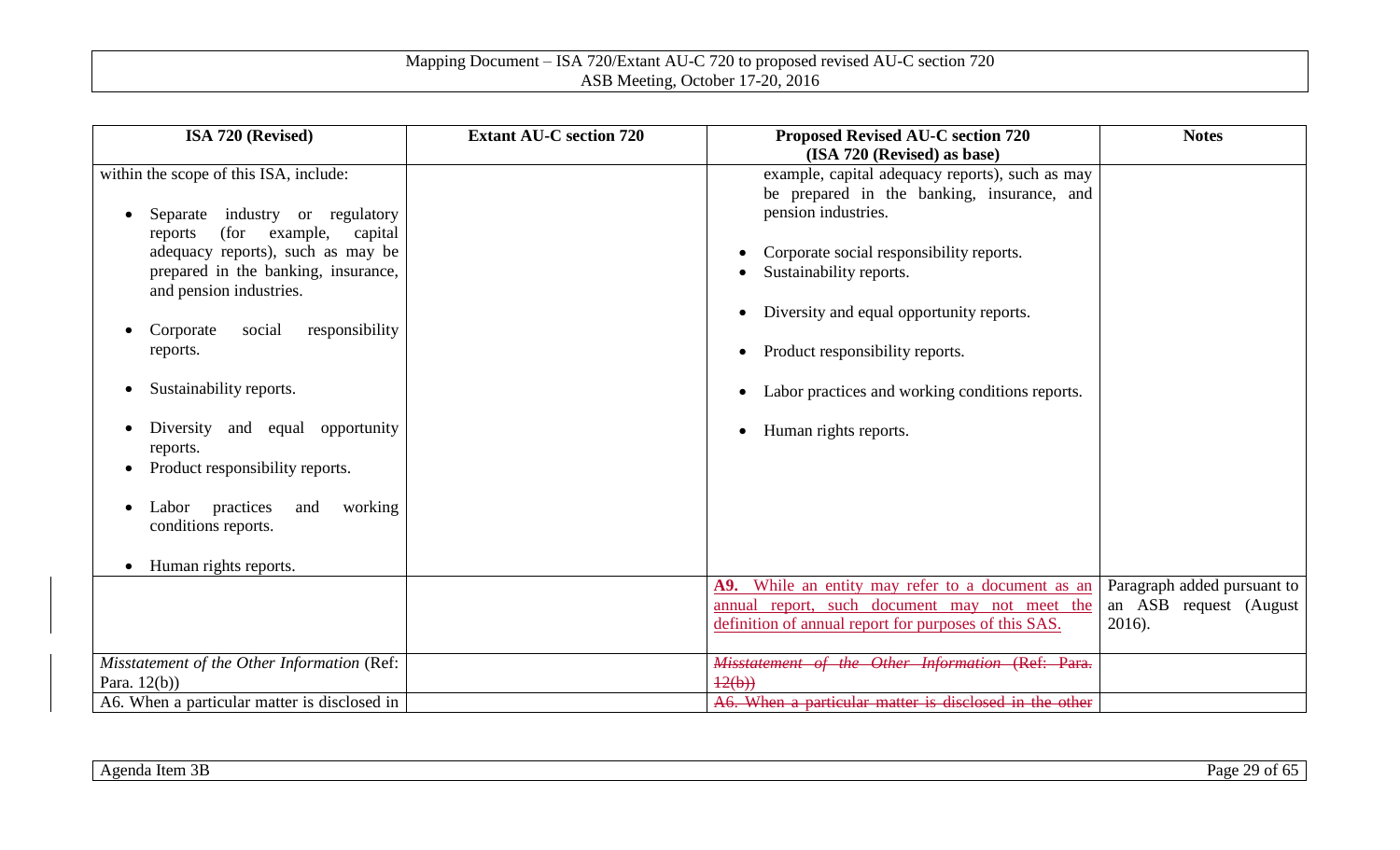| ISA 720 (Revised)                              | <b>Extant AU-C section 720</b> | <b>Proposed Revised AU-C section 720</b><br>(ISA 720 (Revised) as base) | <b>Notes</b> |
|------------------------------------------------|--------------------------------|-------------------------------------------------------------------------|--------------|
| the other information, the other information   |                                | information, the other information may omit or obscure                  |              |
| may omit or obscure information that is        |                                | information that is necessary for a proper understanding                |              |
| necessary for a proper understanding of that   |                                | of that matter. For example, if the other information                   |              |
| matter. For example, if the other              |                                | purports to address the key performance indicators used                 |              |
| information purports to address the key        |                                | by management, then omission of a key performance                       |              |
| indicators<br>performance<br>used<br>by        |                                | indicator used by management could indicate that the                    |              |
| management, then omission of a key             |                                | other information is misleading.                                        |              |
| performance indicator used by management       |                                |                                                                         |              |
| could indicate that the other information is   |                                |                                                                         |              |
| misleading.                                    |                                |                                                                         |              |
| A7. The concept of materiality may be          |                                | A7. The concept of materiality may be discussed in a                    |              |
| discussed in a framework applicable to the     |                                | framework applicable to the other information and, if so,               |              |
| other information and, if so, such a           |                                | such a framework may provide a frame of reference for                   |              |
| framework may provide a frame of               |                                | the auditor in making judgments about materiality under                 |              |
| reference for the auditor in making            |                                | this ISA. In many cases, however, there may be no                       |              |
| judgments about materiality under this ISA.    |                                | applicable framework that includes a discussion of the                  |              |
| In many cases, however, there may be no        |                                | concept of materiality as it applies to the other                       |              |
| applicable framework that includes a           |                                | information. In such circumstances, the following                       |              |
| discussion of the concept of materiality as it |                                | characteristics provide the auditor with a frame of                     |              |
| applies to the other information. In such      |                                | reference in determining if a misstatement of the other                 |              |
| circumstances, the following characteristics   |                                | information is material:                                                |              |
| provide the auditor with a frame of            |                                |                                                                         |              |
| reference in determining if a misstatement     |                                | Materiality is considered in the context of the                         |              |
| of the other information is material:          |                                | common information needs of users as a group.                           |              |
|                                                |                                | The users of the other information are expected                         |              |
| Materiality is considered in the<br>$\bullet$  |                                | to be the same as the users of the financial                            |              |
| context of the common information              |                                | statements as such users may be expected to read                        |              |
| needs of users as a group. The users           |                                | the other information to provide context to the                         |              |
| of the other information are expected          |                                | financial statements.                                                   |              |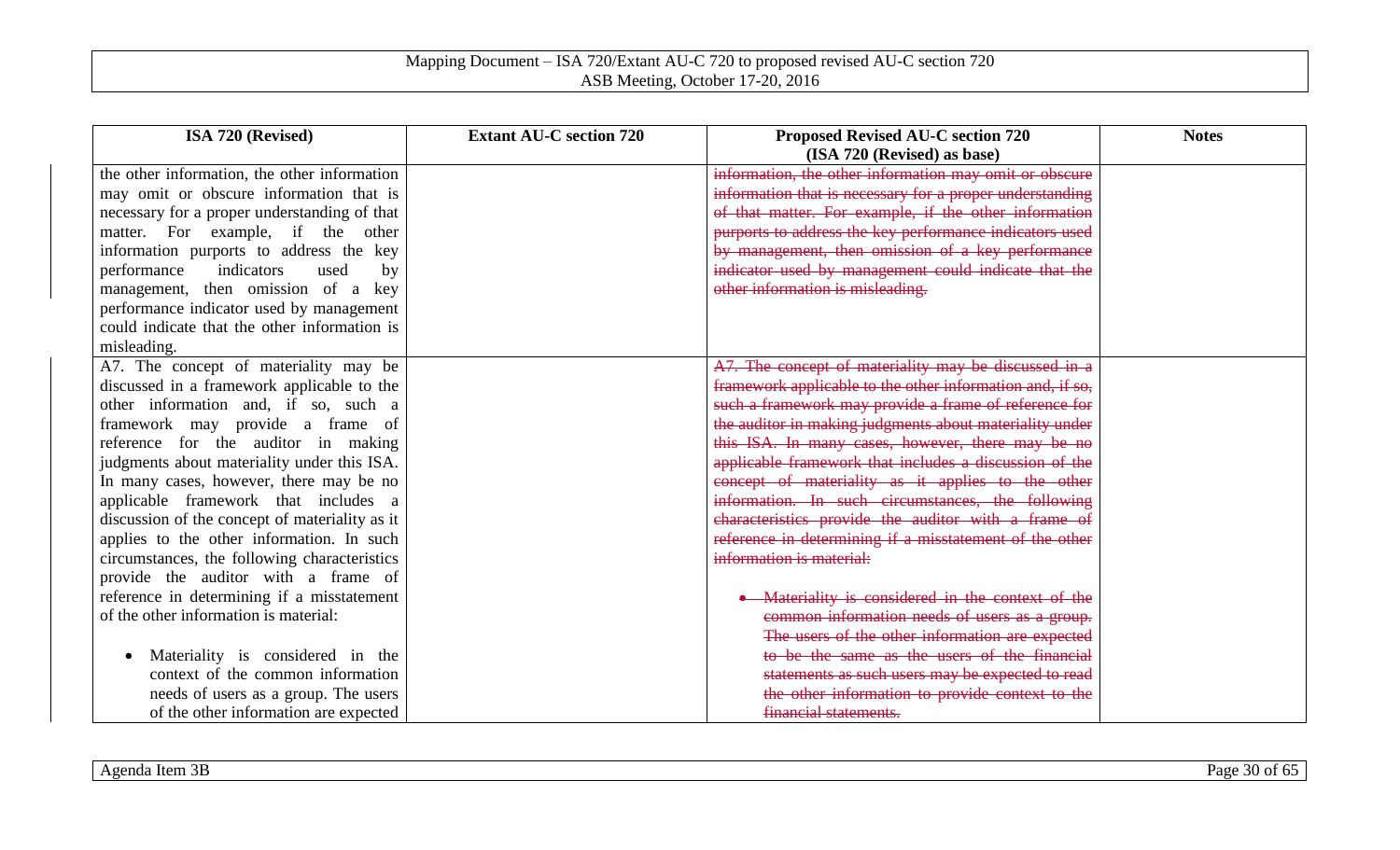| ISA 720 (Revised)                                                                                                                                                                                                                                                                                                                                                                                                                                                                 | <b>Extant AU-C section 720</b> | <b>Proposed Revised AU-C section 720</b><br>(ISA 720 (Revised) as base)                                                                                                                                                                                                                                                                                                                                                                                                                                                                                           | <b>Notes</b> |
|-----------------------------------------------------------------------------------------------------------------------------------------------------------------------------------------------------------------------------------------------------------------------------------------------------------------------------------------------------------------------------------------------------------------------------------------------------------------------------------|--------------------------------|-------------------------------------------------------------------------------------------------------------------------------------------------------------------------------------------------------------------------------------------------------------------------------------------------------------------------------------------------------------------------------------------------------------------------------------------------------------------------------------------------------------------------------------------------------------------|--------------|
| to be the same as the users of the<br>financial statements as such users<br>may be expected to read the other<br>information to provide context to the<br>financial statements.<br>Judgments about materiality take<br>the<br>specific<br>account<br>into<br>circumstances of the misstatement,<br>considering whether users would be<br>influenced by the effect of the<br>uncorrected misstatement. Not all<br>misstatements will influence the<br>economic decisions of users. |                                | Judgments about materiality take into account<br>the specific circumstances of the misstatement,<br>considering whether users would be influenced<br>by the effect of the uncorrected misstatement.<br>Not all misstatements will influence the<br>economic decisions of users.<br>Judgments about materiality involve both<br>qualitative and quantitative considerations.<br>Accordingly, such judgments may take into<br>account the nature or magnitude of the items that<br>the other information addresses in the context of<br>the entity's annual report. |              |
| Judgments about materiality involve<br>both qualitative and quantitative<br>considerations. Accordingly, such<br>judgments may take into account the<br>nature or magnitude of the items that<br>the other information addresses in<br>the context of the entity's annual<br>report.<br>Other Information (Ref: Para. 12(c))<br>A8. Appendix 1 contains examples of                                                                                                               |                                | Other Information (Ref: Parapar. $12(e)$ )<br>A8A10. Appendix 1 contains examples of amounts or                                                                                                                                                                                                                                                                                                                                                                                                                                                                   |              |
| amounts or other items that may be included<br>in the other information.                                                                                                                                                                                                                                                                                                                                                                                                          |                                | other items that may be included in the other<br>information.                                                                                                                                                                                                                                                                                                                                                                                                                                                                                                     |              |
| A9. In some cases, the applicable financial                                                                                                                                                                                                                                                                                                                                                                                                                                       |                                | A9A11. In some cases, the applicable financial                                                                                                                                                                                                                                                                                                                                                                                                                                                                                                                    |              |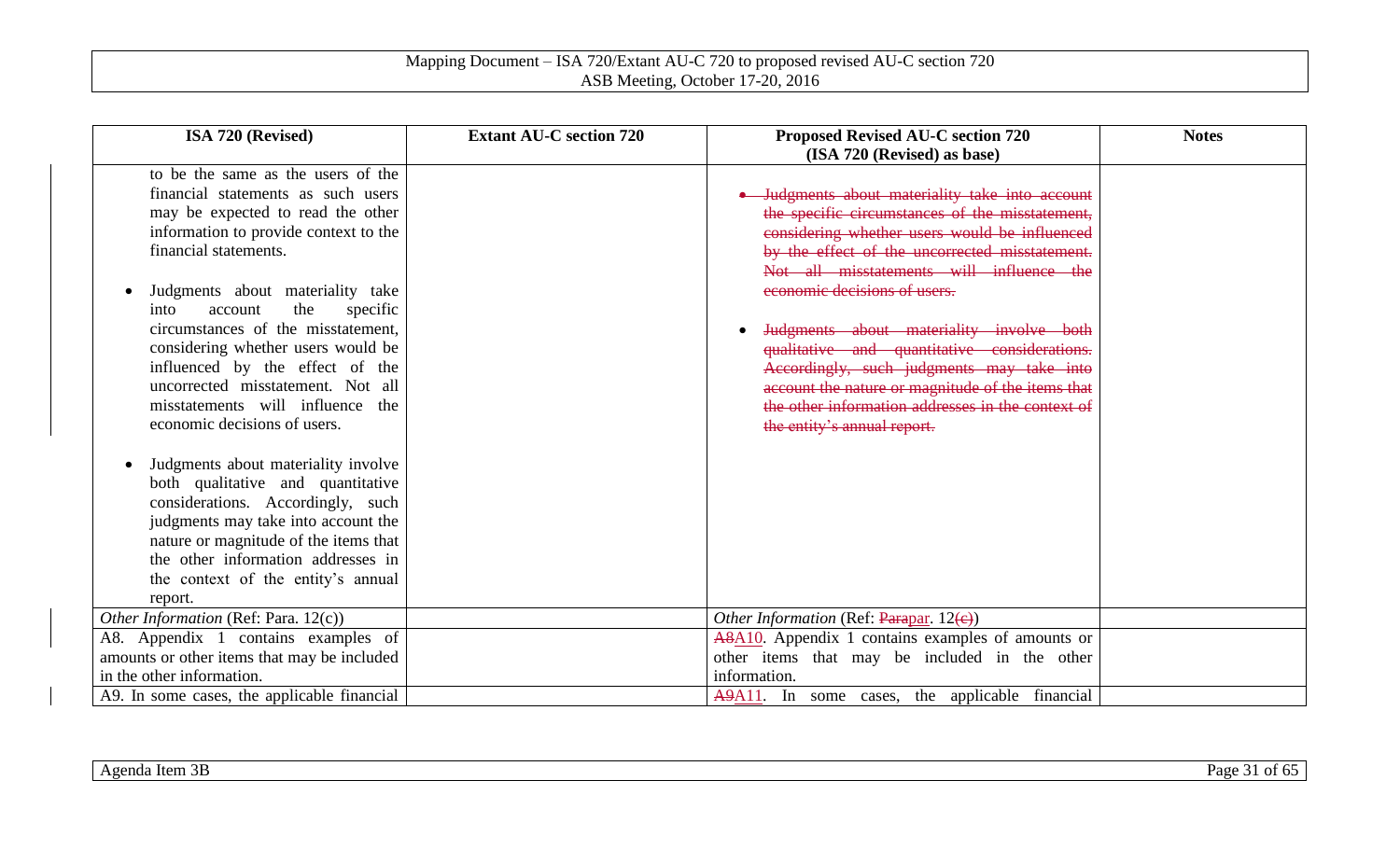| ISA 720 (Revised)                                      | <b>Extant AU-C section 720</b> | <b>Proposed Revised AU-C section 720</b><br>(ISA 720 (Revised) as base) | <b>Notes</b>         |
|--------------------------------------------------------|--------------------------------|-------------------------------------------------------------------------|----------------------|
| reporting framework may require specific               |                                | reporting framework may require specific disclosures                    |                      |
| disclosures but                                        |                                | but permit them to be located outside of the financial                  |                      |
| permit them to be located outside of the               |                                | statements. <sup>5</sup> As such disclosures are required by the        |                      |
| financial statements. <sup>5</sup> As such disclosures |                                | applicable financial reporting framework, they form part                |                      |
| are required by the applicable financial               |                                | of the financial statements. Accordingly, they do not                   |                      |
| reporting framework, they form part of the             |                                | constitute other information for the purpose of this                    |                      |
| financial statements. Accordingly, they do             |                                | ISASAS.                                                                 |                      |
| not constitute other information for the               |                                |                                                                         |                      |
| purpose of this ISA.                                   |                                | For example, IFRS 7, Financial Instruments:                             | Need a GAAP example. |
|                                                        |                                | Disclosures, permits certain disclosures required by the                |                      |
| For example, IFRS 7, Financial                         |                                | IFRSs to either be given in the financial statements or                 |                      |
| Instruments: Disclosures, permits certain              |                                | incorporated by cross-reference from the financial                      |                      |
| disclosures required by the IFRSs to either            |                                | statements to some other statement, such as a                           |                      |
| be given in the financial statements or                |                                | management commentary or risk report, that is available                 |                      |
| incorporated by cross-reference from the               |                                | to users of the financial statements on the same terms as               |                      |
| financial statements<br>other<br>to<br>some            |                                | the financial statements and at the same time.                          |                      |
| such as a management<br>statement,                     |                                |                                                                         |                      |
| commentary or risk report, that is available           |                                |                                                                         |                      |
| to users of the financial statements on the            |                                |                                                                         |                      |
| same terms as the financial statements and             |                                |                                                                         |                      |
| at the same time.                                      |                                |                                                                         |                      |
| A10. eXtensible<br><b>Business</b><br>Reporting        |                                | A10A12. eXtensible Business Reporting Language                          |                      |
| Language (XBRL) tags do not represent                  |                                | (XBRL) tags do not represent other information as                       |                      |
| other information as defined in this ISA.              |                                | defined in this ISASAS.                                                 |                      |
| <b>Obtaining the Other Information (Ref:</b>           |                                | <b>Obtaining the Other Information</b> (Ref: Parapar. 13)               |                      |
| Para. 13)                                              |                                |                                                                         |                      |
| A11. Determining the document(s) that is or            |                                | A11A13. Determining the document(s) that is or                          |                      |
| comprises the annual report is often clear             |                                | comprises the annual report is often clear based on law,                |                      |
| based on law, regulation or custom. In many            |                                | regulation or custom. In many cases, management or                      |                      |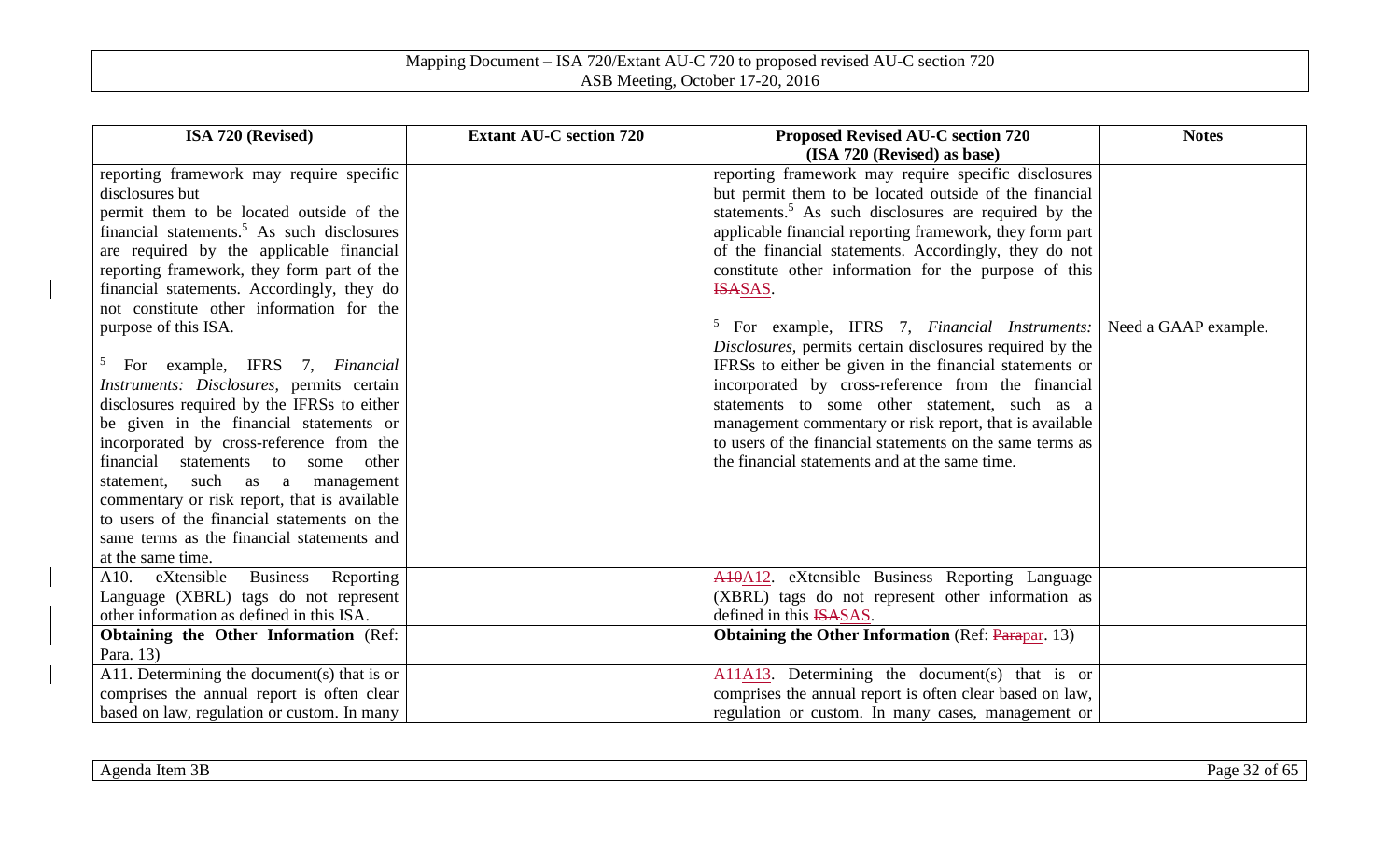| ISA 720 (Revised)                             | <b>Extant AU-C section 720</b> | <b>Proposed Revised AU-C section 720</b><br>(ISA 720 (Revised) as base)   | <b>Notes</b> |
|-----------------------------------------------|--------------------------------|---------------------------------------------------------------------------|--------------|
| cases, management or those charged with       |                                | those charged with governance may have customarily                        |              |
| governance may have customarily issued a      |                                | issued a package of documents that together comprise                      |              |
| package of documents that together            |                                | the annual report, or may have committed to do so. In                     |              |
| comprise the annual report, or may have       |                                | some cases, however, it may not be clear which                            |              |
| committed to do so. In some cases,            |                                | document(s) is or comprises the annual report. In such                    |              |
| however, it may not be clear which            |                                | cases, the timing and purpose of the documents (and for                   |              |
| document(s) is or comprises the annual        |                                | whom they are intended) are matters that may be                           |              |
| report. In such cases, the timing and purpose |                                | relevant to the auditor's determination of which                          |              |
| of the documents (and for whom they are       |                                | $document(s)$ is the annual report.                                       |              |
| intended) are matters that may be relevant to |                                |                                                                           |              |
| the auditor's determination of which          |                                |                                                                           |              |
| document(s) is or comprises the annual        |                                |                                                                           |              |
| report.                                       |                                |                                                                           |              |
| A12. When the annual report is translated     |                                | A12. When the annual report is translated into other                      |              |
| into other languages pursuant to law or       |                                | languages pursuant to law or regulation (such as may                      |              |
| regulation (such as may occur when a          |                                | occur when a jurisdiction has more than one official                      |              |
| jurisdiction has more than one official       |                                | language), or when multiple "annual reports" are                          |              |
| language), or when multiple "annual"          |                                | prepared under different legislation (for example, when                   |              |
| reports" are prepared under different         |                                | an entity is listed in more than one jurisdiction),                       |              |
| legislation (for example, when an entity is   |                                | consideration may need to be given as to whether one,                     |              |
| listed in more than one jurisdiction),        |                                | or more than one of the "annual reports" form part of                     |              |
| consideration may need to be given as to      |                                | the other information. Local law or regulation may                        |              |
| whether one, or more than one of the          |                                | provide further guidance in this respect.                                 |              |
| "annual reports" form part of the other       |                                |                                                                           |              |
| information. Local law or regulation may      |                                |                                                                           |              |
| provide further guidance in this respect.     |                                |                                                                           |              |
| A13. Management, or those charged with        |                                | A <sub>13</sub> A <sub>14</sub> .<br>Management, or those charged<br>with |              |
| governance, is responsible for preparing the  |                                | governance, is responsible for preparing the annual                       |              |
| report. The auditor<br>annual<br>may          |                                | report. The auditor may communicate with management                       |              |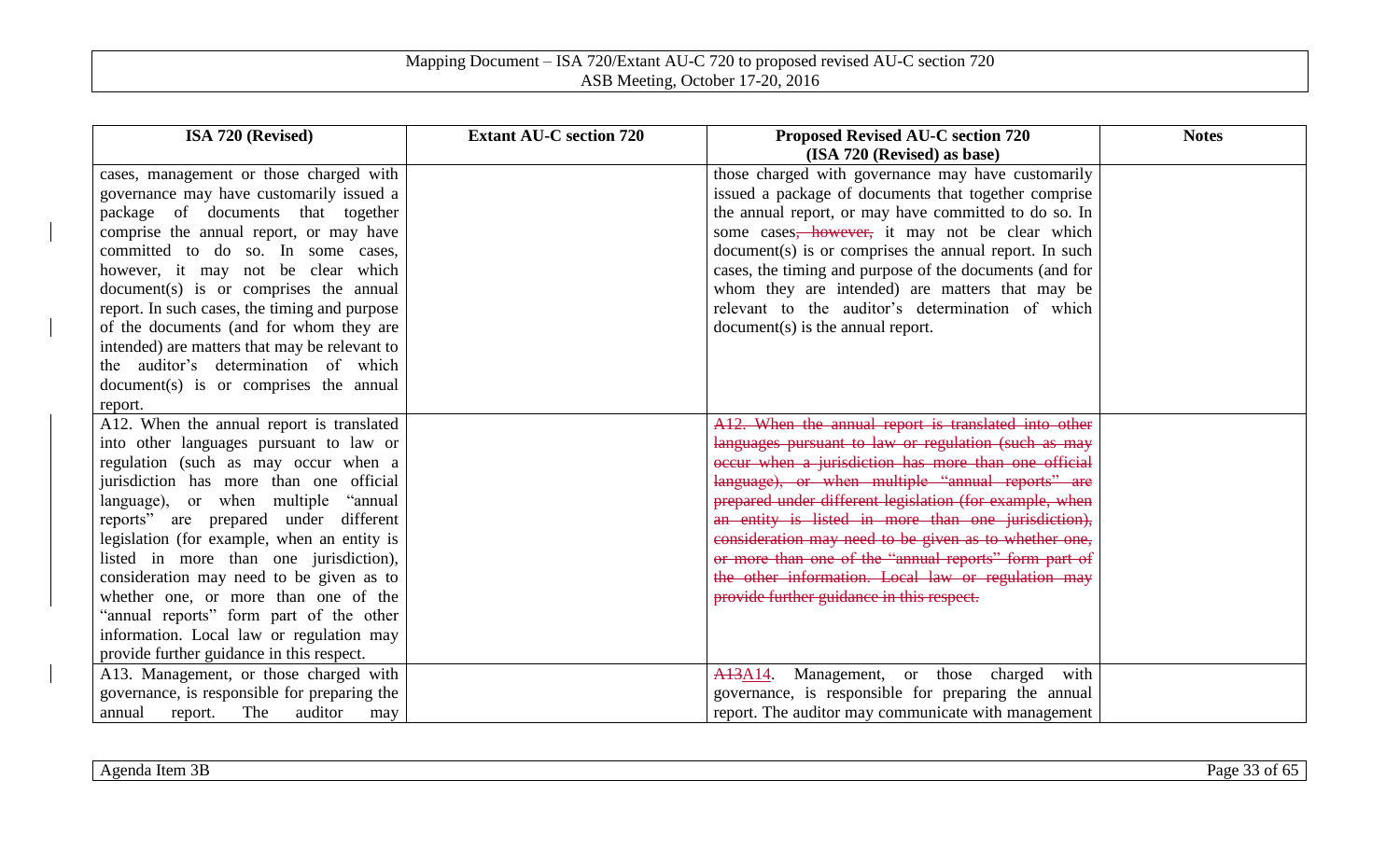| ISA 720 (Revised)                                                                                                                                                                                                                                                                                                                                                                                                                                                                                                           | <b>Extant AU-C section 720</b> | <b>Proposed Revised AU-C section 720</b><br>(ISA 720 (Revised) as base)                                                                                                                                                                                                                                                                                                                                                                                                                                                                                                                                                                | <b>Notes</b> |
|-----------------------------------------------------------------------------------------------------------------------------------------------------------------------------------------------------------------------------------------------------------------------------------------------------------------------------------------------------------------------------------------------------------------------------------------------------------------------------------------------------------------------------|--------------------------------|----------------------------------------------------------------------------------------------------------------------------------------------------------------------------------------------------------------------------------------------------------------------------------------------------------------------------------------------------------------------------------------------------------------------------------------------------------------------------------------------------------------------------------------------------------------------------------------------------------------------------------------|--------------|
| communicate with management or those                                                                                                                                                                                                                                                                                                                                                                                                                                                                                        |                                | or those charged with governance:                                                                                                                                                                                                                                                                                                                                                                                                                                                                                                                                                                                                      |              |
| charged with governance:                                                                                                                                                                                                                                                                                                                                                                                                                                                                                                    |                                |                                                                                                                                                                                                                                                                                                                                                                                                                                                                                                                                                                                                                                        |              |
| auditor's<br>expectations<br>The<br>1n<br>relation to obtaining the final version<br>of the annual report (including a<br>combination of documents that<br>together comprise the annual report)<br>in a timely manner prior to the date<br>of the auditor's report such that the<br>auditor can complete the procedures<br>required by this ISA before the date<br>of the auditor's report, or if that is<br>not possible, as soon as practicable<br>and in any case prior to the entity's<br>issuance of such information. |                                | The auditor's expectations in relation to<br>obtaining the final version of the annual report<br>(including a combination of documents that<br>together comprise the annual report) in a timely<br>manner prior to the date of the auditor's report<br>such that the auditor can complete the<br>procedures required by this <b>ISA-SAS</b> before the<br>date of the auditor's report, or if that is not<br>possible, as soon as practicable and in any case<br>prior to the entity's issuance of such information.<br>The possible implications when the other<br>information is obtained after the date of the<br>auditor's report. |              |
| The possible implications when the<br>other information is obtained after<br>the date of the auditor's report.                                                                                                                                                                                                                                                                                                                                                                                                              |                                |                                                                                                                                                                                                                                                                                                                                                                                                                                                                                                                                                                                                                                        |              |
| A14. The communications referred to in                                                                                                                                                                                                                                                                                                                                                                                                                                                                                      |                                | A14A15. The communications referred to in paragraph                                                                                                                                                                                                                                                                                                                                                                                                                                                                                                                                                                                    |              |
| paragraph A13 may<br>be particularly                                                                                                                                                                                                                                                                                                                                                                                                                                                                                        |                                | A13-A14 may be particularly appropriate for example:                                                                                                                                                                                                                                                                                                                                                                                                                                                                                                                                                                                   |              |
| appropriate for example:                                                                                                                                                                                                                                                                                                                                                                                                                                                                                                    |                                |                                                                                                                                                                                                                                                                                                                                                                                                                                                                                                                                                                                                                                        |              |
| In an initial audit engagement.<br>$\bullet$                                                                                                                                                                                                                                                                                                                                                                                                                                                                                |                                | In an initial audit engagement.                                                                                                                                                                                                                                                                                                                                                                                                                                                                                                                                                                                                        |              |
| When there has been a change in<br>management or those charged with<br>governance.                                                                                                                                                                                                                                                                                                                                                                                                                                          |                                | When there has been a change in management or<br>those charged with governance.                                                                                                                                                                                                                                                                                                                                                                                                                                                                                                                                                        |              |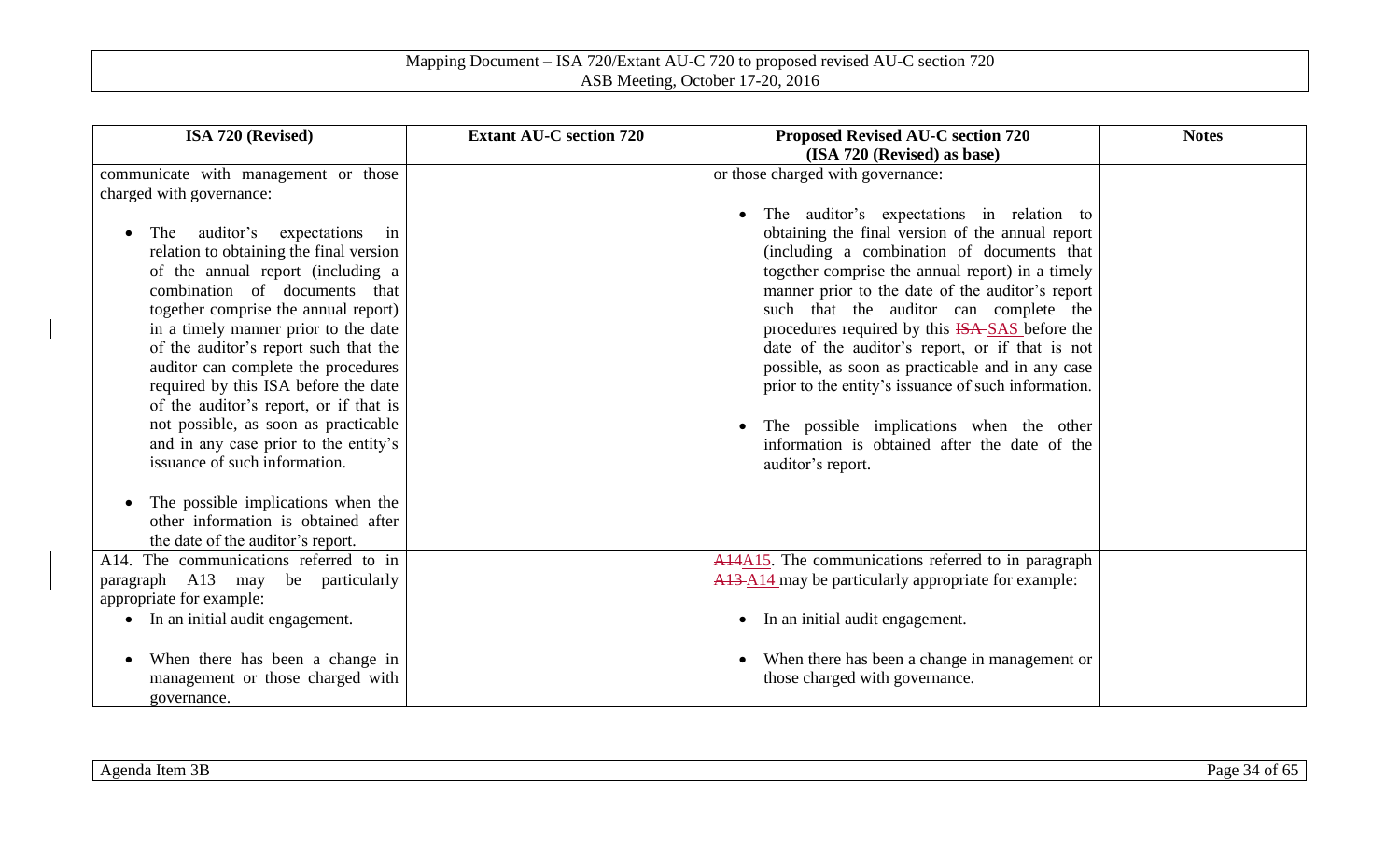| ISA 720 (Revised)                                                                                                                                                                                                                                                                                                                                                                                                                                                                                                                                                                                                                                                                                            | <b>Extant AU-C section 720</b> | <b>Proposed Revised AU-C section 720</b><br>(ISA 720 (Revised) as base)                                                                                                                                                                                                                                                                                                                                                                                                                                                                                                                                                                                                                             | <b>Notes</b> |
|--------------------------------------------------------------------------------------------------------------------------------------------------------------------------------------------------------------------------------------------------------------------------------------------------------------------------------------------------------------------------------------------------------------------------------------------------------------------------------------------------------------------------------------------------------------------------------------------------------------------------------------------------------------------------------------------------------------|--------------------------------|-----------------------------------------------------------------------------------------------------------------------------------------------------------------------------------------------------------------------------------------------------------------------------------------------------------------------------------------------------------------------------------------------------------------------------------------------------------------------------------------------------------------------------------------------------------------------------------------------------------------------------------------------------------------------------------------------------|--------------|
| When other information is expected<br>to be obtained after the date of the<br>auditor's report.                                                                                                                                                                                                                                                                                                                                                                                                                                                                                                                                                                                                              |                                | • When other information is expected to be<br>obtained after the date of the auditor's report.                                                                                                                                                                                                                                                                                                                                                                                                                                                                                                                                                                                                      |              |
| A15. Where those charged with governance<br>are to approve the other information prior to<br>its issuance by the entity, the final version of<br>such other information is the one that has<br>been approved by those charged with<br>governance for issuance.                                                                                                                                                                                                                                                                                                                                                                                                                                               |                                | A <sub>15</sub> A <sub>16</sub> . Where those charged with governance are to<br>approve the other information prior to its issuance by<br>the entity, the final version of such other information is<br>the one that has been approved by those charged with<br>governance for issuance.                                                                                                                                                                                                                                                                                                                                                                                                            |              |
| A16. In some cases, the entity's annual<br>report may be a single document to be<br>released, in accordance with law or<br>regulation or the entity's reporting practice,<br>shortly after the entity's financial reporting<br>period such that it is available to the auditor<br>prior to the date of the auditor's report. In<br>other cases, such a document may not be<br>required to be released until a later time, or<br>at a time of the entity's choosing. There may<br>also be circumstances when the entity's<br>annual report is a combination of<br>documents, each subject to different<br>requirements or reporting practice by the<br>entity with respect to the timing of their<br>release. |                                | A16A17. In some cases, the entity's annual report may<br>be a single document to be released, in accordance with<br>law or regulation or the entity's reporting practice,<br>shortly after the entity's financial reporting period such<br>that it is available to the auditor prior to the date of the<br>auditor's report. In other cases, such a document may<br>not be required to be released until a later time, or at a<br>time of the entity's choosing. There may also be<br>circumstances when the entity's annual report is a<br>combination of documents, each subject to different<br>requirements or reporting practice by the entity with<br>respect to the timing of their release. |              |
| A17. There may be circumstances when, at<br>the date of the auditor's report, the entity is<br>considering the development of a document                                                                                                                                                                                                                                                                                                                                                                                                                                                                                                                                                                     |                                | A17A18. There may be circumstances when, at the date<br>of the auditor's report, the entity is considering the<br>development of a document that may be part of the                                                                                                                                                                                                                                                                                                                                                                                                                                                                                                                                 |              |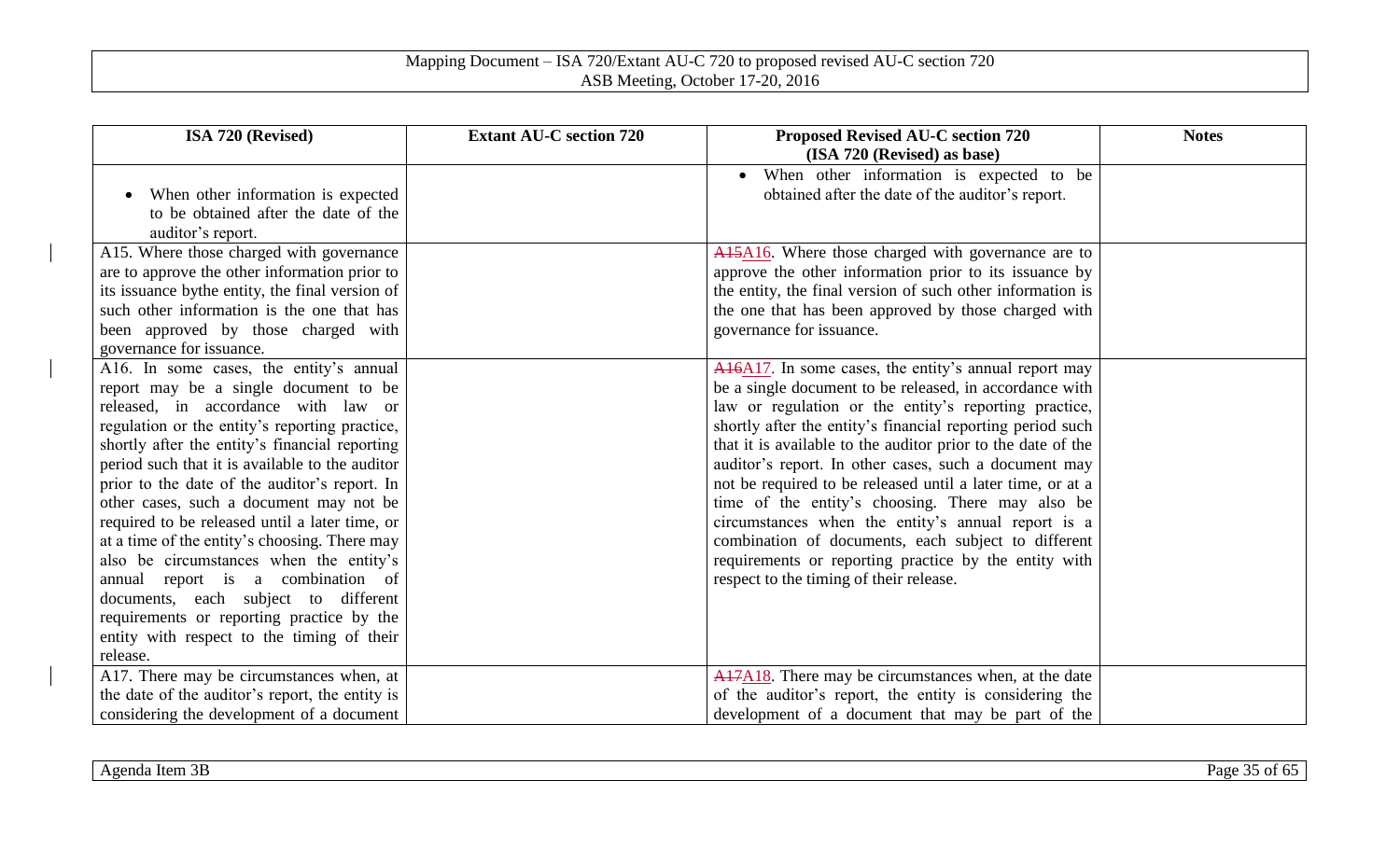| ISA 720 (Revised)                                 | <b>Extant AU-C section 720</b> | <b>Proposed Revised AU-C section 720</b><br>(ISA 720 (Revised) as base) | <b>Notes</b> |
|---------------------------------------------------|--------------------------------|-------------------------------------------------------------------------|--------------|
| that may be part of the entity's annual report    |                                | entity's annual report (for example, a voluntary report to              |              |
| (for example, a voluntary report to               |                                | stakeholders) but management is unable to confirm to                    |              |
| stakeholders) but management is unable to         |                                | the auditor the purpose or timing of such a document. If                |              |
| confirm to the auditor the purpose or timing      |                                | the auditor is unable to ascertain the purpose or timing                |              |
| of such a document. If the auditor is unable      |                                | of such a document, the document is not considered                      |              |
| to ascertain the purpose or timing of such a      |                                | other information for purposes of this <b>ISASAS</b> .                  |              |
| document, the document is not considered          |                                |                                                                         |              |
| other information for purposes of this ISA.       |                                |                                                                         |              |
| A18. Obtaining the other information in a         |                                | A18A19. Obtaining the other information in a timely                     |              |
| timely manner prior to the date of the            |                                | manner prior to the date of the auditor's report enables                |              |
| auditor's report enables any revisions that       |                                | any revisions that are found to be necessary to be made                 |              |
| are found to be necessary to be made to the       |                                | to the financial statements, the auditor's report, or the               |              |
| financial statements, the auditor's report, or    |                                | other information prior to their issuance. The audit                    |              |
| the other information prior to their issuance.    |                                | engagement letter $6$ may make reference to an agreement                |              |
| The audit engagement letter <sup>6</sup> may make |                                | with management to make available to the auditor the                    |              |
| reference to an agreement with management         |                                | other information in a timely manner, and if possible                   |              |
| to make available to the auditor the other        |                                | prior to the date of the auditor's report.                              |              |
| information in a timely manner, and if            |                                | <sup>6</sup> ISA-Paragraph 23 of AU-C section 210, Agreeing the         |              |
| possible prior to the date of the auditor's       |                                | Terms of Audit-Engagements, paragraph A23                               |              |
| report.                                           |                                |                                                                         |              |
|                                                   |                                |                                                                         |              |
| $6$ ISA 210, Agreeing the Terms of Audit          |                                |                                                                         |              |
| Engagements, paragraph A23                        |                                |                                                                         |              |
| A19. When other information is only made          |                                | A19A20. When other information is only made                             |              |
| available to users via the entity's website,      |                                | available to users via the entity's website, the version of             |              |
| the version of the other information              |                                | the other information obtained from the entity, rather                  |              |
| obtained from the entity, rather than directly    |                                | than directly from the entity's website, is the relevant                |              |
| from the entity's website, is the relevant        |                                | document on which the auditor would perform                             |              |
| document on which the auditor would               |                                | procedures in accordance with this <b>ISASAS</b> . The auditor          |              |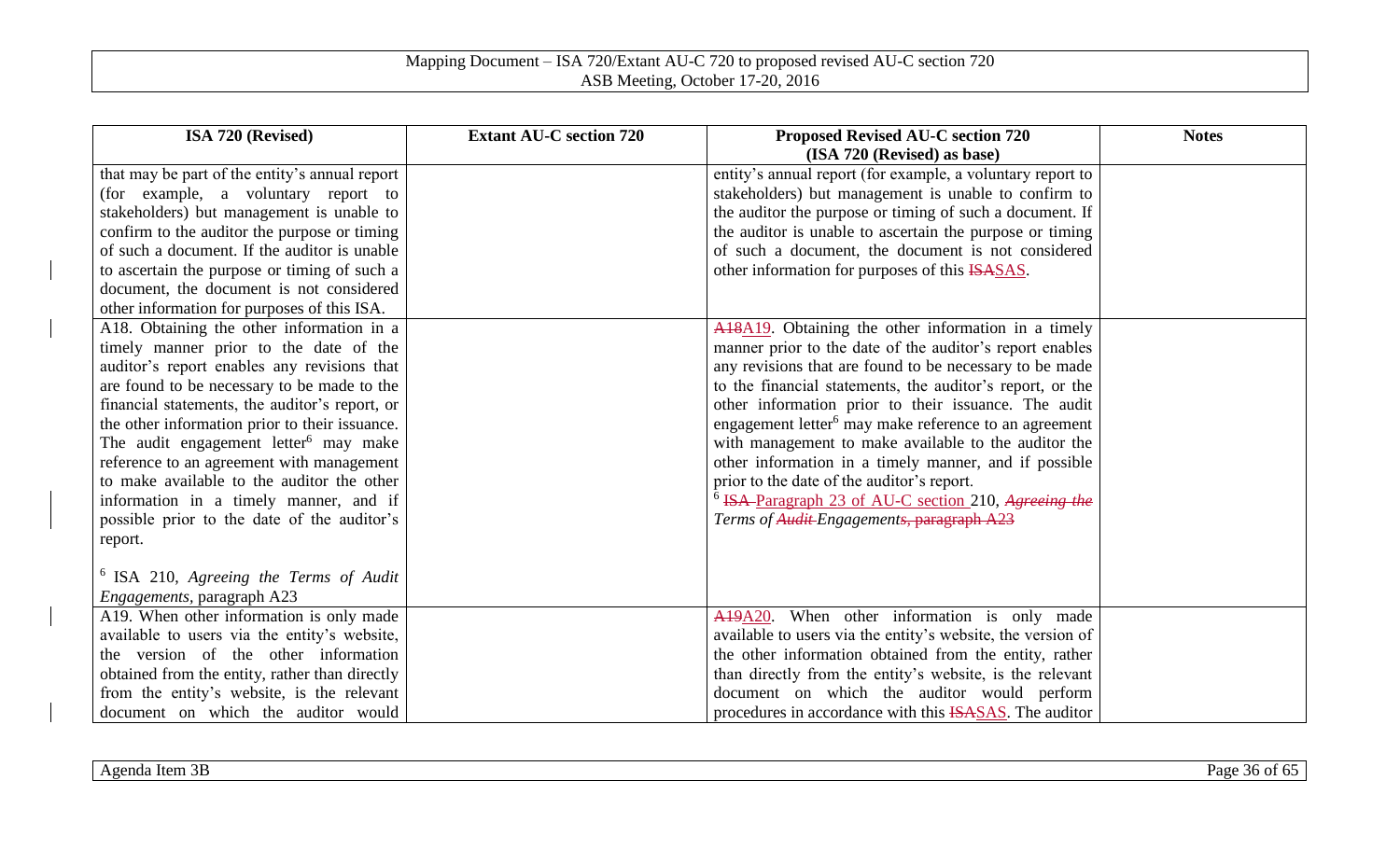| ISA 720 (Revised)                                      | <b>Extant AU-C section 720</b> | <b>Proposed Revised AU-C section 720</b><br>(ISA 720 (Revised) as base)    | <b>Notes</b> |
|--------------------------------------------------------|--------------------------------|----------------------------------------------------------------------------|--------------|
| perform procedures in accordance with this             |                                | has no responsibility under this ISAin accordance with                     |              |
| ISA. The auditor has no responsibility under           |                                | this SAS to search for other information, including other                  |              |
| this ISA to search for other information,              |                                | information that may be on the entity's website, nor to                    |              |
| including other information that may be on             |                                | perform any procedures to confirm that other                               |              |
| the entity's website, nor to perform any               |                                | information is appropriately displayed on the entity's                     |              |
| procedures to confirm that other information           |                                | website or otherwise has been appropriately transmitted                    |              |
| is appropriately displayed on the entity's             |                                | or displayed electronically.                                               |              |
| website or otherwise has been appropriately            |                                |                                                                            |              |
| transmitted or displayed electronically.               |                                |                                                                            |              |
| A20. The auditor is not precluded from                 |                                | $A20A21$ . The auditor is not precluded from dating or                     |              |
| dating or issuing the auditor's report if the          |                                | issuing the auditor's report if the auditor has not                        |              |
| auditor has not obtained some or all of the            |                                | obtained some or all of the other information.                             |              |
| other information.                                     |                                |                                                                            |              |
| A21. When the other information is                     |                                | A21A22. When the other information is obtained after                       |              |
| obtained after the date of the auditor's               |                                | the date of the auditor's report, the auditor is not                       |              |
| report, the auditor is not required to update          |                                | required to update the procedures performed in                             |              |
| the procedures performed in accordance                 |                                | accordance with paragraphs 6 and 7.09-.11 of ISA-AU-                       |              |
| with paragraphs 6 and 7 of ISA $560$ . <sup>7</sup>    |                                | C section 560, Subsequent Events and Subsequently                          |              |
|                                                        |                                | Discovered Facts. <sup>7</sup>                                             |              |
| ISA 560, Subsequent Events                             |                                | <sup>7</sup> ISA 560, Subsequent Events                                    |              |
|                                                        |                                |                                                                            |              |
| A22. ISA 580 <sup>8</sup> establishes requirements and |                                | ISA AU-C<br>section $5808$<br>A <sub>22</sub> A <sub>23</sub> .<br>Written |              |
| provides guidance on the use of written                |                                | Representations establishes requirements and provides                      |              |
| representations. The written representation            |                                | guidance on the use of written representations. The                        |              |
| required to be requested by paragraph $13(c)$          |                                | written representation required to be requested by                         |              |
| regarding other information that will be               |                                | paragraph $\frac{1311}{c}$ regarding other information that will           |              |
| available only after the date of the auditor's         |                                | be available only after the date of the auditor's report is                |              |
| report is intended to support the auditor's            |                                | intended to support the auditor's ability to complete the                  |              |
| ability to complete the procedures required            |                                | procedures required by this <b>ISA-SAS</b> with respect to                 |              |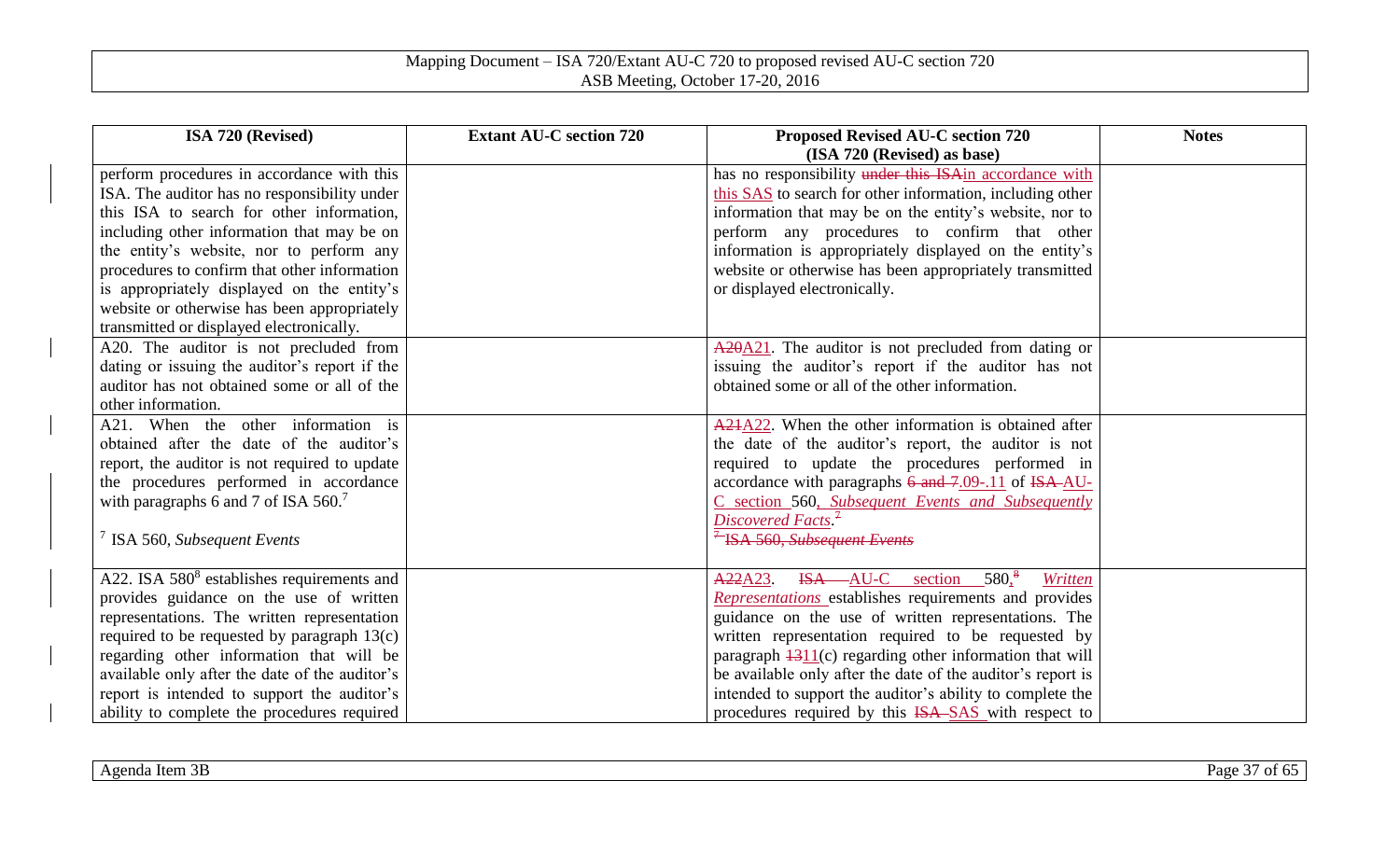| ISA 720 (Revised)                             | <b>Extant AU-C section 720</b> | <b>Proposed Revised AU-C section 720</b>                                                                                         | <b>Notes</b> |
|-----------------------------------------------|--------------------------------|----------------------------------------------------------------------------------------------------------------------------------|--------------|
|                                               |                                | (ISA 720 (Revised) as base)                                                                                                      |              |
| ISA with respect to<br>this<br>such<br>by     |                                | such information. In addition, the auditor may find it                                                                           |              |
| information. In addition, the auditor may     |                                | useful to request other written representations, for                                                                             |              |
| find it useful to request other written       |                                | example, that:                                                                                                                   |              |
| representations, for example, that:           |                                |                                                                                                                                  |              |
|                                               |                                | Management has informed the auditor of all the                                                                                   |              |
| Management has informed the                   |                                | documents that it expects to issue that may                                                                                      |              |
| auditor of all the documents that it          |                                | comprise other information;                                                                                                      |              |
| expects to issue that may comprise            |                                | The financial statements and<br>any other                                                                                        |              |
| other information;                            |                                | information obtained by the auditor prior to the                                                                                 |              |
|                                               |                                | date of the auditor's report are consistent with                                                                                 |              |
| The financial statements and any              |                                | one another, and the other information does not                                                                                  |              |
| other information obtained by the             |                                | contain<br>material<br>any                                                                                                       |              |
| auditor prior to the date of the              |                                | misstatementsinconsistencies<br><b>or</b><br>material                                                                            |              |
| auditor's report are consistent with          |                                | misstatements of fact; and                                                                                                       |              |
| another,<br>the<br>and<br>other<br>one        |                                |                                                                                                                                  |              |
| information does not contain any              |                                |                                                                                                                                  |              |
|                                               |                                | With regard to other information that has not                                                                                    |              |
| material misstatements; and                   |                                | been obtained by the auditor prior to the date of                                                                                |              |
|                                               |                                | the auditor's report, that management intends to                                                                                 |              |
| With regard to other information that         |                                | prepare and issue such other information and the                                                                                 |              |
| has not been obtained by the auditor          |                                | expected timing of such issuance.                                                                                                |              |
| prior to the date of the auditor's            |                                |                                                                                                                                  |              |
| report, that management intends to            |                                |                                                                                                                                  |              |
| prepare and issue such other                  |                                |                                                                                                                                  |              |
| information and the expected timing           |                                |                                                                                                                                  |              |
| of such issuance.                             |                                |                                                                                                                                  |              |
|                                               |                                |                                                                                                                                  |              |
| <sup>8</sup> ISA 580, Written Representations |                                |                                                                                                                                  |              |
|                                               |                                | <b>Reading and Considering the Other Reading Other Information (Ref: par. .07) Reading and Considering the Other Information</b> |              |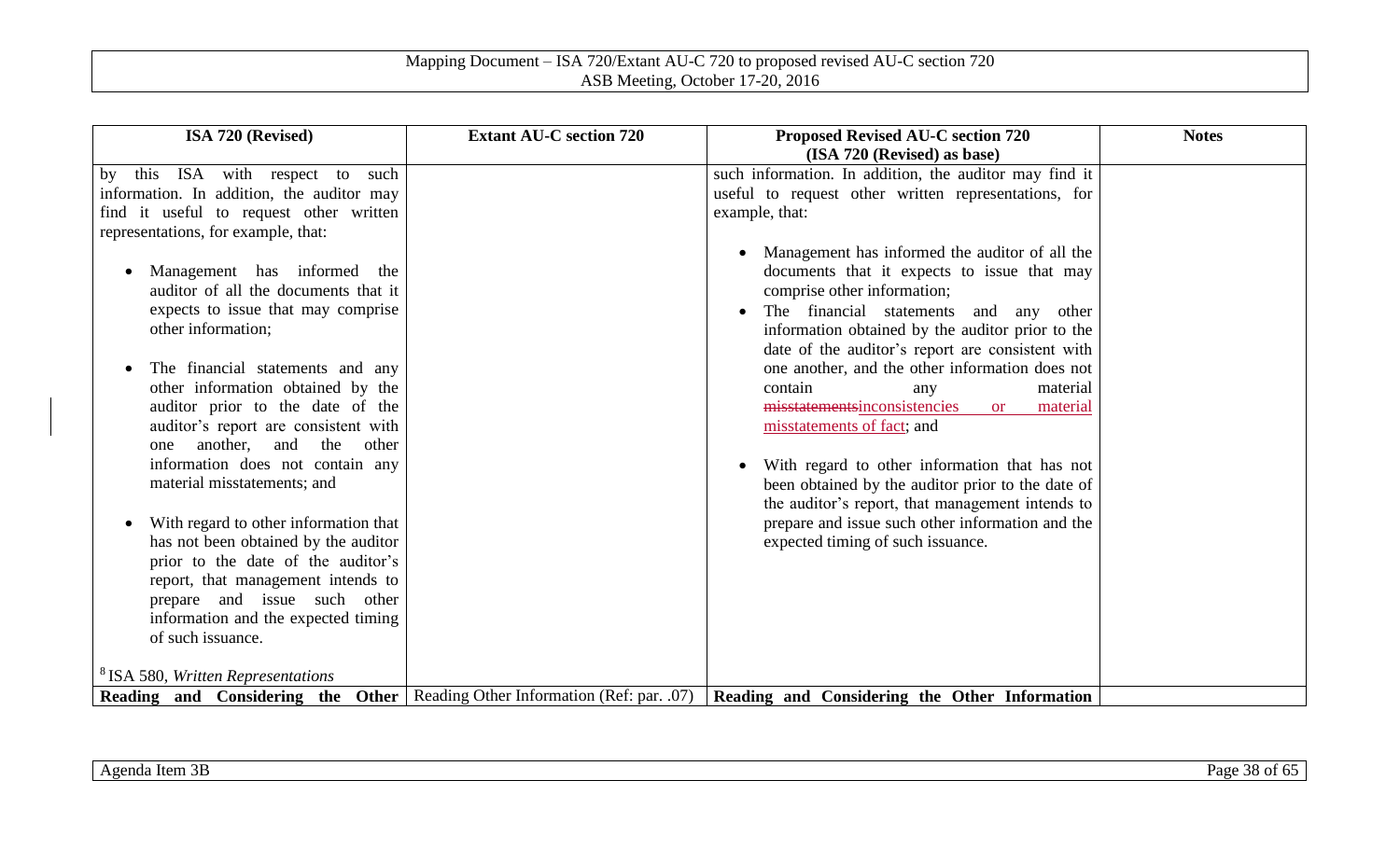| ISA 720 (Revised)                              | <b>Extant AU-C section 720</b>             | <b>Proposed Revised AU-C section 720</b>                                                       | <b>Notes</b> |
|------------------------------------------------|--------------------------------------------|------------------------------------------------------------------------------------------------|--------------|
|                                                |                                            | (ISA 720 (Revised) as base)                                                                    |              |
| <b>Information</b> (Ref: Para. 14–15)          |                                            | (Ref: Para. 14 1512)                                                                           |              |
|                                                | A6 Obtaining the other information prior   | A23A24. Obtaining the other information prior to the                                           |              |
|                                                | to the report release date enables the     | report release date enables the auditor to resolve                                             |              |
|                                                | auditor to resolve possible material       | possible material inconsistencies and apparent material                                        |              |
|                                                | inconsistencies and apparent material      | misstatements of fact with management on a timely                                              |              |
|                                                | misstatements of fact with management      | basis. An agreement with management regarding when                                             |              |
|                                                | on a timely basis. An agreement with       | other information will be available may be helpful. The                                        |              |
|                                                | management regarding when other            | auditor may delay the release of the auditor's report until                                    |              |
|                                                | information will be available may be       | management provides the other information to the                                               |              |
|                                                | helpful. The auditor may delay the release | auditor.                                                                                       |              |
|                                                | of the auditor's report until management   |                                                                                                |              |
|                                                | provides the other information to the      |                                                                                                |              |
|                                                | auditor.                                   |                                                                                                |              |
| A23. The auditor is required by ISA $200^9$ to |                                            | $\frac{\text{A25}}{\text{A25}}$ . The auditor is required by ISA-AU-C section 200 <sup>9</sup> |              |
| plan and perform the audit with professional   |                                            | to plan and perform the audit with professional                                                |              |
| Maintaining<br>skepticism.<br>professional     |                                            | skepticism. Maintaining professional skepticism when                                           |              |
| skepticism when reading and considering        |                                            | reading and considering the other information includes,                                        |              |
| the other information includes, for example,   |                                            | for example, recognizing that management may be                                                |              |
| recognizing that management may be overly      |                                            | overly optimistic about the success of its plans, and                                          |              |
| optimistic about the success of its plans, and |                                            | being alert to information that may be inconsistent with:                                      |              |
| being alert to information that may be         |                                            |                                                                                                |              |
| inconsistent with:                             |                                            | (a) The financial statements; or                                                               |              |
|                                                |                                            |                                                                                                |              |
| (a) The financial statements; or               |                                            | (b) The auditor's knowledge obtained in the audit.                                             |              |
|                                                |                                            |                                                                                                |              |
| (b) The auditor's knowledge obtained in        |                                            | <sup>9</sup> ISA-AU-C section 200, paragraph 4517                                              |              |
| the audit.                                     |                                            |                                                                                                |              |
|                                                |                                            |                                                                                                |              |
| $9$ ISA 200, paragraph 15                      |                                            |                                                                                                |              |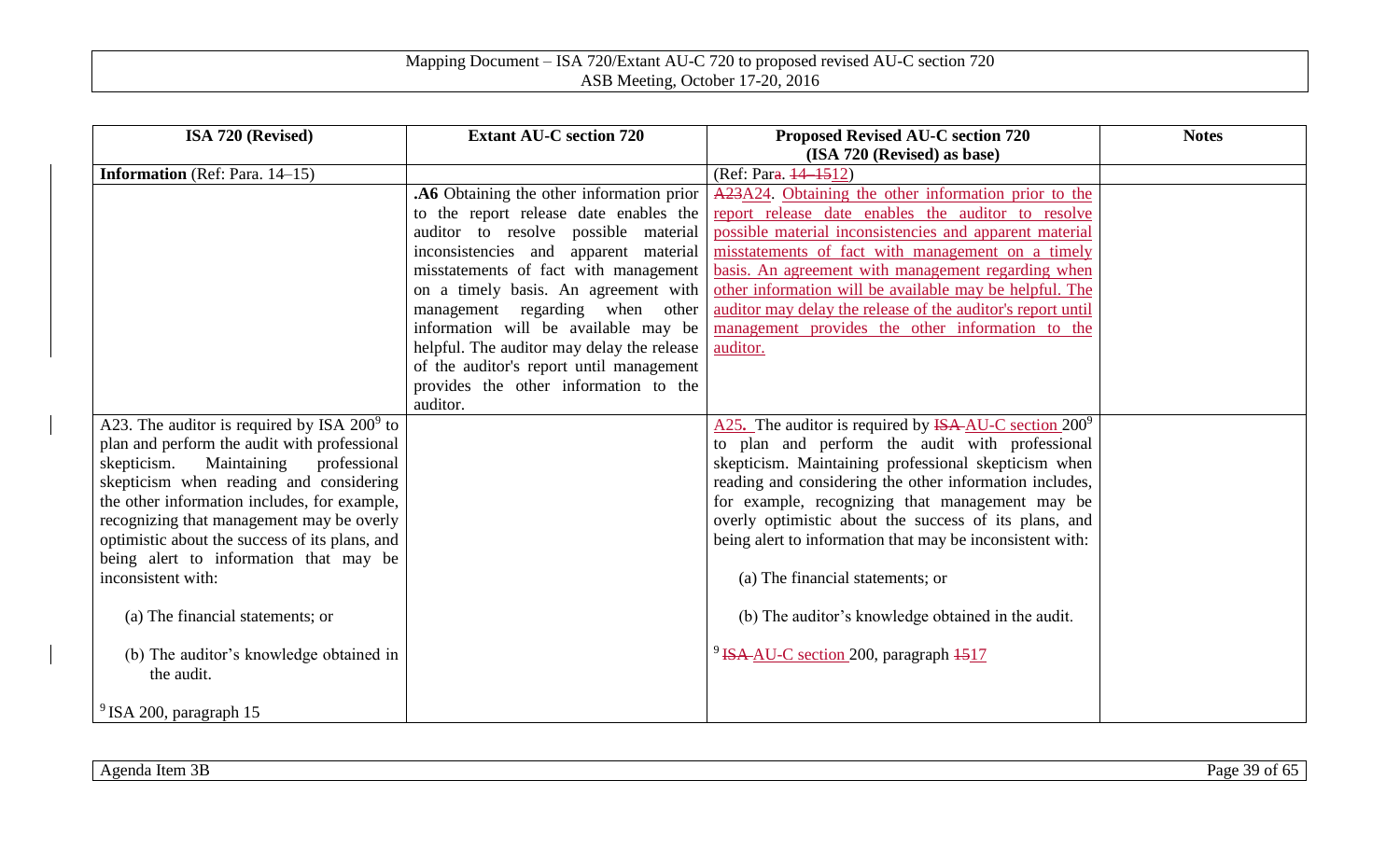| ISA 720 (Revised)                                     | <b>Extant AU-C section 720</b> | <b>Proposed Revised AU-C section 720</b>                          | <b>Notes</b> |
|-------------------------------------------------------|--------------------------------|-------------------------------------------------------------------|--------------|
|                                                       |                                | (ISA 720 (Revised) as base)                                       |              |
| A24. In accordance with ISA $220$ , <sup>10</sup> the |                                | $A24A26$ . In accordance with ISA-AU-C section 220, <sup>10</sup> |              |
| engagement partner is required to take                |                                | the engagement partner is required to take responsibility         |              |
| responsibility for the direction, supervision         |                                | for the direction, supervision and performance of the             |              |
| and performance of the audit engagement in            |                                | audit engagement in compliance with professional                  |              |
| compliance with professional standards and            |                                | standards and applicable legal and regulatory                     |              |
| applicable<br>legal<br>and<br>regulatory              |                                | requirements. In the context of this <b>ISASAS</b> , factors that |              |
| requirements. In the context of this ISA,             |                                | may be taken into account when determining the                    |              |
| factors that may be taken into account when           |                                | appropriate engagement team members to address the                |              |
| determining the appropriate engagement                |                                | requirements of paragraphs 14–15, include:                        |              |
| team members to address the requirements              |                                |                                                                   |              |
| of paragraphs 14–15, include:                         |                                | The relative experience of engagement team<br>$\bullet$           |              |
|                                                       |                                | members.                                                          |              |
| of<br>relative<br>experience<br>The<br>$\bullet$      |                                |                                                                   |              |
| engagement team members.                              |                                | Whether the engagement team members to be                         |              |
|                                                       |                                | assigned the tasks have the relevant knowledge                    |              |
| Whether<br>the engagement<br>team<br>$\bullet$        |                                | obtained in the audit to identify inconsistencies                 |              |
| members to be assigned the tasks                      |                                | between the other information and that                            |              |
| the<br>relevant knowledge<br>have                     |                                | knowledge.                                                        |              |
| obtained in the audit to identify                     |                                |                                                                   |              |
| inconsistencies between the other                     |                                | The degree of judgment involved in addressing                     |              |
| information and that knowledge.                       |                                | the requirements of paragraph 14–15. For                          |              |
|                                                       |                                | example, performing procedures to evaluate the                    |              |
| The degree of judgment involved in<br>$\bullet$       |                                | consistency of amounts in the other information                   |              |
| addressing the requirements of                        |                                | that are intended to be the same as amounts in                    |              |
| paragraph 14-15. For example,                         |                                | the financial statements may be carried out by                    |              |
| performing procedures to evaluate                     |                                | less experienced engagement team members.                         |              |
| the consistency of amounts in the                     |                                |                                                                   |              |
| other information that are intended                   |                                | Whether, in the case of a group audit, it is                      |              |
| to be the same as amounts in the                      |                                |                                                                   |              |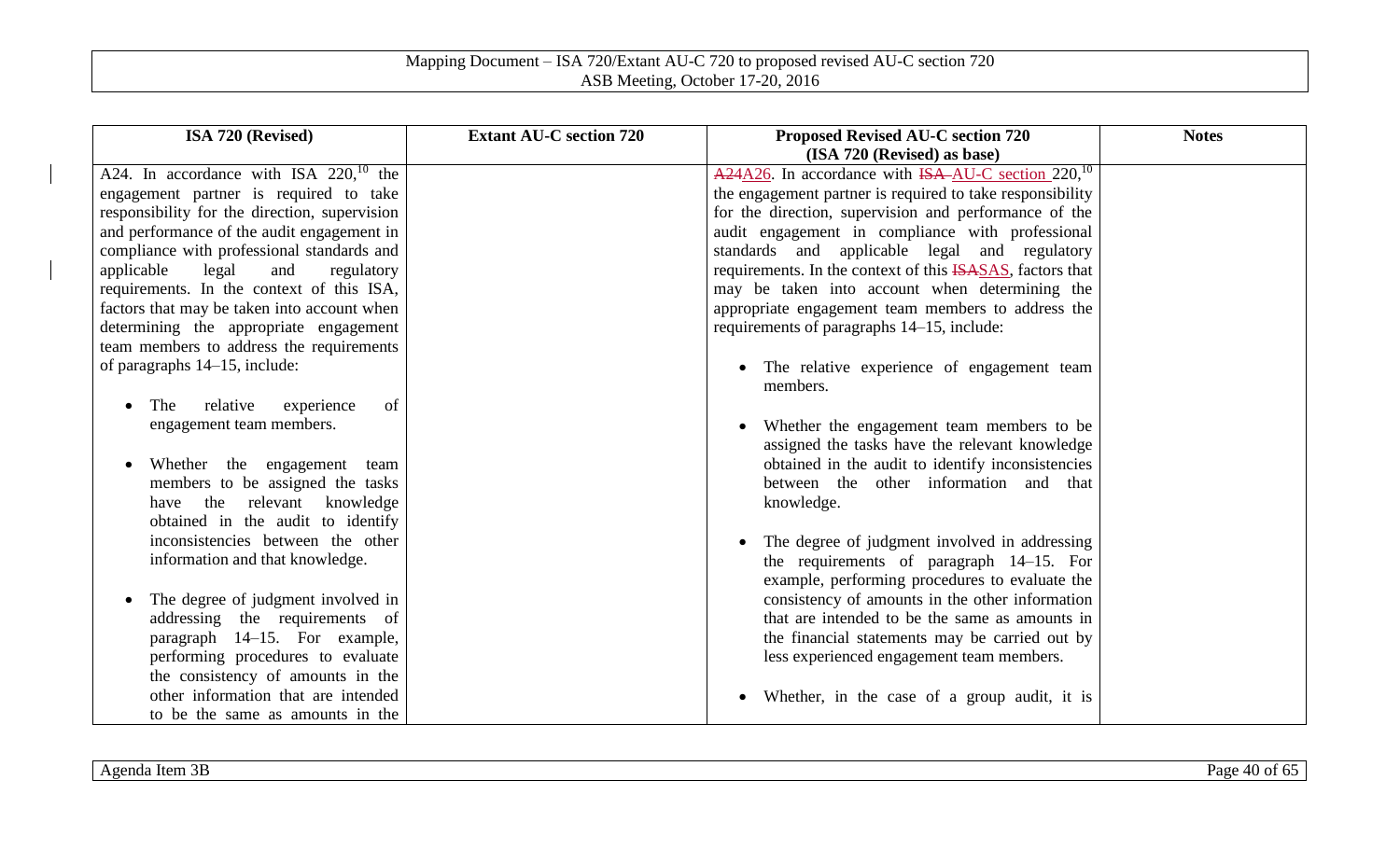| ISA 720 (Revised)                                  | <b>Extant AU-C section 720</b> | <b>Proposed Revised AU-C section 720</b><br>(ISA 720 (Revised) as base) | <b>Notes</b> |
|----------------------------------------------------|--------------------------------|-------------------------------------------------------------------------|--------------|
| financial statements may be carried                |                                | necessary to make inquiries of a component                              |              |
| out by less experienced engagement                 |                                | auditor in addressing the other information                             |              |
| team members.                                      |                                | related to that component.                                              |              |
|                                                    |                                |                                                                         |              |
| Whether, in the case of a group                    |                                |                                                                         |              |
| audit, it is necessary to make                     |                                |                                                                         |              |
| inquiries of a component auditor in                |                                |                                                                         |              |
| addressing the other information                   |                                |                                                                         |              |
| related to that component.                         |                                |                                                                         |              |
| Considering Whether There is a Material            |                                | Considering Whether There is a Material Inconsistency                   |              |
| between<br>Inconsistency<br>the<br>Other           |                                | between the Other Information and the Financial                         |              |
| Information and the Financial                      |                                | <i>Statements</i> (Ref: $\frac{Param}{Param}$ , 14(a))                  |              |
| <i>Statements</i> (Ref: Para. 14(a))               |                                |                                                                         |              |
| include<br>A25. Other information may              |                                | $A25A27$ . Other information may include amounts or                     |              |
| amounts or other items that are intended to        |                                | other items that are intended to be the same as, to                     |              |
| be the same as, to summarize, or to provide        |                                | summarize, or to provide greater detail about, the                      |              |
| greater detail about, the amounts or other         |                                | amounts or other items in the financial statements.                     |              |
| items in the financial statements. Examples        |                                | Examples of such amounts or other items may include:                    |              |
| of such amounts or other items may include:        |                                |                                                                         |              |
|                                                    |                                | Tables, charts or graphs containing extracts of                         |              |
| Tables, charts or graphs containing                |                                | the financial statements.                                               |              |
| extracts of the financial statements.              |                                |                                                                         |              |
|                                                    |                                | A disclosure providing greater detail about a                           |              |
| A disclosure providing greater detail<br>$\bullet$ |                                | balance or account shown in the financial                               |              |
| about a balance or account shown in                |                                | statements, such as "Revenue for 20X1                                   |              |
| the financial statements, such as                  |                                | comprised XXX million from product X and                                |              |
| "Revenue for 20X1 comprised XXX"                   |                                | YYY million from product Y."                                            |              |
| million from product X and YYY                     |                                |                                                                         |              |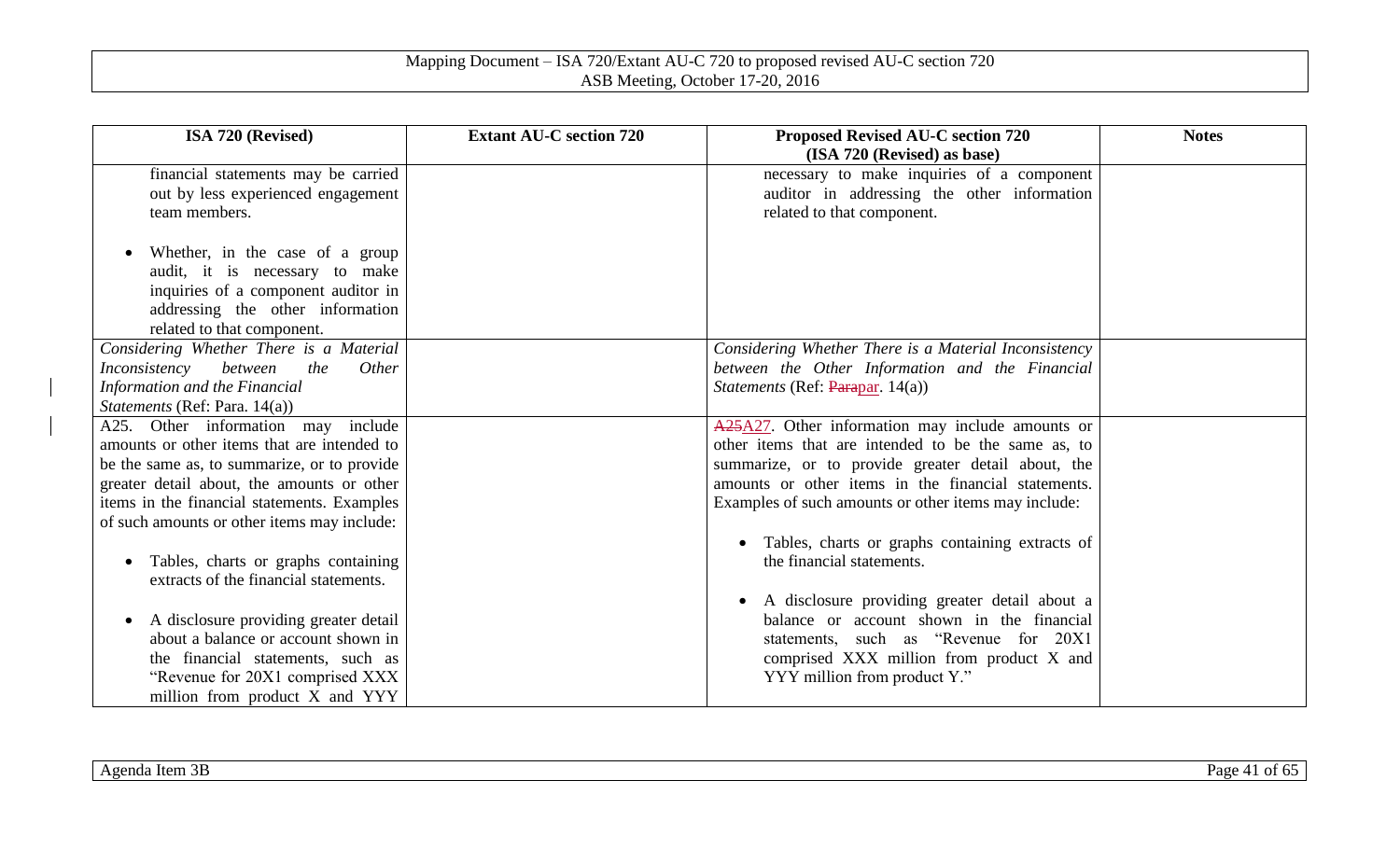| ISA 720 (Revised)                              | <b>Extant AU-C section 720</b> | <b>Proposed Revised AU-C section 720</b><br>(ISA 720 (Revised) as base)                       | <b>Notes</b> |
|------------------------------------------------|--------------------------------|-----------------------------------------------------------------------------------------------|--------------|
| million from product Y."                       |                                | Descriptions of the financial results, such as<br>"Total research and development expense was |              |
| Descriptions of the financial results,         |                                | $XXX$ in $20X1$ ."                                                                            |              |
| "Total research"<br>as<br>and<br>such          |                                |                                                                                               |              |
| development expense was XXX in                 |                                |                                                                                               |              |
| $20X1$ ."                                      |                                |                                                                                               |              |
| A26. In evaluating the consistency of          |                                | A26A28. In evaluating the consistency of selected                                             |              |
| selected amounts or other items in the other   |                                | amounts or other items in the other information with the                                      |              |
| information with the financial statements,     |                                | financial statements, the auditor is not required to                                          |              |
| the auditor is not required to compare all     |                                | compare all amounts or other items in the other                                               |              |
| amounts or other items in the other            |                                | information that are intended to be the same as, to                                           |              |
| information that are intended to be the same   |                                | summarize, or to provide greater detail about, the                                            |              |
| as, to summarize, or to provide greater detail |                                | amounts or other items in the financial statements, with                                      |              |
| about, the amounts or other items in the       |                                | such amounts or other items in the financial statements.                                      |              |
| financial statements, with such amounts or     |                                |                                                                                               |              |
| other items in the financial statements.       |                                |                                                                                               |              |
| A27. Selecting the amounts or other items to   |                                | $\frac{\text{A27A29}}{\text{A27A29}}$ . Selecting the amounts or other items to               |              |
| compare is a matter of professional            |                                | compare is a matter of professional judgment. Factors                                         |              |
| judgment. Factors relevant to this judgment    |                                | relevant to this judgment include:                                                            |              |
| include:                                       |                                |                                                                                               |              |
|                                                |                                | The significance of the amount or other item in                                               |              |
| The significance of the amount or              |                                | the context in which it is presented, which may                                               |              |
| other item in the context in which it          |                                | affect the importance that users would attach to                                              |              |
| is presented, which may affect the             |                                | the amount or other item (for example, a key                                                  |              |
| importance that users would attach             |                                | ratio or amount).                                                                             |              |
| to the amount or other item (for               |                                |                                                                                               |              |
| example, a key ratio or amount).               |                                | If quantitative, the relative size of the amount                                              |              |
|                                                |                                | compared with accounts or items in the financial                                              |              |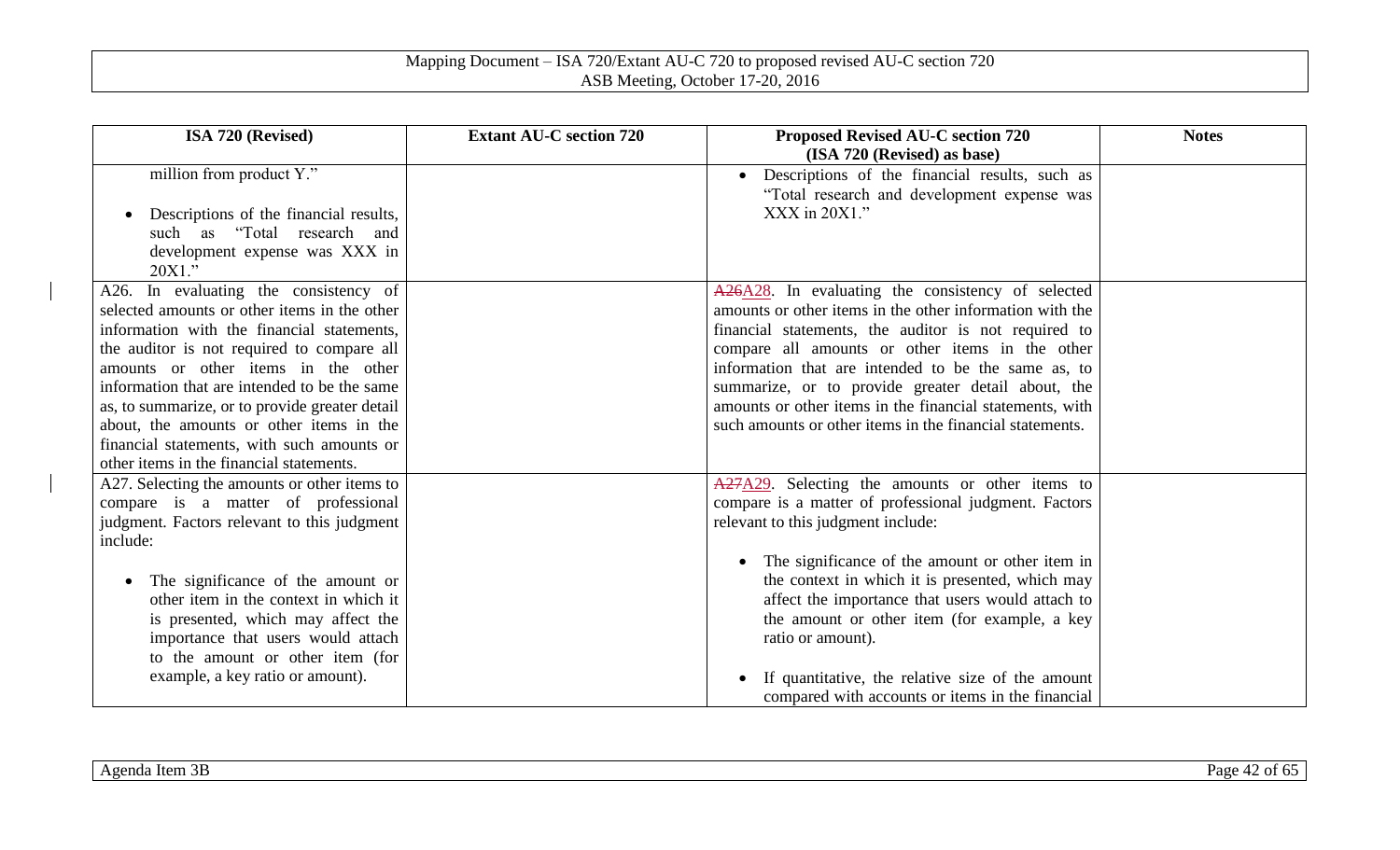| ISA 720 (Revised)                                                                                                                                                                    | <b>Extant AU-C section 720</b> | <b>Proposed Revised AU-C section 720</b><br>(ISA 720 (Revised) as base)                                                                                                                                         | <b>Notes</b> |
|--------------------------------------------------------------------------------------------------------------------------------------------------------------------------------------|--------------------------------|-----------------------------------------------------------------------------------------------------------------------------------------------------------------------------------------------------------------|--------------|
| If quantitative, the relative size of<br>$\bullet$<br>the amount compared with accounts<br>or items in the financial statements<br>or the other information to which<br>they relate. |                                | statements or the other information to which<br>they relate.<br>The sensitivity of the particular amount or other<br>item in the other information, for example, share<br>based payments for senior management. |              |
| The sensitivity of the particular<br>amount or other item in the other<br>information, for example, share<br>for<br>based<br>payments<br>senior<br>management.                       |                                |                                                                                                                                                                                                                 |              |
| A28. Determining the nature and extent of                                                                                                                                            |                                | A28A30. Determining the nature and extent of                                                                                                                                                                    |              |
| procedures to address the requirement in                                                                                                                                             |                                | procedures to address the requirement in paragraph                                                                                                                                                              |              |
| paragraph 14(a) is a matter of professional<br>judgment, recognizing that the auditor's                                                                                              |                                | $14(a)$ is a matter of professional judgment, recognizing<br>that the auditor's responsibilities under this ISA SAS do                                                                                          |              |
| responsibilities under this ISA do not                                                                                                                                               |                                | not constitute an assurance engagement on the other                                                                                                                                                             |              |
| constitute an assurance engagement on the                                                                                                                                            |                                | information or impose an obligation to obtain assurance                                                                                                                                                         |              |
| other information or impose an obligation to                                                                                                                                         |                                | about the other information. Examples of such                                                                                                                                                                   |              |
| about<br>the<br>obtain<br>assurance<br>other                                                                                                                                         |                                | procedures include:                                                                                                                                                                                             |              |
| information. Examples of such procedures                                                                                                                                             |                                |                                                                                                                                                                                                                 |              |
| include:                                                                                                                                                                             |                                | For information that is intended to be the same<br>as information in the financial statements,                                                                                                                  |              |
| For information that is intended to                                                                                                                                                  |                                | comparing the information to the financial                                                                                                                                                                      |              |
| be the same as information in the                                                                                                                                                    |                                | statements.                                                                                                                                                                                                     |              |
| financial statements, comparing the                                                                                                                                                  |                                |                                                                                                                                                                                                                 |              |
| information<br>financial<br>to<br>the                                                                                                                                                |                                | For information intended to convey the same                                                                                                                                                                     |              |
| statements.                                                                                                                                                                          |                                | meaning as disclosures in the financial                                                                                                                                                                         |              |
|                                                                                                                                                                                      |                                | statements, comparing the words used and                                                                                                                                                                        |              |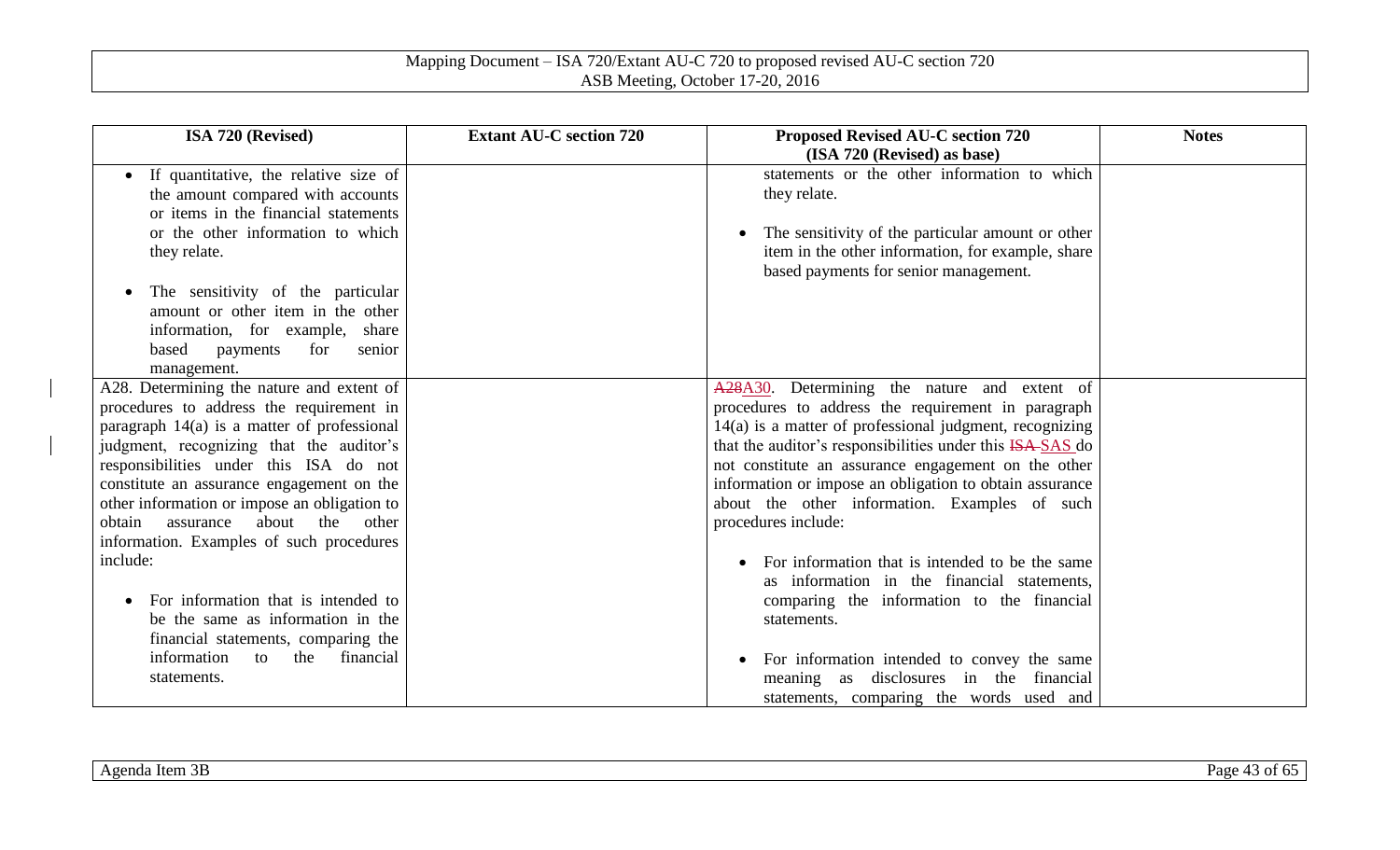| ISA 720 (Revised)                                                                                                                                                                                                                                                                                | <b>Extant AU-C section 720</b> | <b>Proposed Revised AU-C section 720</b><br>(ISA 720 (Revised) as base)                                                                                                                                                                                                                                                  | <b>Notes</b> |
|--------------------------------------------------------------------------------------------------------------------------------------------------------------------------------------------------------------------------------------------------------------------------------------------------|--------------------------------|--------------------------------------------------------------------------------------------------------------------------------------------------------------------------------------------------------------------------------------------------------------------------------------------------------------------------|--------------|
| For information intended to convey<br>$\bullet$<br>the same meaning as disclosures in<br>the financial statements, comparing<br>the words used and considering the<br>of differences in<br>significance<br>wording used and whether such<br>different<br>differences<br>imply<br>meanings.       |                                | considering the significance of differences in<br>wording used and whether such differences<br>imply different meanings.<br>Obtaining a reconciliation between an amount<br>within the other information and the financial<br>statements from management and:<br>Comparing items in the reconciliation to the<br>$\circ$ |              |
| Obtaining a reconciliation between<br>within<br>the<br>other<br>amount<br>an<br>and the<br>financial<br>information<br>statements from management and:<br>Comparing<br>items<br>the<br>in<br>$\circ$<br>reconciliation to the financial<br>and<br>the<br>other<br>statements<br>information; and |                                | financial<br>the<br>statements<br>and<br>other<br>information; and<br>Checking whether the calculations within the<br>$\circ$<br>reconciliation are arithmetically accurate.                                                                                                                                             |              |
| Checking<br>whether<br>the<br>$\circ$<br>within<br>calculations<br>the<br>reconciliation are arithmetically<br>accurate.                                                                                                                                                                         |                                |                                                                                                                                                                                                                                                                                                                          |              |
| A29. Evaluating the consistency of selected<br>amounts or other items in the other<br>information with the financial statements<br>includes, when relevant given the nature of<br>the other information, the manner of their<br>presentation compared to the financial                           |                                | A29A31. Evaluating the consistency of selected<br>amounts or other items in the other information with the<br>financial statements includes, when relevant given the<br>nature of the other information, the manner of their<br>presentation compared to the financial statements.                                       |              |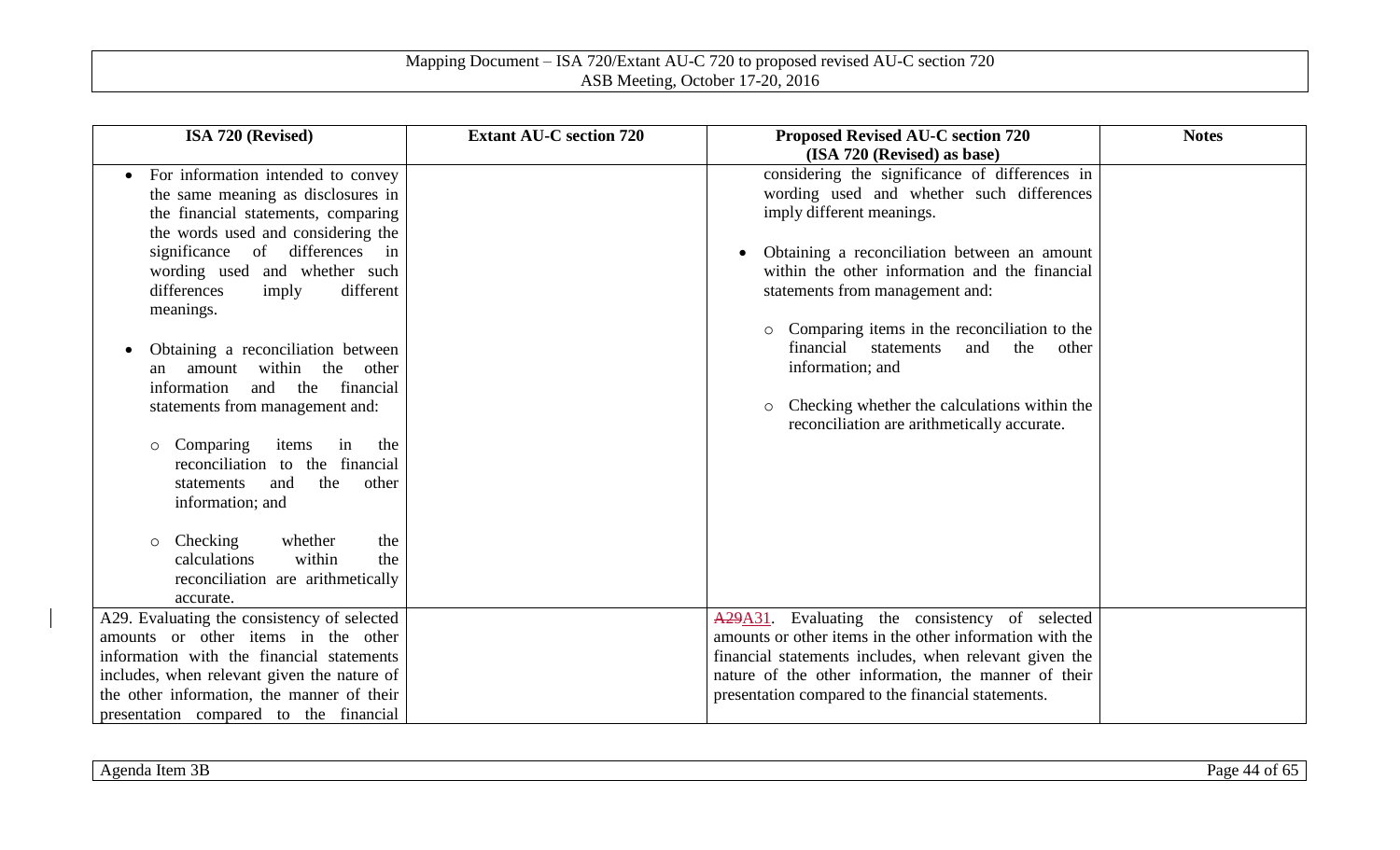| ISA 720 (Revised)                               | <b>Extant AU-C section 720</b> | <b>Proposed Revised AU-C section 720</b><br>(ISA 720 (Revised) as base)               | <b>Notes</b> |
|-------------------------------------------------|--------------------------------|---------------------------------------------------------------------------------------|--------------|
| statements.                                     |                                |                                                                                       |              |
| Considering Whether There Is a Material         |                                | Considering Whether There Is a Material Inconsistency                                 |              |
| Inconsistency<br>between<br>the<br><b>Other</b> |                                | between the Other Information and the Auditor's                                       |              |
| Information and the Auditor's                   |                                | <i>Knowledge Obtained in the Audit</i> (Ref: Parapar. 14(b))                          |              |
| Knowledge Obtained in the Audit (Ref:           |                                |                                                                                       |              |
| Para. $14(b)$ )                                 |                                |                                                                                       |              |
| A30. Other information may include              |                                | A30A32. Other information may include amounts or                                      |              |
| amounts or items that are related to the        |                                | items that are related to the auditor's knowledge                                     |              |
| auditor's knowledge obtained in the audit       |                                | obtained in the audit (other than those in paragraph                                  |              |
| (other than those in paragraph $14(a)$ ).       |                                | $14(a)$ ). Examples of such amounts or items may include:                             |              |
| Examples of such amounts or items may           |                                |                                                                                       |              |
| include:                                        |                                | A disclosure of the units produced, or a table                                        |              |
|                                                 |                                | summarizing such production by geographical                                           |              |
| A disclosure of the units produced,             |                                | region.                                                                               |              |
| a table summarizing such<br><sub>or</sub>       |                                |                                                                                       |              |
| production by geographical region.              |                                | A statement that "The company introduced<br>product X and product Y during the year." |              |
| A statement that "The company                   |                                |                                                                                       |              |
| introduced product X and product Y              |                                | A summary of the locations of the entity's major                                      |              |
| during the year."                               |                                | operations, such as "the entity's major center of                                     |              |
|                                                 |                                | operation is in country X, and there are also                                         |              |
| A summary of the locations of the               |                                | operations in countries Y and Z."                                                     |              |
| entity's major operations, such as              |                                |                                                                                       |              |
| "the entity's major center of                   |                                |                                                                                       |              |
| operation is in country X, and there            |                                |                                                                                       |              |
| are also operations in countries Y              |                                |                                                                                       |              |
| and $Z$ ."                                      |                                |                                                                                       |              |
| A31. The auditor's knowledge obtained in        |                                | A31A33. The auditor's knowledge obtained in the audit                                 |              |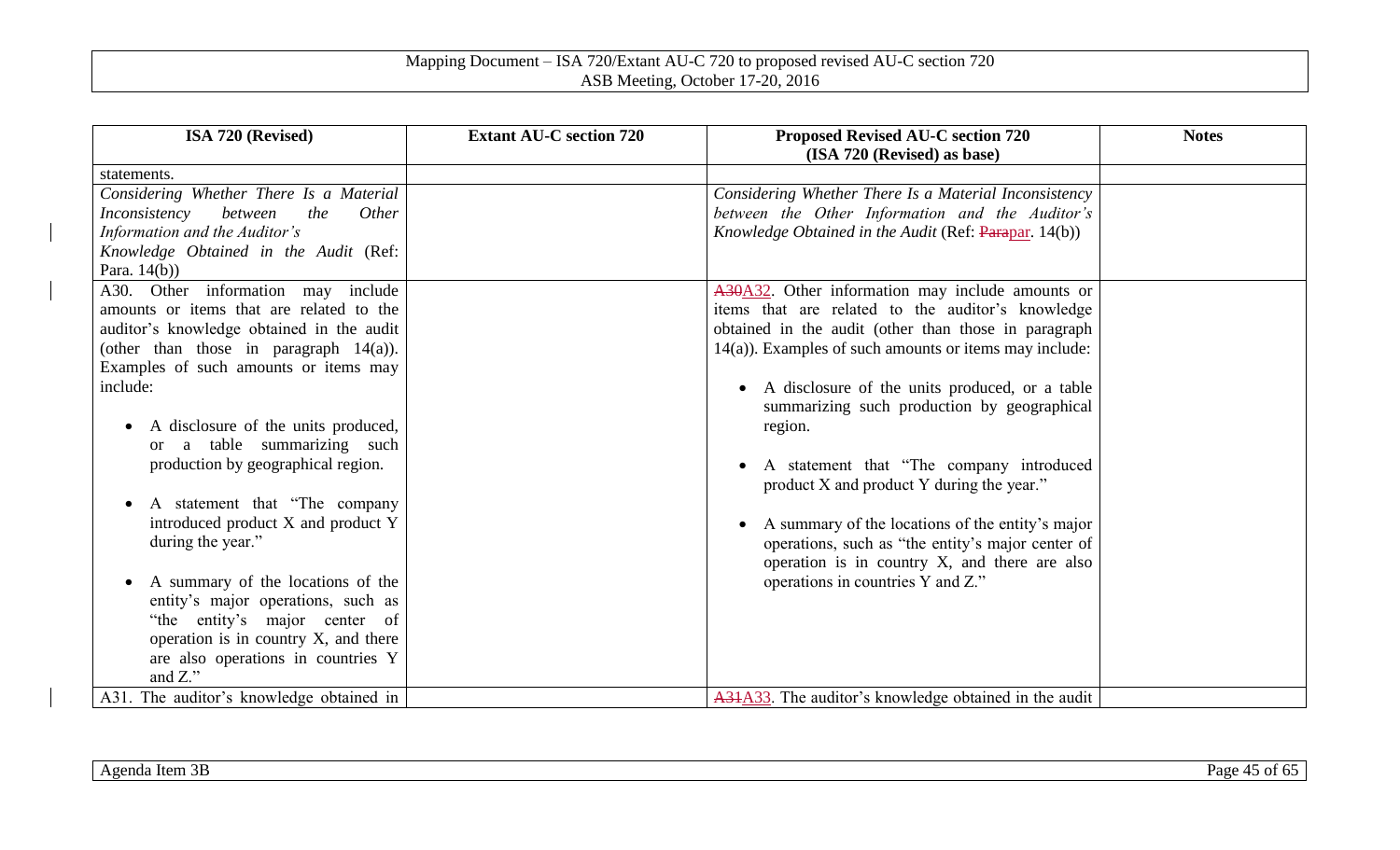| ISA 720 (Revised)                                       | <b>Extant AU-C section 720</b> | <b>Proposed Revised AU-C section 720</b>                              | <b>Notes</b> |
|---------------------------------------------------------|--------------------------------|-----------------------------------------------------------------------|--------------|
|                                                         |                                | (ISA 720 (Revised) as base)                                           |              |
| auditor's<br>includes<br>the<br>audit<br>the            |                                | includes the auditor's understanding of the entity and its            |              |
| understanding of the<br>and its<br>entity               |                                | environment, including the entity's internal control,                 |              |
| environment, including the entity's internal            |                                | obtained in accordance with ISA-AU-C section 315                      |              |
| control, obtained in accordance with ISA                |                                | (Revised). <sup>11</sup> ISA-AU-C section 315 (Revised) sets out      |              |
| 315 (Revised). <sup>11</sup> ISA 315 (Revised) sets out |                                | the auditor's required understanding, which includes                  |              |
| the auditor's required understanding, which             |                                | such matters as obtaining an understanding of:                        |              |
| includes such matters as obtaining an                   |                                |                                                                       |              |
| understanding of:                                       |                                | (a) The relevant industry, regulatory, and other<br>external factors; |              |
| (a) The relevant industry, regulatory,                  |                                |                                                                       |              |
| and other external factors;                             |                                | (b) The nature of the entity;                                         |              |
|                                                         |                                |                                                                       |              |
| (b) The nature of the entity;                           |                                | (c) The entity's selection and application of                         |              |
|                                                         |                                | accounting policies;                                                  |              |
| (c) The entity's selection and application              |                                |                                                                       |              |
| of accounting policies;                                 |                                | (d) The entity's objectives and strategies;                           |              |
|                                                         |                                |                                                                       |              |
| objectives<br>The entity's<br>(d)<br>and                |                                | (e) The measurement and review of the entity's                        |              |
| strategies;                                             |                                | financial performance; and                                            |              |
|                                                         |                                |                                                                       |              |
| (e) The measurement and review of the                   |                                | (f) The entity's internal control.                                    |              |
| entity's financial performance; and                     |                                |                                                                       |              |
|                                                         |                                | ISA-AU-C section 315 (Revised), <i>Understanding</i><br>$\pm$         |              |
| (f) The entity's internal control.                      |                                | <b>Identifying and Assessing the Risks of Material</b>                |              |
|                                                         |                                | Misstatement through Understanding the Entity and Its                 |              |
| ISA 315 (Revised), Identifying and                      |                                | Environment and Assessing the Risks of Material                       |              |
| <i>the Risks</i><br>of<br>Material<br>Assessing         |                                | Misstatement, paragraphs 4412-4225.                                   |              |
| Misstatement through Understanding the                  |                                |                                                                       |              |
| Entity and Its Environment, paragraphs 11-              |                                |                                                                       |              |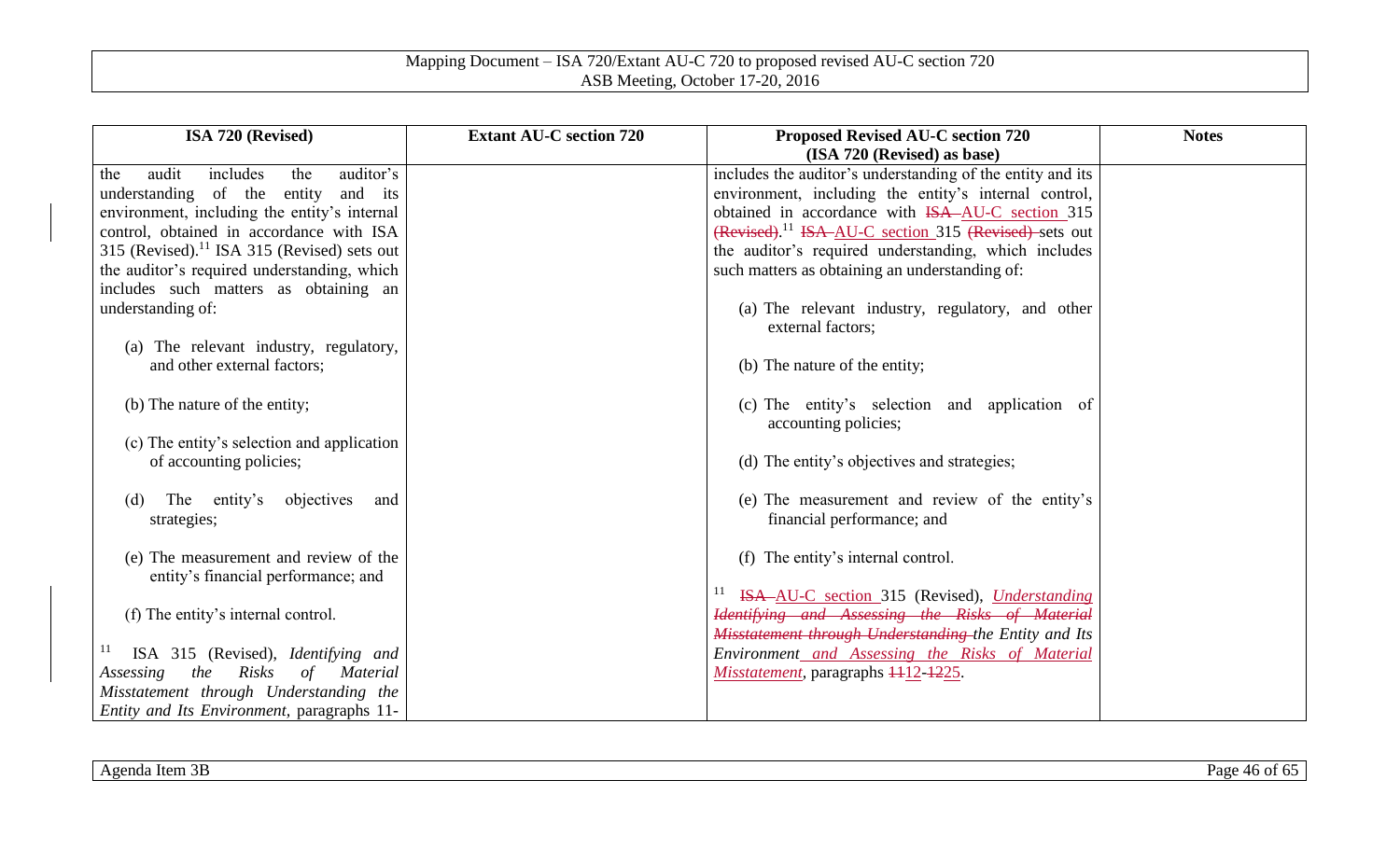| ISA 720 (Revised)                              | <b>Extant AU-C section 720</b> | <b>Proposed Revised AU-C section 720</b><br>(ISA 720 (Revised) as base) | <b>Notes</b> |
|------------------------------------------------|--------------------------------|-------------------------------------------------------------------------|--------------|
| 12.                                            |                                |                                                                         |              |
| A32. The auditor's knowledge obtained in       |                                | A32A34. The auditor's knowledge obtained in the audit                   |              |
| the audit may also include matters that are    |                                | may also include matters that are prospective in nature.                |              |
| prospective in nature. Such matters may        |                                | Such matters may include, for example, business                         |              |
| include, for example, business prospects and   |                                | prospects and future cash flows that the auditor                        |              |
| future cash flows that the auditor considered  |                                | considered when evaluating the assumptions used by                      |              |
| when evaluating the assumptions used by        |                                | management in performing impairment tests on                            |              |
| management in performing impairment tests      |                                | intangible assets such as goodwill, or when evaluating                  |              |
| on intangible assets such as goodwill, or      |                                | management's assessment of the entity's ability to                      |              |
| when evaluating management's assessment        |                                | continue as a going concern.                                            |              |
| of the entity's ability to continue as a going |                                |                                                                         |              |
| concern.                                       |                                |                                                                         |              |
| A33. In considering whether there is a         |                                | A33A35. In considering whether there is a material                      |              |
| material inconsistency between the other       |                                | inconsistency between the other information and the                     |              |
| information and the auditor's knowledge        |                                | auditor's knowledge obtained in the audit, the auditor                  |              |
| obtained in the audit, the auditor may focus   |                                | may focus on those matters in the other information that                |              |
| on those matters in the other information      |                                | are of sufficient importance that a misstatement of the                 |              |
| that are of sufficient importance that a       |                                | other information in relation to that matter could be                   |              |
| misstatement of the other information in       |                                | material.                                                               |              |
| relation to that matter could be material.     |                                |                                                                         |              |
| A34. In relation to many matters in the other  |                                | A34A36. In relation to many matters in the other                        |              |
| information, the auditor's recollection of the |                                | information, the auditor's recollection of the audit                    |              |
| audit evidence obtained and conclusions        |                                | evidence obtained and conclusions reached in the audit                  |              |
| reached in the audit may be sufficient to      |                                | may be sufficient to enable the auditor to consider                     |              |
| enable the auditor to consider whether there   |                                | whether there is a material inconsistency between the                   |              |
| is a material inconsistency between the        |                                | other information and the auditor's knowledge obtained                  |              |
| other information and the auditor's            |                                | in the audit. The more experienced and the more                         |              |
| knowledge obtained in the audit. The more      |                                | familiar with the key aspects of the audit the auditor is,              |              |
| experienced and the more familiar with the     |                                | the more likely it is that the auditor's recollection of                |              |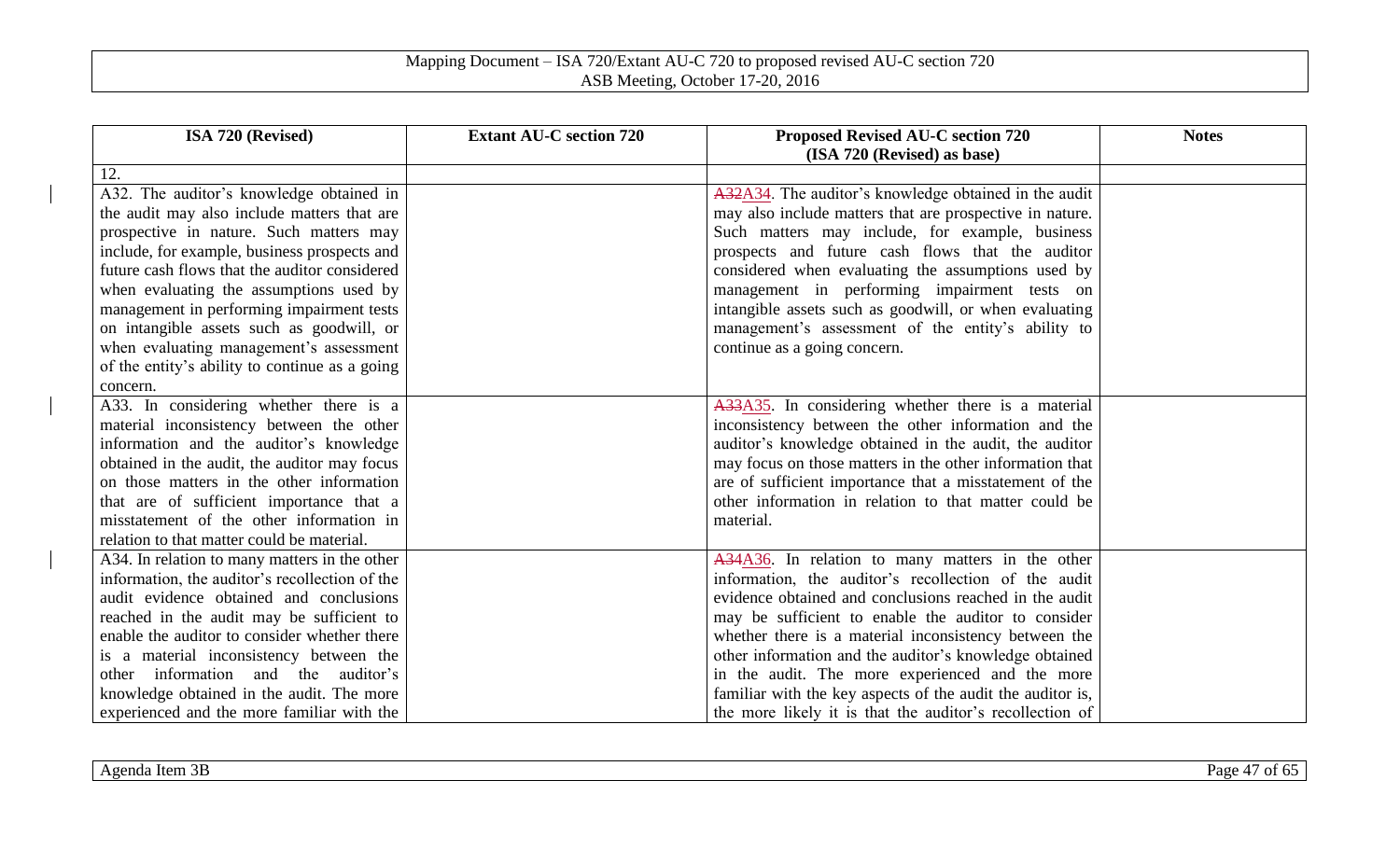| ISA 720 (Revised)                                | <b>Extant AU-C section 720</b> | <b>Proposed Revised AU-C section 720</b>                | <b>Notes</b> |
|--------------------------------------------------|--------------------------------|---------------------------------------------------------|--------------|
|                                                  |                                | (ISA 720 (Revised) as base)                             |              |
| key aspects of the audit the auditor is, the     |                                | relevant matters will be sufficient. For example, the   |              |
| more likely it is that the auditor's             |                                | auditor may be able to consider whether there is a      |              |
| recollection of relevant matters will be         |                                | material inconsistency between the other information    |              |
| sufficient. For example, the auditor may be      |                                | and the auditor's knowledge obtained in the audit in    |              |
| able to consider whether there is a material     |                                | light of the auditor's recollection of discussions held |              |
| inconsistency between the other information      |                                | with management or those charged with governance or     |              |
| and the auditor's knowledge obtained in the      |                                | findings from procedures carried out during the audit   |              |
| audit in light of the auditor's recollection of  |                                | such as the reading of board minutes, without the need  |              |
| discussions held with management or those        |                                | to take further action.                                 |              |
| charged with governance or findings from         |                                |                                                         |              |
| procedures carried out during the audit such     |                                |                                                         |              |
| as the reading of board minutes, without the     |                                |                                                         |              |
| need to take further action.                     |                                |                                                         |              |
| A35. The auditor may determine that              |                                | A35A37. The auditor may determine that referring to     |              |
| referring to relevant audit documentation or     |                                | relevant audit documentation or making inquiries of     |              |
| making inquiries of relevant members of the      |                                | relevant members of the engagement team or relevant     |              |
| engagement team or relevant component            |                                | component auditors is appropriate as a basis for the    |              |
| auditors is appropriate as a basis for the       |                                | auditor's consideration of whether a material           |              |
| auditor's consideration of whether a             |                                | inconsistency exists. For example:                      |              |
| material inconsistency exists. For example:      |                                |                                                         |              |
| information<br>When<br>the<br>other<br>$\bullet$ |                                | When the other information describes the                |              |
| describes the planned cessation of a             |                                | planned cessation of a major product line and,          |              |
| major product line and, although the             |                                | although the auditor is aware of the planned            |              |
| auditor is aware of the planned                  |                                | cessation, the auditor may make inquiries of the        |              |
| cessation, the auditor may make                  |                                | relevant engagement team member who                     |              |
| inquiries of the relevant engagement             |                                | performed the audit procedures in this area to          |              |
| team member who performed the                    |                                | support the auditor's consideration of whether          |              |
| audit procedures in this area to                 |                                | the description is materially inconsistent with the     |              |
| support the auditor's consideration              |                                | auditor's knowledge obtained during the audit.          |              |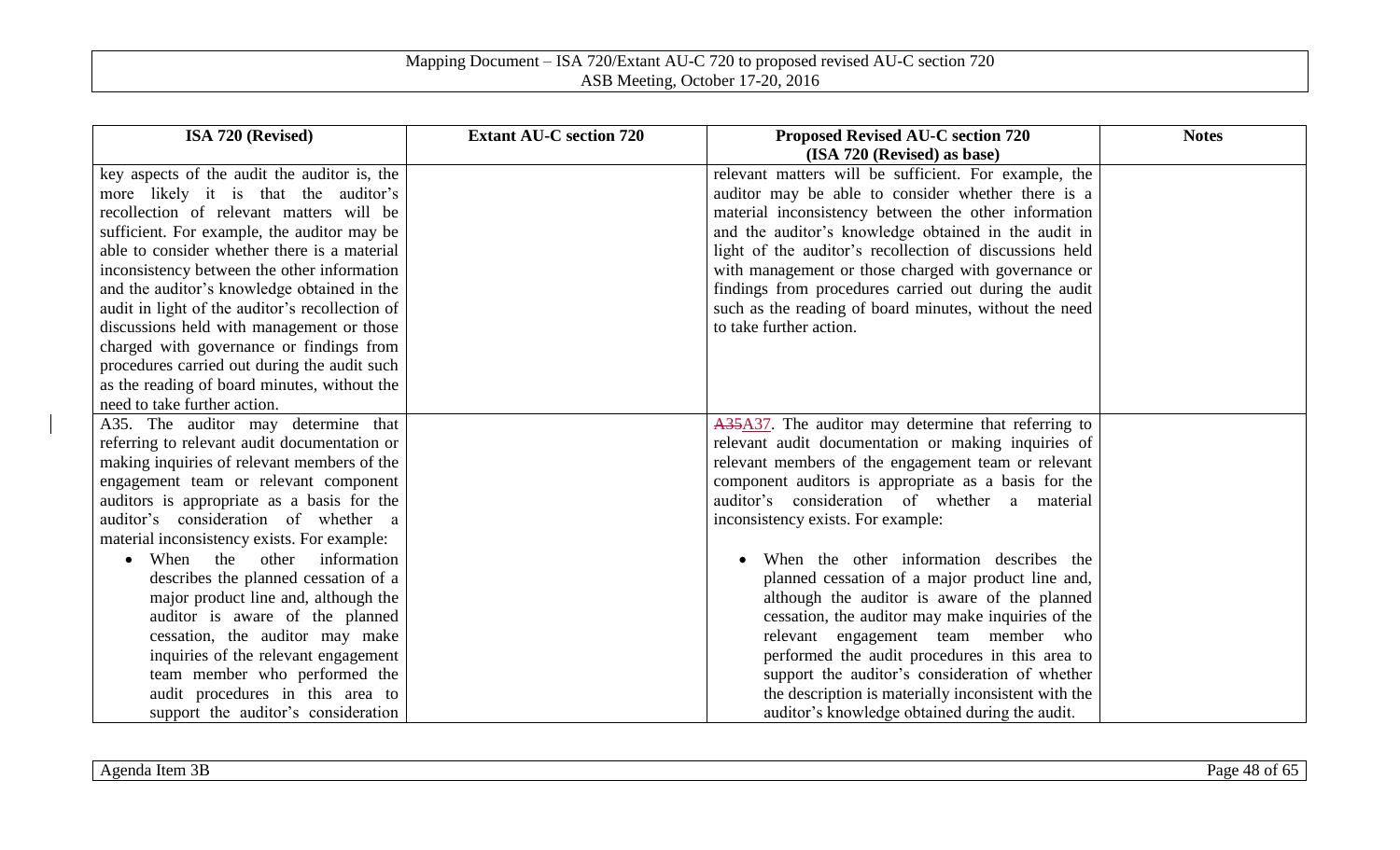| ISA 720 (Revised)                                                                                                                                                                                                                                                                                                                                                                                                                                                                                                                                               | <b>Extant AU-C section 720</b> | <b>Proposed Revised AU-C section 720</b><br>(ISA 720 (Revised) as base)                                                                                                                                                                                                                                                                                                                                                                                                                                         | <b>Notes</b> |
|-----------------------------------------------------------------------------------------------------------------------------------------------------------------------------------------------------------------------------------------------------------------------------------------------------------------------------------------------------------------------------------------------------------------------------------------------------------------------------------------------------------------------------------------------------------------|--------------------------------|-----------------------------------------------------------------------------------------------------------------------------------------------------------------------------------------------------------------------------------------------------------------------------------------------------------------------------------------------------------------------------------------------------------------------------------------------------------------------------------------------------------------|--------------|
| of whether the description is<br>materially inconsistent with the<br>auditor's knowledge obtained during<br>the audit.<br>information<br>When<br>other<br>the<br>describes important details of a<br>lawsuit addressed in the audit, but<br>the auditor cannot recall them<br>adequately, it may be necessary to<br>refer to the audit documentation<br>where such details are summarized                                                                                                                                                                       |                                | When the other information describes important<br>details of a lawsuit addressed in the audit, but the<br>auditor cannot recall them adequately, it may be<br>necessary to refer to the audit documentation<br>where such details are summarized to support<br>the auditor's recollection.                                                                                                                                                                                                                      |              |
| to support the auditor's recollection.<br>A36. Whether, and if so the extent to which,<br>auditor refers to relevant audit<br>the<br>documentation, or makes inquiries of<br>relevant members of the engagement team<br>or relevant component auditors is a matter<br>of professional judgment. However, it may<br>not be necessary for the auditor to refer to<br>relevant audit documentation, or to make<br>inquiries of relevant members of the<br>engagement team or relevant component<br>auditors about any matter included in the<br>other information. |                                | A36A38. Whether, and if so the extent to which, the<br>auditor refers to relevant audit documentation, or makes<br>inquiries of relevant members of the engagement team<br>or relevant component auditors is a matter of<br>professional judgment. However, it may not be<br>necessary for the auditor to refer to relevant audit<br>documentation, or to make inquiries of relevant<br>members of the engagement team or relevant<br>component auditors about any matter included in the<br>other information. |              |
| Remaining Alert for Other Indications that<br>the Other Information Appears to Be<br>Materially Misstated (Ref: Para. 15)<br>A37. Other information may include                                                                                                                                                                                                                                                                                                                                                                                                 |                                | Remaining Alert for Other Indications that the Other<br>Information Appears to Be Materially Misstated (Ref:<br>Parapar. $1516$<br>A37A39. Other information may include discussion of                                                                                                                                                                                                                                                                                                                          |              |
|                                                                                                                                                                                                                                                                                                                                                                                                                                                                                                                                                                 |                                |                                                                                                                                                                                                                                                                                                                                                                                                                                                                                                                 |              |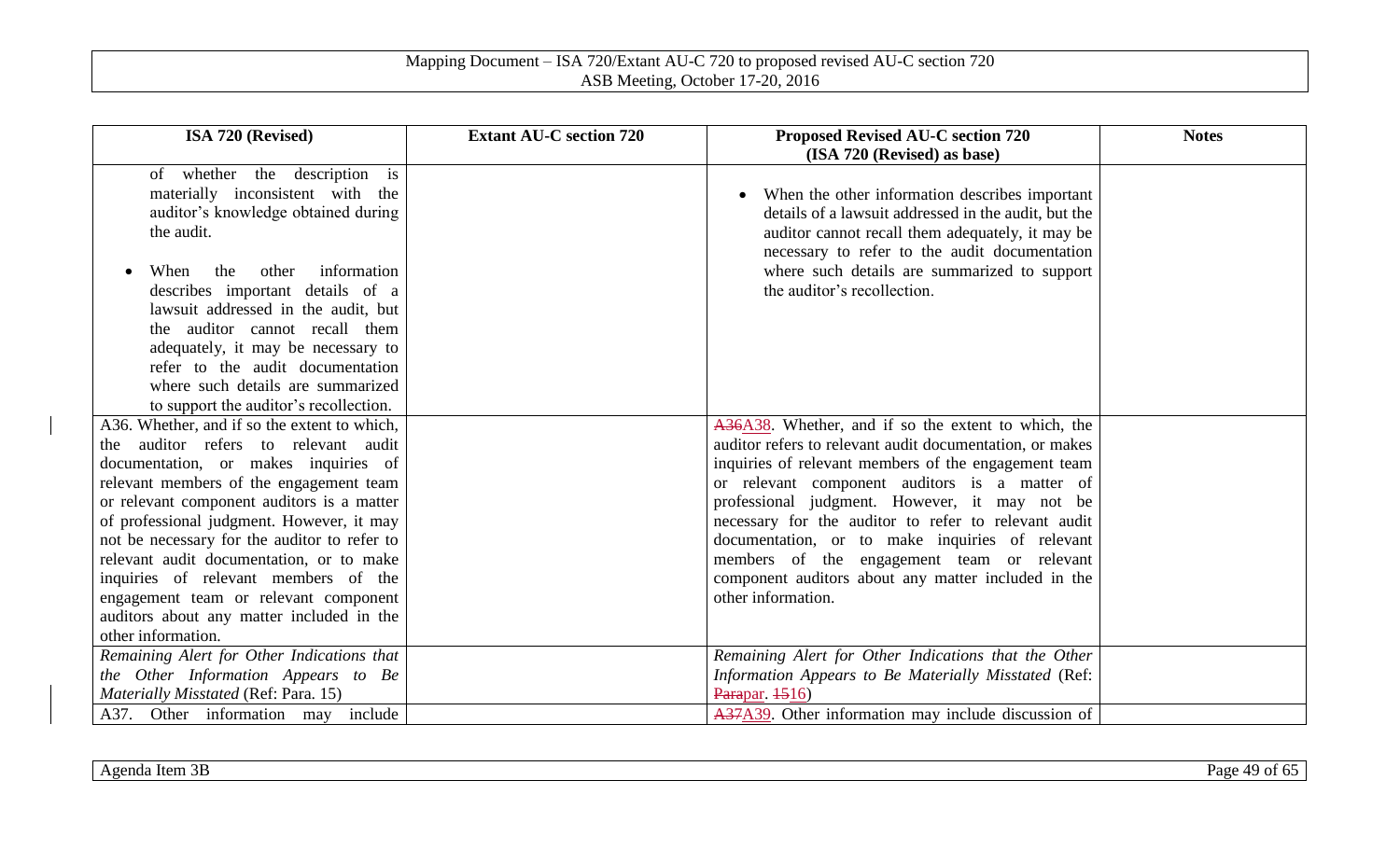| ISA 720 (Revised)                                                                                                 | <b>Extant AU-C section 720</b> | <b>Proposed Revised AU-C section 720</b><br>(ISA 720 (Revised) as base)                                                                                   | <b>Notes</b> |
|-------------------------------------------------------------------------------------------------------------------|--------------------------------|-----------------------------------------------------------------------------------------------------------------------------------------------------------|--------------|
| discussion of matters that are not related to                                                                     |                                | matters that are not related to the financial statements                                                                                                  |              |
| the financial statements and may also extend                                                                      |                                | and may also extend beyond the auditor's knowledge                                                                                                        |              |
|                                                                                                                   |                                |                                                                                                                                                           |              |
| beyond the auditor's knowledge obtained in<br>the audit. For example, the other                                   |                                | obtained in the audit. For example, the other information                                                                                                 |              |
|                                                                                                                   |                                | may include statements about the entity's greenhouse                                                                                                      |              |
| information may include statements about                                                                          |                                | gas emissions.                                                                                                                                            |              |
| the entity's greenhouse gas emissions.                                                                            |                                |                                                                                                                                                           |              |
| A38. Remaining alert for other indications                                                                        |                                | A38A40. Remaining alert for other indications that the                                                                                                    |              |
| that the other information not related to the                                                                     |                                | other information not related to the financial statements                                                                                                 |              |
| financial statements or the auditor's                                                                             |                                | or the auditor's knowledge obtained in the audit appears                                                                                                  |              |
| knowledge obtained in the audit appears to                                                                        |                                | to be materially misstated assists the auditor in                                                                                                         |              |
| be materially misstated assists the auditor in                                                                    |                                | complying with relevant ethical requirements that                                                                                                         |              |
| complying<br>ethical<br>with<br>relevant                                                                          |                                | require the auditor to avoid being knowingly associated                                                                                                   |              |
| requirements that require the auditor to                                                                          |                                | with other information that the auditor believes contains                                                                                                 |              |
| avoid being knowingly associated with other                                                                       |                                | a materially false or misleading statement, a statement                                                                                                   |              |
| information that the auditor believes                                                                             |                                | furnished recklessly, or omits or obscures necessary                                                                                                      |              |
| contains a materially false or misleading                                                                         |                                | information such that the other information is                                                                                                            |              |
| statement, a statement furnished recklessly,                                                                      |                                | $misleading.12$ -Remaining alert for other indications that                                                                                               |              |
| or omits or obscures necessary information                                                                        |                                | the other information appears to be materially                                                                                                            |              |
| such that the other information is                                                                                |                                | misstated may include a material misstatement of fact                                                                                                     |              |
| misleading. <sup>12</sup> Remaining alert for other                                                               |                                | could potentially result in the auditor identifying such                                                                                                  |              |
| indications that the other information                                                                            |                                | matters as:                                                                                                                                               |              |
| appears to be materially misstated could                                                                          |                                |                                                                                                                                                           |              |
| potentially result in the auditor identifying                                                                     |                                | Differences between the other information and                                                                                                             |              |
| such matters as:                                                                                                  |                                | general knowledge, apart from the<br>the                                                                                                                  |              |
|                                                                                                                   |                                | knowledge obtained in the audit, of the                                                                                                                   |              |
| <b>Differences</b><br>between<br>the<br>other                                                                     |                                | engagement team member reading the other                                                                                                                  |              |
|                                                                                                                   |                                |                                                                                                                                                           |              |
|                                                                                                                   |                                |                                                                                                                                                           |              |
|                                                                                                                   |                                |                                                                                                                                                           |              |
| information<br>the<br>and<br>general<br>from<br>knowledge,<br>the<br>apart<br>knowledge obtained in the audit, of |                                | information that lead the auditor to believe that<br>the other information appears to be materially<br>misstated include a material misstatement of fact; |              |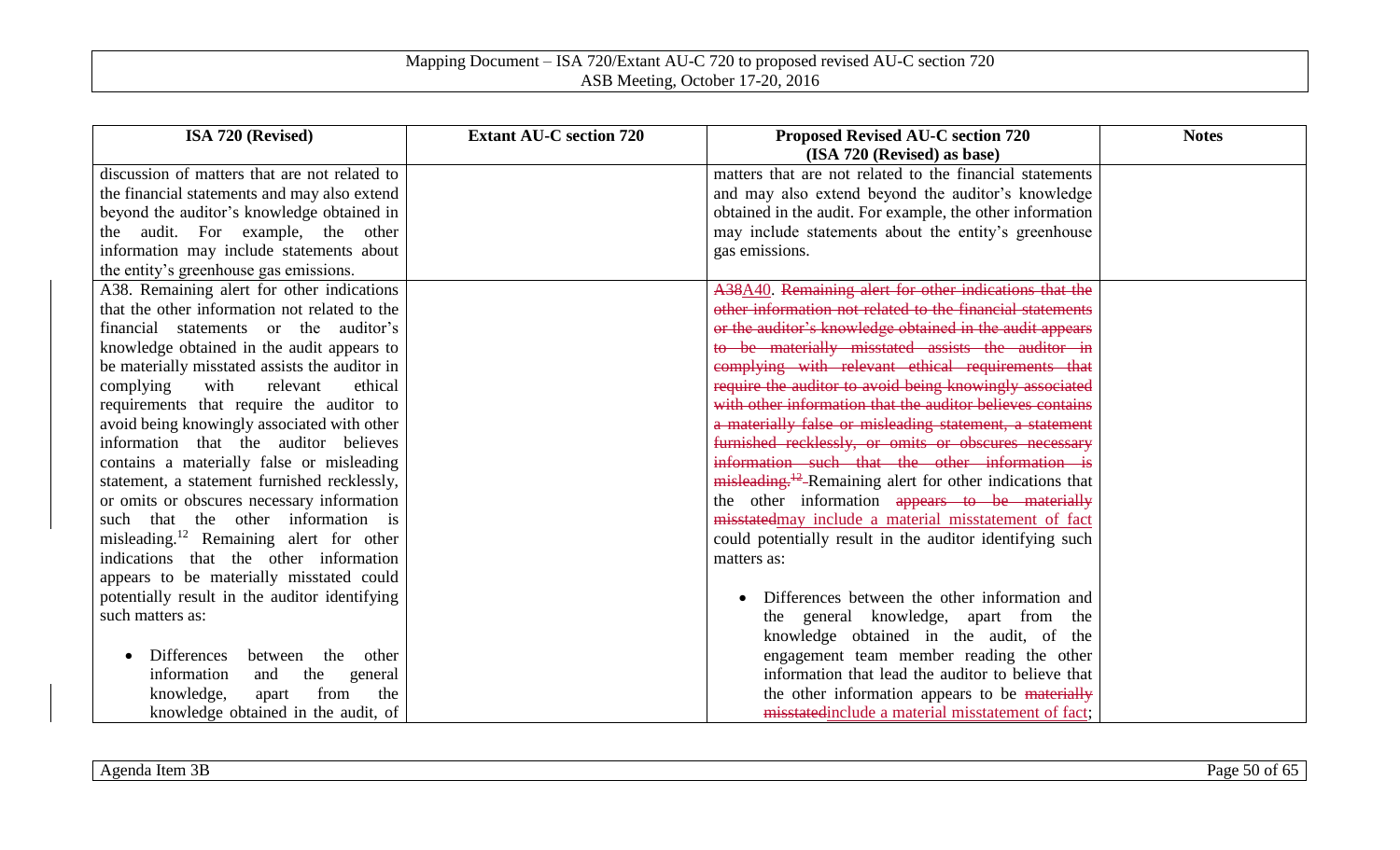| ISA 720 (Revised)                                            | <b>Extant AU-C section 720</b> | <b>Proposed Revised AU-C section 720</b><br>(ISA 720 (Revised) as base)                             | <b>Notes</b> |
|--------------------------------------------------------------|--------------------------------|-----------------------------------------------------------------------------------------------------|--------------|
| engagement team member<br>the                                |                                | <b>or</b>                                                                                           |              |
| reading the other information that                           |                                |                                                                                                     |              |
| lead the auditor to believe that the                         |                                | internal inconsistency in the other<br>An                                                           |              |
| other information appears to be                              |                                | information that leads the auditor to believe that                                                  |              |
| materially misstated; or                                     |                                | the other information appears to be materially<br>misstatedinclude a material misstatement of fact. |              |
| An internal inconsistency in the<br>$\bullet$                |                                |                                                                                                     |              |
| other information that leads the                             |                                | International Ethics Standards Board for                                                            |              |
| auditor to believe that the other                            |                                | Accountants' (IESBA) Code of Ethics for Professional                                                |              |
| information appears to be materially                         |                                | Accountants, paragraph 110.2                                                                        |              |
| misstated.                                                   |                                |                                                                                                     |              |
|                                                              |                                |                                                                                                     |              |
| 12<br>International Ethics Standards Board for               |                                |                                                                                                     |              |
| Accountants' (IESBA) Code of Ethics for                      |                                |                                                                                                     |              |
| <i>Professional Accountants, paragraph 110.2</i>             |                                |                                                                                                     |              |
| When<br><b>Material</b><br><b>Responding</b><br>$\mathbf{a}$ |                                |                                                                                                     |              |
| <b>Inconsistency Appears to Exist or Other</b>               |                                | <b>Responding When a Material Inconsistency Appears</b>                                             |              |
| <b>Information Appears to Be Materially</b>                  |                                | to Exist or Other Information Appears to Be                                                         |              |
| Misstated (Ref: Para. 16)                                    |                                | <b>Materially MisstatedInclude</b><br>$\mathbf{a}$<br><b>Material</b>                               |              |
|                                                              |                                | <b>Misstatement of Fact</b> (Ref: Parapar, 1617)                                                    |              |
| A39. The<br>auditor's<br>discussion<br>with                  |                                | A39A41. The auditor's discussion with management                                                    |              |
| management about a material inconsistency                    |                                | about a material inconsistency or a material                                                        |              |
| (or other information that appears to be                     |                                | misstatement of fact (or other information that appears                                             |              |
| materially<br>misstated)<br>may<br>include                   |                                | to be materially misstated) may include requesting                                                  |              |
| requesting management to provide support                     |                                | management to provide support for the basis of                                                      |              |
| for the basis of management's statements in                  |                                | management's statements in the other information.                                                   |              |
| information.<br><b>Based</b><br>other<br>the<br>on           |                                | Based on management's further information or                                                        |              |
| management's further information<br><sub>or</sub>            |                                | explanations, the auditor may be satisfied that the other                                           |              |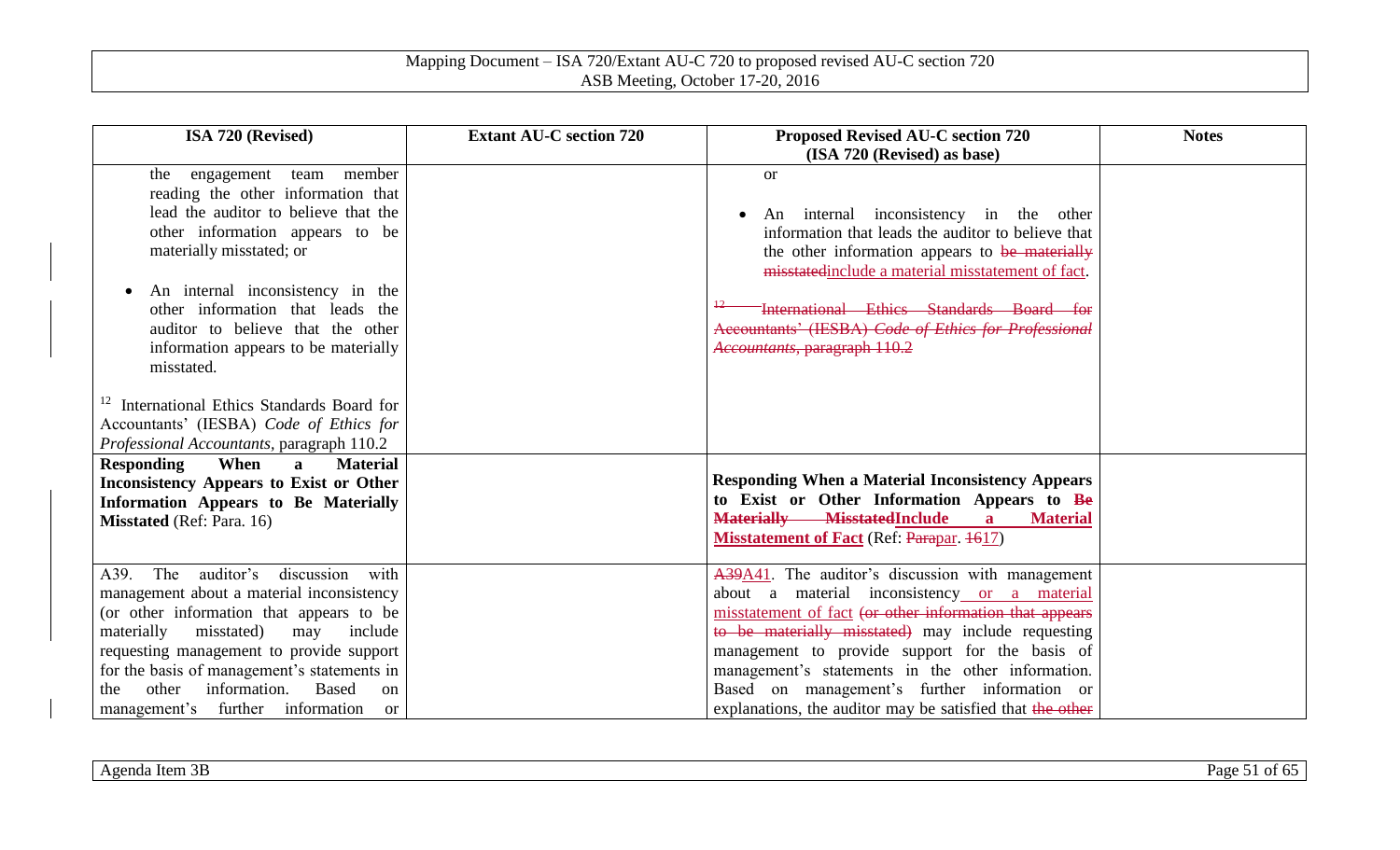| ISA 720 (Revised)                             | <b>Extant AU-C section 720</b> | <b>Proposed Revised AU-C section 720</b><br>(ISA 720 (Revised) as base) | <b>Notes</b> |
|-----------------------------------------------|--------------------------------|-------------------------------------------------------------------------|--------------|
| explanations, the auditor may be satisfied    |                                | information is not materially misstateda material                       |              |
| that the other information is not materially  |                                | inconsistency or a material misstatement of fact does not               |              |
| misstated. For example, management            |                                | exist. For example, management explanations may                         |              |
| explanations may indicate reasonable and      |                                | indicate reasonable and sufficient grounds for valid                    |              |
| sufficient grounds for valid differences of   |                                | differences of judgment.                                                |              |
| judgment.                                     |                                |                                                                         |              |
| A40. Conversely, the discussion with          |                                | A40A42. Conversely, the discussion with management                      |              |
| provide<br>further<br>management<br>may       |                                | may provide further information that supports the                       |              |
| information that supports the auditor's       |                                | auditor's conclusion that a material misstatement of the                |              |
| conclusion that a material misstatement of    |                                | other informationinconsistency or a material                            |              |
| the other information exists.                 |                                | misstatement of fact exists.                                            |              |
|                                               |                                |                                                                         |              |
| A41. It may be more difficult for the auditor |                                | A41A43. It may be more difficult for the auditor to                     |              |
| to challenge management on matters of         |                                | challenge management on matters of judgment than on                     |              |
| judgment than on those of a more factual      |                                | those of a more factual nature. However, there may be                   |              |
| However,<br>there<br>nature.<br>may<br>be     |                                | circumstances where the auditor concludes that the other                |              |
| circumstances where the auditor concludes     |                                | information contains a statement that is not consistent                 |              |
| that the other information contains a         |                                | with the financial statements or the auditor's knowledge                |              |
| statement that is not consistent with the     |                                | obtained in the audit. These circumstances may raise                    |              |
| financial statements or the auditor's         |                                | doubt about the other information, the financial                        |              |
| knowledge obtained in the audit. These        |                                | statements, or the auditor's knowledge obtained in the                  |              |
| circumstances may raise doubt about the       |                                | audit.                                                                  |              |
| other information, the financial statements,  |                                |                                                                         |              |
| or the auditor's knowledge obtained in the    |                                |                                                                         |              |
| audit.                                        |                                |                                                                         |              |
| A42. As there is a wide range of possible     |                                | A42A44. As there is a wide range of possible material                   |              |
| material misstatements of the other           |                                | misstatements of the other informationinconsistencies                   |              |
| information, the nature and extent of other   |                                | and material misstatements of fact, the nature and extent               |              |
| procedures the auditor may perform to         |                                | of other procedures the auditor may perform to conclude                 |              |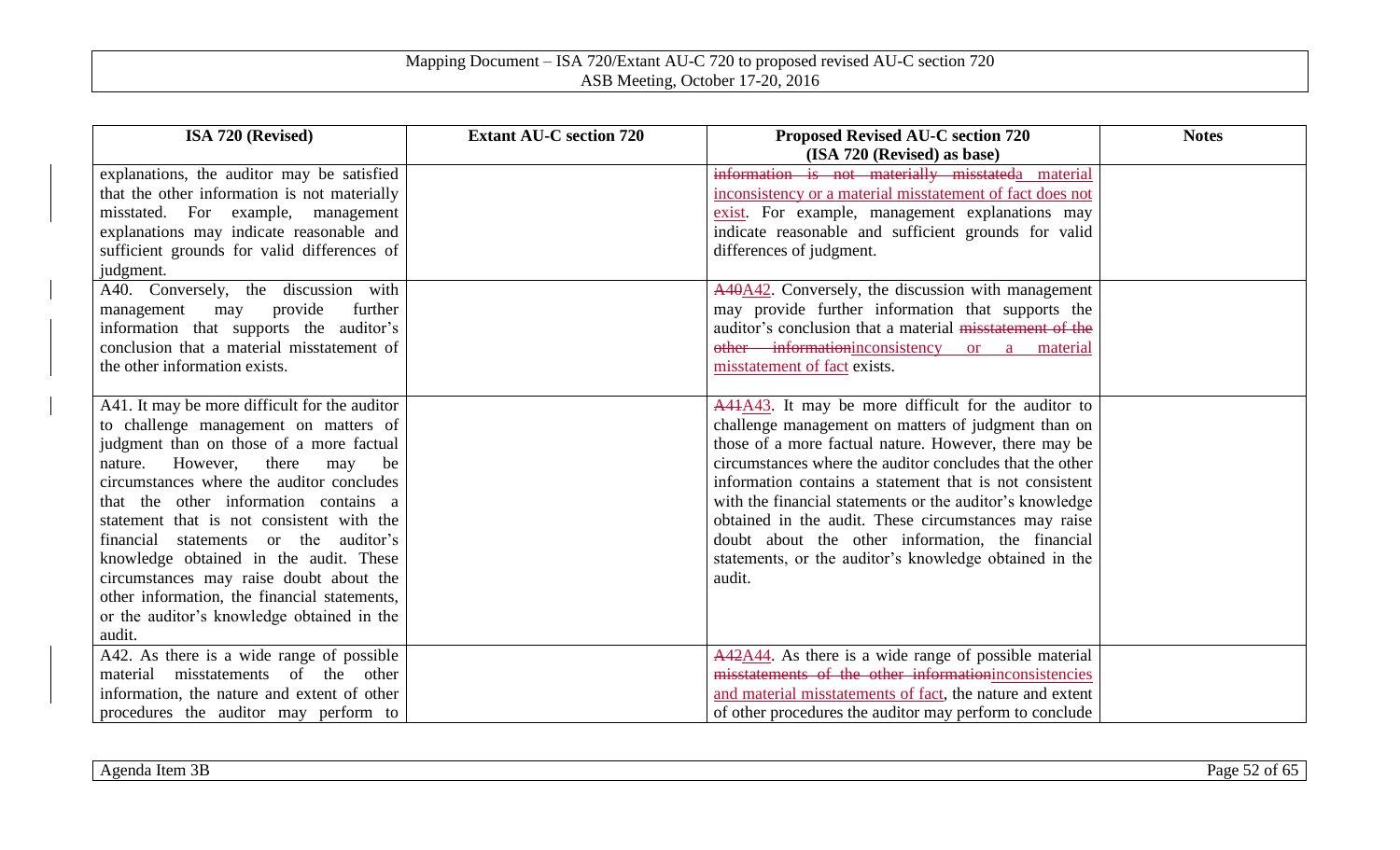| ISA 720 (Revised)                                     | <b>Extant AU-C section 720</b> | <b>Proposed Revised AU-C section 720</b>                 | <b>Notes</b> |
|-------------------------------------------------------|--------------------------------|----------------------------------------------------------|--------------|
|                                                       |                                | (ISA 720 (Revised) as base)                              |              |
| conclude whether a material misstatement of           |                                | whether a material misstatement of the other             |              |
| the other information exists are matters of           |                                | informationinconsistency or a material misstatement of   |              |
| the auditor's professional judgment in the            |                                | fact exists are matters of the auditor's professional    |              |
| circumstances.                                        |                                | judgment in the circumstances.                           |              |
| A43. When a matter is unrelated to the                |                                | A43A45. When a matter is unrelated to the financial      |              |
| financial statements or the auditor's                 |                                | statements or the auditor's knowledge obtained in the    |              |
| knowledge obtained in the audit, the auditor          |                                | audit, the auditor may not be able to fully assess       |              |
| may not be able to fully assess                       |                                | management's responses to the auditor's inquiries.       |              |
| management's responses to the auditor's               |                                | Nevertheless, based on management's further              |              |
| Nevertheless,<br>inquiries.<br>based<br><sub>on</sub> |                                | information or explanations, or following changes made   |              |
| management's further information<br>or                |                                | by management to the other information, the auditor      |              |
| explanations, or following changes                    |                                | may be satisfied that a material inconsistency or a      |              |
| made by management to the other                       |                                | material misstatement of fact no longer appears to exist |              |
| information, the auditor may be satisfied             |                                | or that the other information no longer appears to be    |              |
| that a material inconsistency no longer               |                                | materially misstated. When the auditor is unable to      |              |
| appears to exist or that the other information        |                                | conclude that a material inconsistency or a material     |              |
| no longer appears to be materially misstated.         |                                | misstatement of fact no longer appears to exist-or that  |              |
| When the auditor is unable to conclude that           |                                | the other information no longer appears to be materially |              |
| a material inconsistency no longer appears            |                                | misstated, the auditor may request management to         |              |
| to exist or that the other information no             |                                | consult with a qualified third party (for example, a     |              |
| longer appears to be materially misstated,            |                                | management's expert or legal counsel). In certain cases, |              |
| the auditor may request management to                 |                                | after considering the responses from management's        |              |
| consult with a qualified third party (for             |                                | consultation, the auditor may not be able to conclude    |              |
| example, a management's expert or legal               |                                | whether or not a material misstatement of the other      |              |
| counsel). In certain cases, after considering         |                                | informationinconsistency or a material misstatement of   |              |
| from<br>the<br>responses<br>management's              |                                | fact exists. Actions the auditor may then take include   |              |
| consultation, the auditor may not be able to          |                                | one or more of the following:                            |              |
| conclude whether or not a material                    |                                |                                                          |              |
| misstatement of the other information exists.         |                                | Obtaining advice from the auditor's legal                |              |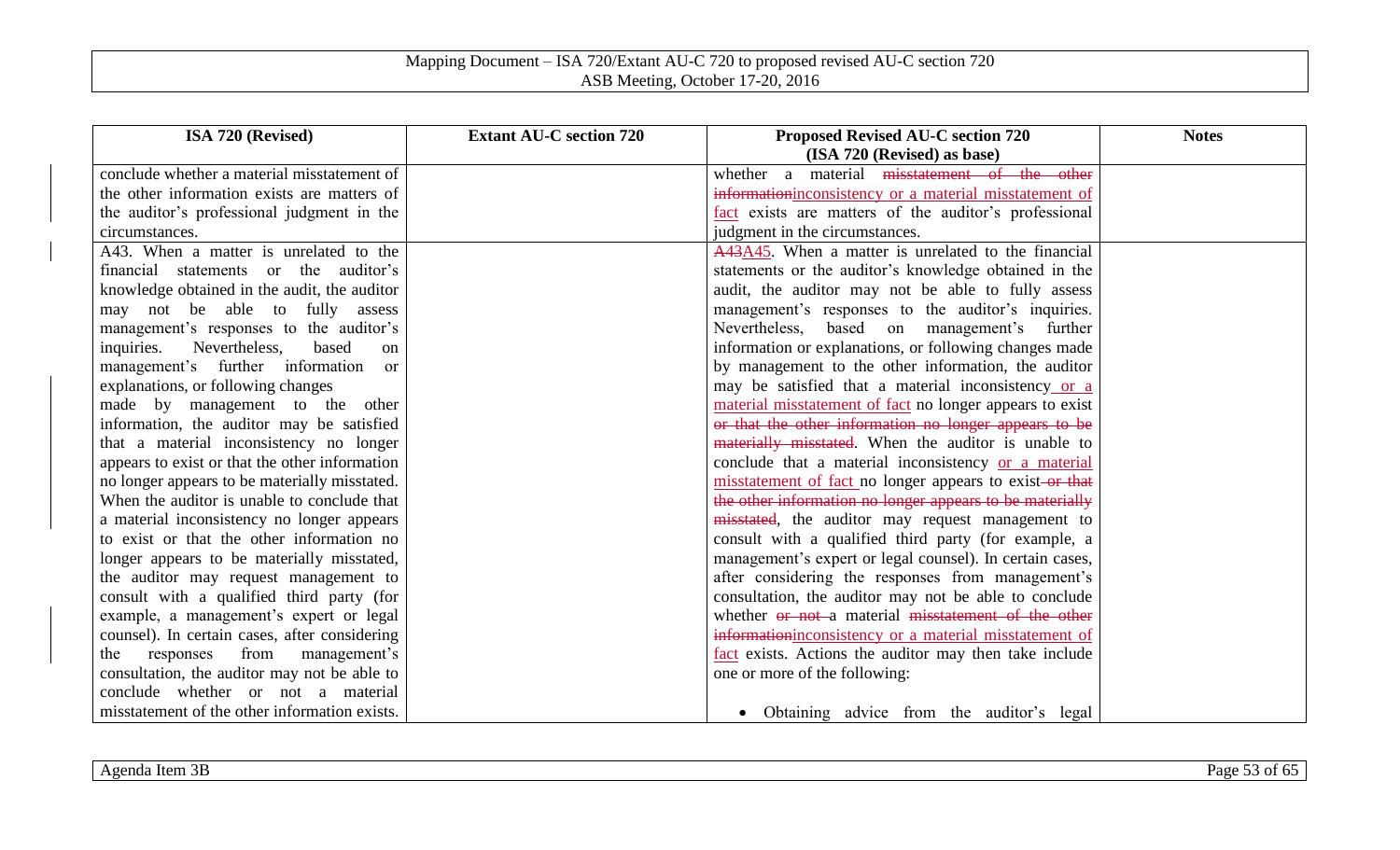| ISA 720 (Revised)                                                                                                                                                          | <b>Extant AU-C section 720</b>             | <b>Proposed Revised AU-C section 720</b><br>(ISA 720 (Revised) as base)                                                                                                | <b>Notes</b> |
|----------------------------------------------------------------------------------------------------------------------------------------------------------------------------|--------------------------------------------|------------------------------------------------------------------------------------------------------------------------------------------------------------------------|--------------|
| Actions the auditor may then take include                                                                                                                                  |                                            | counsel;                                                                                                                                                               |              |
| one or more of the following:                                                                                                                                              |                                            |                                                                                                                                                                        |              |
| Obtaining advice from the auditor's<br>legal counsel;                                                                                                                      |                                            | Considering the implications for the auditor's<br>report for example, whether to describe the<br>circumstances when there is a limitation imposed<br>by management; or |              |
| Considering the implications for the<br>$\bullet$                                                                                                                          |                                            |                                                                                                                                                                        |              |
| auditor's<br>report for<br>example,                                                                                                                                        |                                            | Withdrawing from the audit, where withdrawal                                                                                                                           |              |
| whether<br>describe<br>the<br>to                                                                                                                                           |                                            | is possible under applicable law or regulation.                                                                                                                        |              |
| circumstances when there is a<br>limitation imposed by management;                                                                                                         |                                            |                                                                                                                                                                        |              |
| <sub>or</sub>                                                                                                                                                              |                                            |                                                                                                                                                                        |              |
|                                                                                                                                                                            |                                            |                                                                                                                                                                        |              |
| Withdrawing from the audit, where<br>$\bullet$<br>withdrawal is possible<br>under<br>applicable law or regulation.                                                         |                                            |                                                                                                                                                                        |              |
| <b>Responding When the Auditor Concludes</b>                                                                                                                               | Material Inconsistencies                   | Responding When the Auditor Concludes That a                                                                                                                           |              |
| That a Material Misstatement of the                                                                                                                                        |                                            | <b>Material</b><br><b>Other</b><br><b>Misstatement</b><br>$-6f$<br><del>–the</del>                                                                                     |              |
| <b>Other Information Exists</b>                                                                                                                                            |                                            | <b>InformationInconsistency</b><br><b>Material</b><br>or<br>$\mathbf{a}$                                                                                               |              |
|                                                                                                                                                                            |                                            | <b>Misstatement of Fact Exists</b>                                                                                                                                     |              |
| Responding When the Auditor Concludes   Material Inconsistencies Identified Prior                                                                                          |                                            | Responding When the Auditor Concludes That a                                                                                                                           |              |
| That a Material Misstatement Exists in                                                                                                                                     | to the Report Release Date (Ref: par. .11) | Material Inconsistency or a Material Misstatement of                                                                                                                   |              |
| Other Information Obtained Prior to the                                                                                                                                    |                                            | Fact Misstatement-Exists in Other Information                                                                                                                          |              |
| Date of the Auditor's Report (Ref: Para. 18)                                                                                                                               |                                            | Obtained Prior to the Date of the Auditor's Report (Ref:                                                                                                               |              |
|                                                                                                                                                                            |                                            | Ppara. $\frac{1821}{2}$<br>A46. The actions the auditor takes if the other                                                                                             |              |
| A44. The actions the auditor takes if the $\vert$ .A7 When management refuses to revise<br>other information is not corrected after the other information, the auditor may |                                            | information is not corrected after communicating with                                                                                                                  |              |
| communicating with those charged with base any decision on what further action                                                                                             |                                            | those charged with governance are a matter of the                                                                                                                      |              |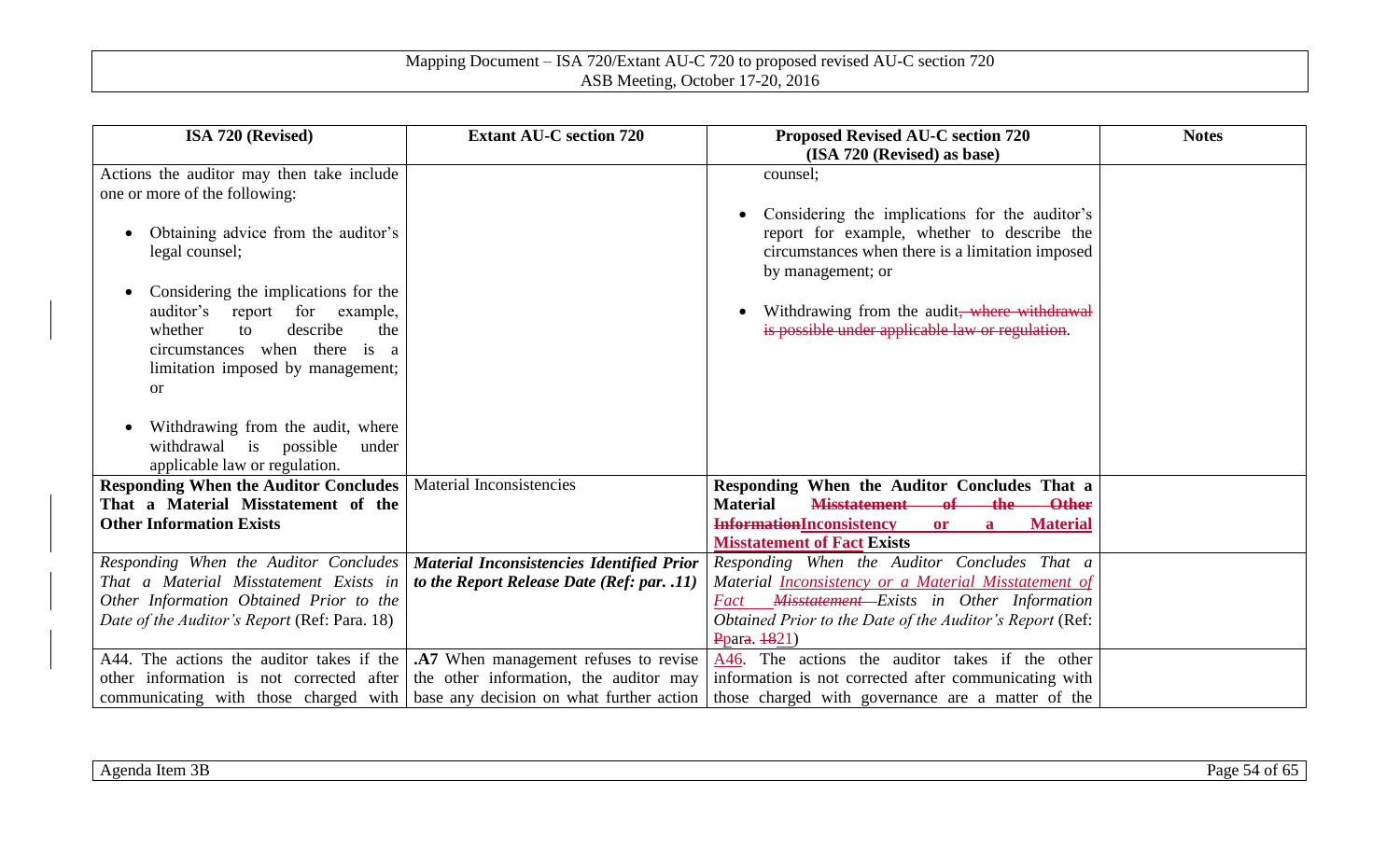| ISA 720 (Revised)                                                                   | <b>Extant AU-C section 720</b> | <b>Proposed Revised AU-C section 720</b>                  | <b>Notes</b> |
|-------------------------------------------------------------------------------------|--------------------------------|-----------------------------------------------------------|--------------|
|                                                                                     |                                | (ISA 720 (Revised) as base)                               |              |
| governance are a matter of the auditor's to take on advice from the auditor's legal |                                | auditor's professional judgment. The auditor may take     |              |
| professional judgment. The auditor may                                              | counsel.                       | into account whether the rationale given by management    |              |
| take into account whether the rationale                                             |                                | and those charged with governance for not making the      |              |
| given by management and those charged                                               |                                | correction raises doubt about the integrity or honesty of |              |
| with governance for not making the                                                  |                                | management or those charged with governance, such as      |              |
| correction raises doubt about the integrity or                                      |                                | when the auditor suspects an intention to mislead. The    |              |
| honesty of management or those charged                                              |                                | auditor may also consider it appropriate to seek legal    |              |
| with governance, such as when the auditor                                           |                                | advice. In some cases, the auditor may be required by     |              |
| suspects an intention to mislead. The auditor                                       |                                | law, regulation or other professional standards to        |              |
| may also consider it appropriate to seek                                            |                                | communicate the matter to a regulator or relevant         |              |
| legal advice. In some cases, the auditor may                                        |                                | professional body.                                        |              |
| be required by law, regulation or other                                             |                                |                                                           |              |
| professional standards to communicate the                                           |                                |                                                           |              |
| matter to a regulator or relevant professional                                      |                                |                                                           |              |
| body.                                                                               |                                |                                                           |              |
| Reporting Implications (Ref: Para. 18(a))                                           |                                | Reporting Implications (Ref: Parapar, $\frac{1821}{a}$ )  |              |
| A45. In rare circumstances, a disclaimer of                                         |                                | A45A47. In rare circumstances, a disclaimer of opinion    |              |
| opinion on the financial statements may be                                          |                                | on the financial statements may be appropriate when the   |              |
| appropriate when the refusal to correct the                                         |                                | refusal to correct the material misstatement of the other |              |
| material misstatement of the<br>other                                               |                                | informationinconsistency or material misstatement of      |              |
| information casts such doubt on the integrity                                       |                                | fact casts such doubt on the integrity of management      |              |
| of management and those charged with                                                |                                | and those charged with governance as to call into         |              |
| governance as to call into question the                                             |                                | question the reliability of audit evidence in general.    |              |
| reliability of audit evidence in general.                                           |                                |                                                           |              |
| Withdrawal from the Engagement (Ref:                                                |                                | Withdrawal from the Engagement (Ref: Parapar.             |              |
| Para. $18(b)$ )                                                                     |                                | $\frac{1821}{(bc)}$                                       |              |
| A46. Withdrawal from the engagement,                                                |                                | A46A48. Withdrawal from the engagement, where             |              |
| where withdrawal is possible under                                                  |                                | withdrawal is possible under applicable law or            |              |
| applicable law or regulation, may be                                                |                                | regulation, may be appropriate when the circumstances     |              |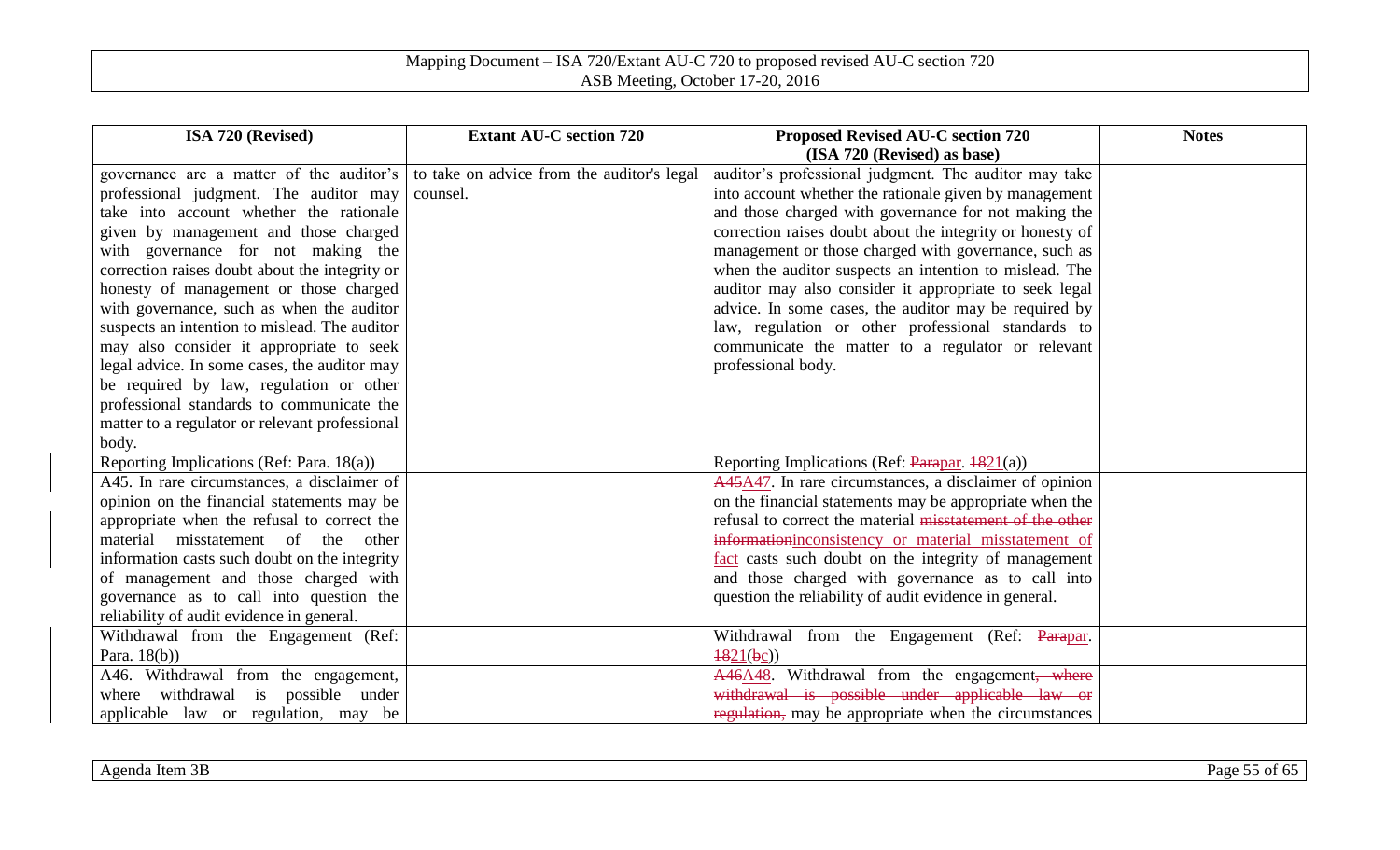| ISA 720 (Revised)                            | <b>Extant AU-C section 720</b>                       | <b>Proposed Revised AU-C section 720</b>                   | <b>Notes</b> |
|----------------------------------------------|------------------------------------------------------|------------------------------------------------------------|--------------|
|                                              |                                                      | (ISA 720 (Revised) as base)                                |              |
| the<br>appropriate<br>when<br>circumstances  |                                                      | surrounding the refusal to correct the material            |              |
| surrounding the refusal to correct the       |                                                      | misstatement of the other informationinconsistency or      |              |
| material<br>misstatement of<br>the<br>other  |                                                      | material misstatement of fact cast such doubt on the       |              |
| information cast such doubt on the integrity |                                                      | integrity of management and those charged with             |              |
| of management and those charged with         |                                                      | governance as to call into question the reliability of     |              |
| governance as to call into question the      |                                                      | representations obtained from them during the audit.       |              |
| reliability of representations obtained from |                                                      |                                                            |              |
| them during the audit.                       |                                                      |                                                            |              |
| Considerations specific to public sector     |                                                      | Considerations specific to public sector entities (Ref:    |              |
| entities (Ref: Para. 18(b))                  |                                                      | Para. $18(b)$                                              |              |
| A47. In the public sector, withdrawal from   |                                                      | A47. In the public sector, withdrawal from the             |              |
| the engagement may not be possible. In       |                                                      | engagement may not be possible. In such cases, the         |              |
| such cases, the auditor                      |                                                      | auditor                                                    |              |
| may issue a report to the legislature        |                                                      | may issue a report to the legislature providing details of |              |
| providing details of the matter or may take  |                                                      | the matter or may take other appropriate actions.          |              |
| other appropriate actions.                   |                                                      |                                                            |              |
|                                              | Considerations Specific to Governmental              | <b>Considerations Specific to Governmental Entities</b>    |              |
|                                              | Entities (Ref: par. .11)                             |                                                            |              |
|                                              | .A8 In audits of governmental entities,              | .A49 In audits of governmental entities, withdrawal        |              |
|                                              | withdrawal from the engagement or                    | from the engagement or withholding the auditor's report    |              |
|                                              | withholding the auditor's report may not             | may not be possible under law or regulation. In such       |              |
|                                              | be possible under law or regulation. In              | cases, the auditor may issue a report to those charged     |              |
|                                              | such cases, the auditor may issue a report           | with governance and the appropriate statutory body, if     |              |
|                                              | to those charged with governance and the             | applicable, giving details of the inconsistency.           |              |
|                                              | appropriate statutory body, if applicable,           |                                                            |              |
|                                              | giving details of the inconsistency.                 |                                                            |              |
| Responding When the Auditor Concludes        | <b>Material Inconsistencies</b><br><b>Identified</b> | Responding When the Auditor Concludes That a               |              |
| That a Material Misstatement Exists in       | <b>Subsequent to the Report Release Date</b>         | Material Misstatement-Inconsistency or a Material          |              |
| Other Information Obtained after the Date    | $(Ref: par. .13-.14)$                                | <b>Misstatement of Fact Exists in Other Information</b>    |              |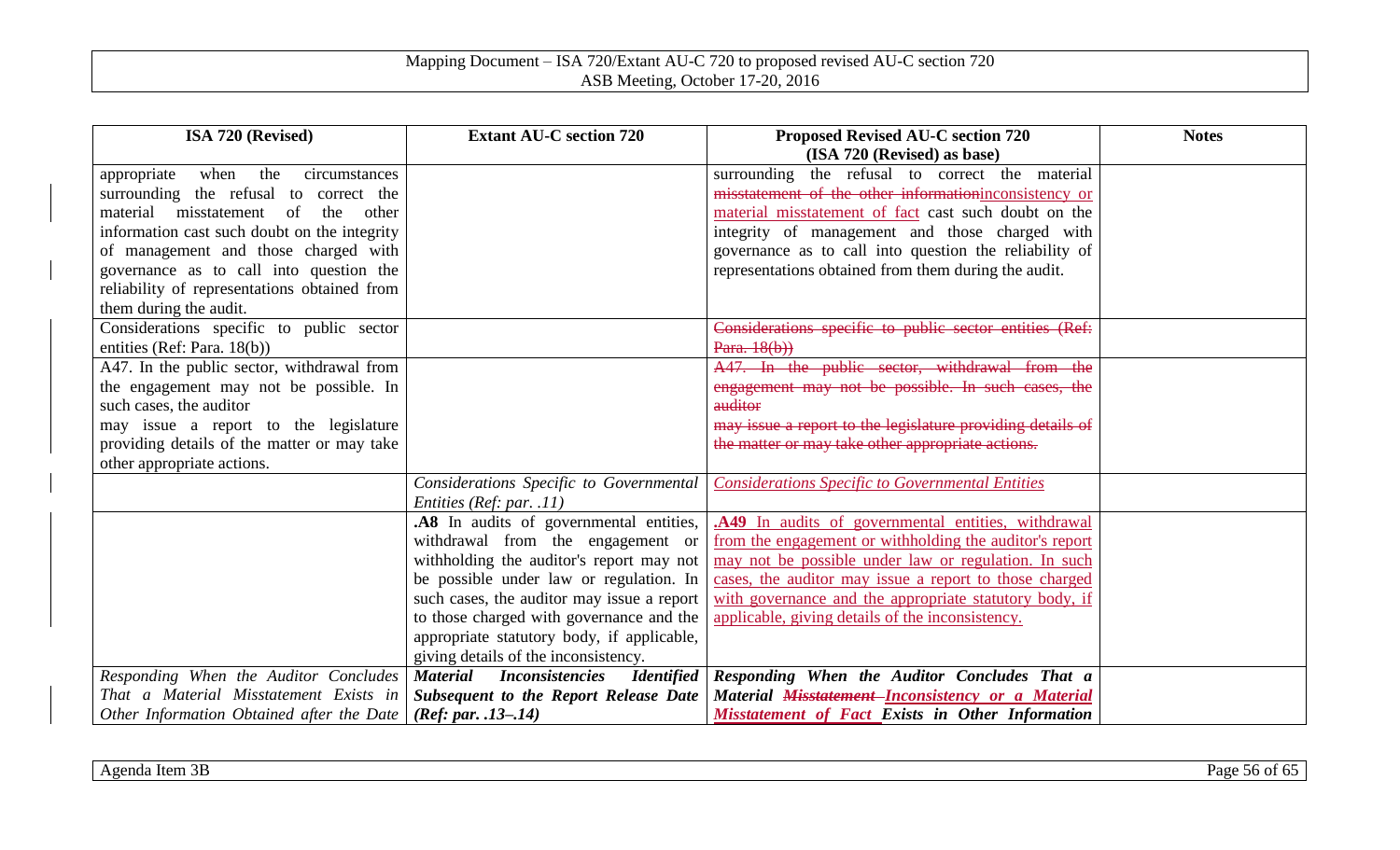| ISA 720 (Revised)                                                                  | <b>Extant AU-C section 720</b>                                                          | <b>Proposed Revised AU-C section 720</b><br>(ISA 720 (Revised) as base)                                         | <b>Notes</b> |
|------------------------------------------------------------------------------------|-----------------------------------------------------------------------------------------|-----------------------------------------------------------------------------------------------------------------|--------------|
|                                                                                    |                                                                                         |                                                                                                                 |              |
| of the Auditor's Report (Ref: Para. 19)                                            |                                                                                         | <b>Obtained after the Date of the Auditor's Report (Ref:</b><br>Parapar. 4922)                                  |              |
| A48. If the auditor concludes that a material                                      | <b>.A9</b> When revision of other information is                                        | A48A50. If other information is obtained after the date                                                         |              |
| misstatement exists in other information                                           | necessary after the report release date and                                             | of the auditor's report and the auditor concludes that a                                                        |              |
| obtained after the date of the auditor's                                           | management agrees to make the revision,                                                 | misstatement-<br>material<br>exists<br>$\frac{1}{1}$<br><del>other</del>                                        |              |
| report, and such a material misstatement has                                       | the auditor's procedures may include                                                    | informationinconsistency or a material misstatement of                                                          |              |
|                                                                                    |                                                                                         | fact existsobtained after the date of the auditor's report,                                                     |              |
| been corrected, the auditor's procedures                                           | reviewing the steps taken by management<br>to ensure that individuals in receipt of the | and such a material misstatementmaterial inconsistency                                                          |              |
| necessary in the circumstances include<br>determining that the correction has been | previously issued financial statements, the                                             |                                                                                                                 |              |
| made (in accordance with paragraph $17(a)$ )                                       | auditor's report thereon, and the other                                                 | or material misstatement of fact has been corrected, the<br>auditor's procedures necessary in the circumstances |              |
|                                                                                    | information are informed of the need for                                                | include determining that the correction has been made                                                           |              |
| and may include reviewing the steps taken                                          | revision.                                                                               |                                                                                                                 |              |
| by management to communicate with those<br>in receipt of the other information, if |                                                                                         | (in accordance with paragraph $\frac{1718}{a}$ ) and may include<br>reviewing the steps taken by management to  |              |
|                                                                                    |                                                                                         |                                                                                                                 |              |
| previously issued, to inform them of the<br>revision.                              |                                                                                         | communicate with those in receipt of the other<br>information, if previously issued, to inform them of the      |              |
|                                                                                    |                                                                                         | revision.                                                                                                       |              |
|                                                                                    | .A10 When revision of other information                                                 |                                                                                                                 |              |
| A49. If those charged with governance do                                           |                                                                                         | A49A51. If those charged with governance do not agree                                                           |              |
| not agree to revise the other information,                                         | is necessary after the report release date                                              | to revise the other information, taking appropriate action<br>to seek to have the uncorrected misstatement      |              |
| taking appropriate action to seek to have the                                      | but management refuses to make the                                                      |                                                                                                                 |              |
| uncorrected misstatement<br>appropriately                                          | revision, appropriate further actions by the                                            | inconsistency or material misstatement of fact                                                                  |              |
| brought to the attention of users for whom                                         | auditor may include obtaining legal                                                     | appropriately brought to the attention of users for whom                                                        |              |
| the auditor's report is prepared requires the                                      | advice.                                                                                 | the auditor's report is prepared requires the exercise of                                                       |              |
| exercise of professional judgment, and may                                         |                                                                                         | professional judgment, and may be affected by relevant                                                          |              |
| be affected by relevant law or regulation in                                       |                                                                                         | law or regulation in the jurisdiction. Accordingly, the                                                         |              |
| the jurisdiction. Accordingly, the auditor                                         |                                                                                         | auditor may consider it appropriate to seek legal advice                                                        |              |
| may consider it appropriate to seek legal                                          |                                                                                         | about the auditor's legal rights and obligations.                                                               |              |
| advice about the auditor's legal rights and                                        |                                                                                         |                                                                                                                 |              |
| obligations.                                                                       |                                                                                         |                                                                                                                 |              |
| A50. When a material misstatement of the                                           |                                                                                         | A50A52. When a material misstatement of the other                                                               |              |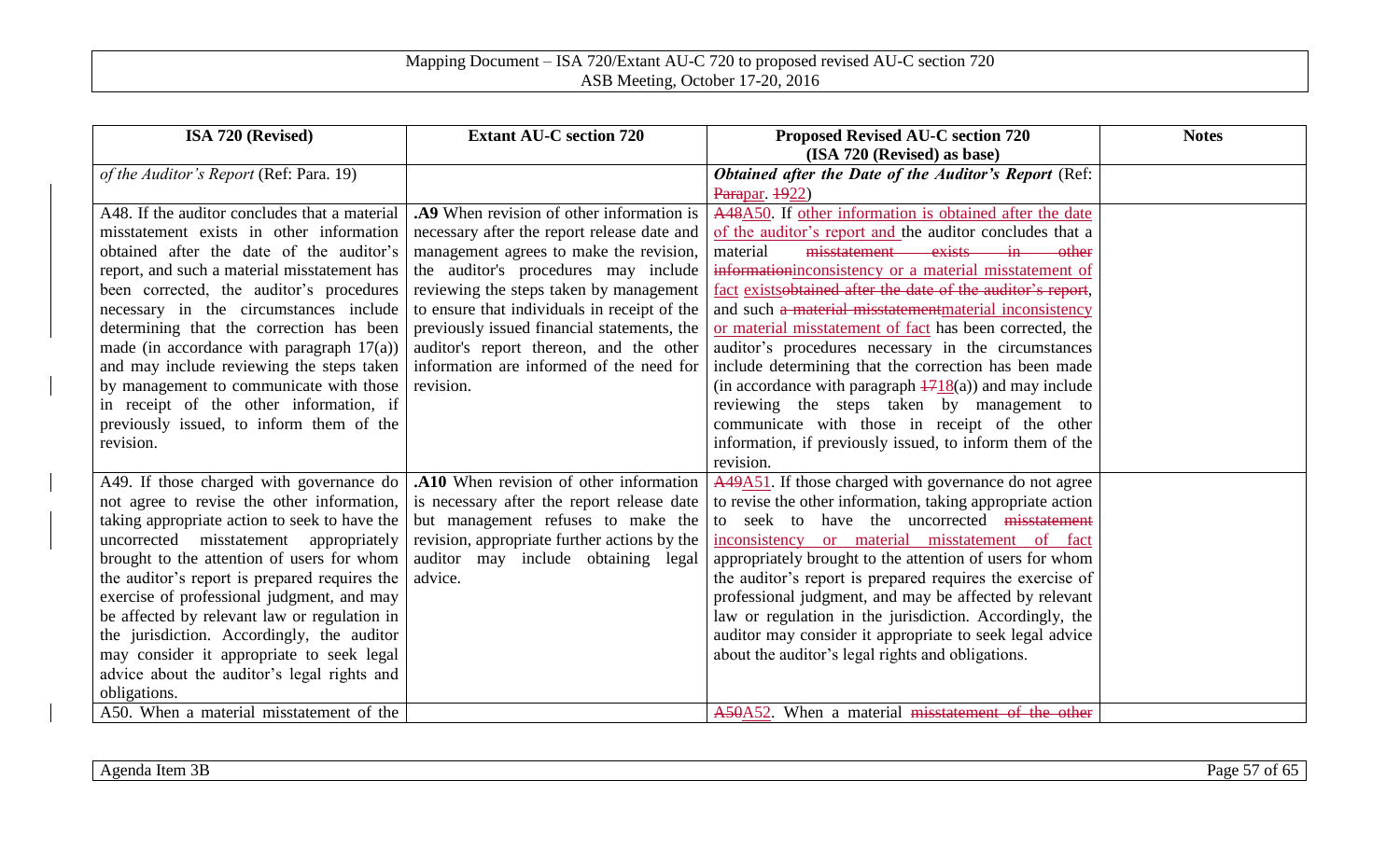| ISA 720 (Revised)                             | <b>Extant AU-C section 720</b> | <b>Proposed Revised AU-C section 720</b>                     | <b>Notes</b> |
|-----------------------------------------------|--------------------------------|--------------------------------------------------------------|--------------|
|                                               |                                | (ISA 720 (Revised) as base)                                  |              |
| other information remains uncorrected,        |                                | informationinconsistency or material misstatement of         |              |
| appropriate actions that the auditor may take |                                | fact remains uncorrected, appropriate actions that the       |              |
| to seek to have the uncorrected material      |                                | auditor may take to seek to have the uncorrected             |              |
| misstatement appropriately brought to the     |                                | material <del>misstatement</del> inconsistency or material   |              |
| attention of users for whom the auditor's     |                                | misstatement of fact appropriately brought to the            |              |
| report is prepared, when permitted by law or  |                                | attention of users for whom the auditor's report is          |              |
| regulation, include, for example:             |                                | prepared, when permitted by law or regulation, include,      |              |
|                                               |                                | for example:                                                 |              |
| Providing a new or amended                    |                                |                                                              |              |
| auditor's report to management                |                                | Providing a new or amended auditor's report to<br>$\bullet$  |              |
| including a modified section in               |                                | management including a modified section in                   |              |
| accordance with paragraph 22, and             |                                | accordance with paragraph $2224$ , and requesting            |              |
| requesting management to provide              |                                | management to provide this new or amended                    |              |
| this new or amended auditor's report          |                                | auditor's report to known users of the auditor's             |              |
| to users for whom the auditor's               |                                | reportfor whom the auditor's report is prepared.             |              |
| report is prepared. In doing so, the          |                                | In doing so, the auditor may need to consider the            |              |
| auditor may need to consider the              |                                | effect, if any, on the date of the new or amended            |              |
| effect, if any, on the date of the new        |                                | auditor's report, in view of the requirements of             |              |
| or amended auditor's report, in view          |                                | the ISAs SASs or applicable law or regulation.               |              |
| of the requirements of the ISAs or            |                                | The auditor may also review the steps taken by               |              |
| applicable law or regulation. The             |                                | management to provide the new or amended                     |              |
| auditor may also review the steps             |                                | auditor's report to such users;                              |              |
| taken by management to provide the            |                                |                                                              |              |
| new or amended auditor's report to            |                                | Bringing the material misstatement of the other<br>$\bullet$ |              |
| such users;                                   |                                | informationinconsistency<br>material<br><b>or</b>            |              |
|                                               |                                | misstatement of fact to the attention of the                 |              |
| Bringing the material misstatement            |                                | known users for whomof the auditor's report is               |              |
| of the other information to the               |                                | prepared (for example, by addressing the matter              |              |
| attention of the users for whom the           |                                | in a general meeting of shareholders);                       |              |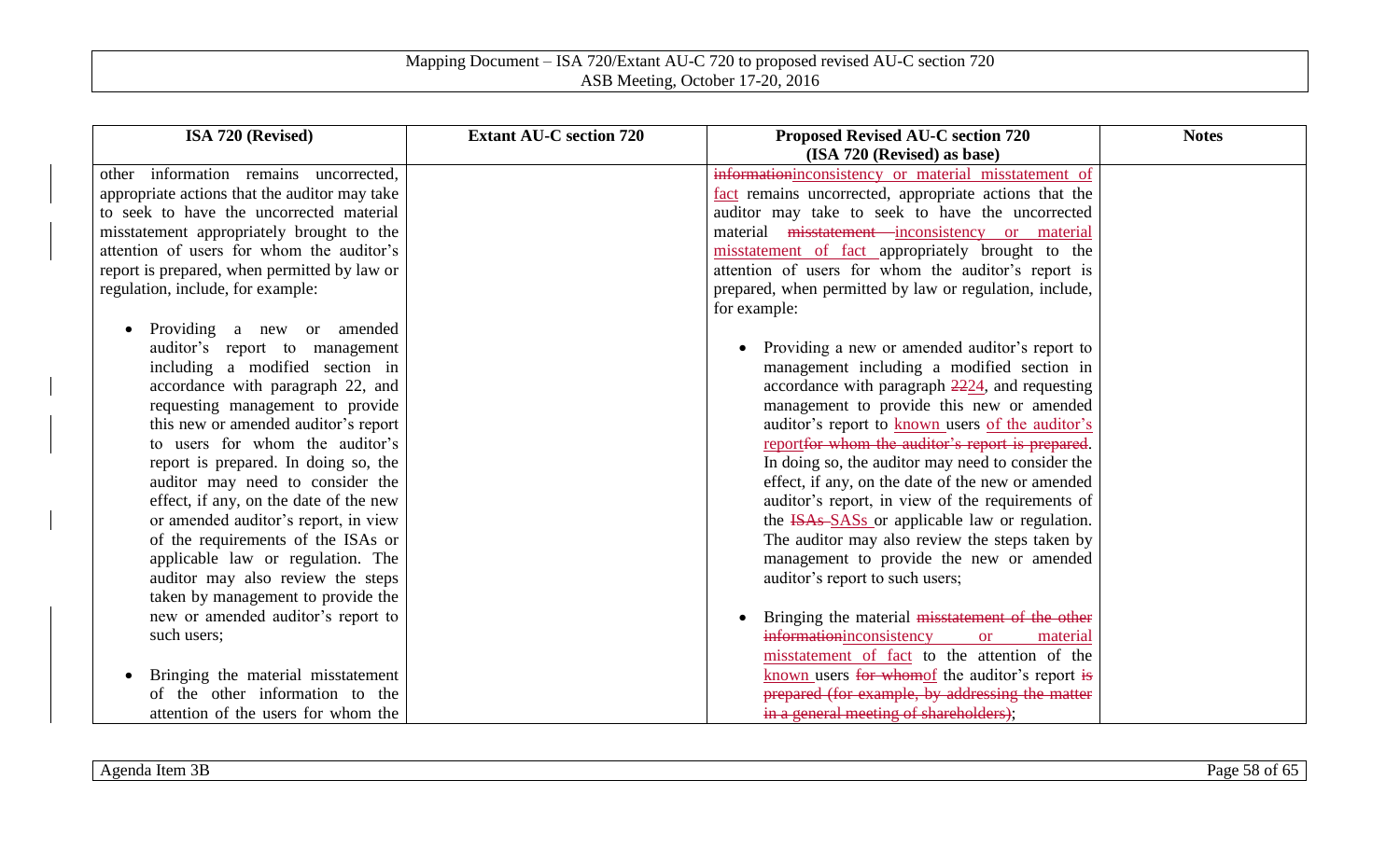| ISA 720 (Revised)                                                                                                                                                                                                                                                                                                         | <b>Extant AU-C section 720</b> | <b>Proposed Revised AU-C section 720</b><br>(ISA 720 (Revised) as base)                                                                                                                                                                                                                          | <b>Notes</b> |
|---------------------------------------------------------------------------------------------------------------------------------------------------------------------------------------------------------------------------------------------------------------------------------------------------------------------------|--------------------------------|--------------------------------------------------------------------------------------------------------------------------------------------------------------------------------------------------------------------------------------------------------------------------------------------------|--------------|
| auditor's report is prepared (for<br>example, by addressing the matter in<br>a general meeting of shareholders);<br>Communicating with a regulator or<br>relevant professional body about the<br>uncorrected material misstatement;<br><sub>or</sub>                                                                      |                                | Communicating with a regulator or relevant<br>professional body about the uncorrected material<br>misstatementinconsistency<br><b>or</b><br>material<br>misstatement of fact; or<br>Considering the implications for engagement<br>continuance (see also paragraph A46A48).                      |              |
| Considering the implications for<br>engagement continuance (see also<br>paragraph A46).                                                                                                                                                                                                                                   |                                |                                                                                                                                                                                                                                                                                                  |              |
| <b>Responding</b><br>When<br><b>Material</b><br>$\mathbf{a}$<br><b>Misstatement in the Financial Statements</b><br><b>Exists or the Auditor's Understanding of</b><br>the Entity and Its Environment Needs to<br>Be Updated (Ref: Para. 20)                                                                               |                                | Responding When a Material Misstatement in the<br>Financial Statements Exists or the Auditor's<br>Understanding of the Entity and Its Environment<br>Needs to Be Updated (Ref: Parapar. 2023)                                                                                                    |              |
| A51. In reading the other information, the<br>auditor may become aware of new<br>information that has implications for:<br>The auditor's understanding of the<br>$\bullet$<br>entity and its environment and,<br>accordingly, may indicate the need<br>revise the<br>auditor's<br>risk<br>to<br>assessment. <sup>13</sup> |                                | A51A53. In reading the other information, the auditor<br>may become aware of new information that has<br>implications for:<br>The auditor's understanding of the entity and its<br>environment and, accordingly, may indicate the<br>need to revise the auditor's risk assessment. <sup>13</sup> |              |
| auditor's responsibility to<br>The<br>evaluate the effect of identified                                                                                                                                                                                                                                                   |                                | The auditor's responsibility to evaluate the effect<br>of identified misstatements on the audit and of<br>uncorrected misstatements, if any, on the                                                                                                                                              |              |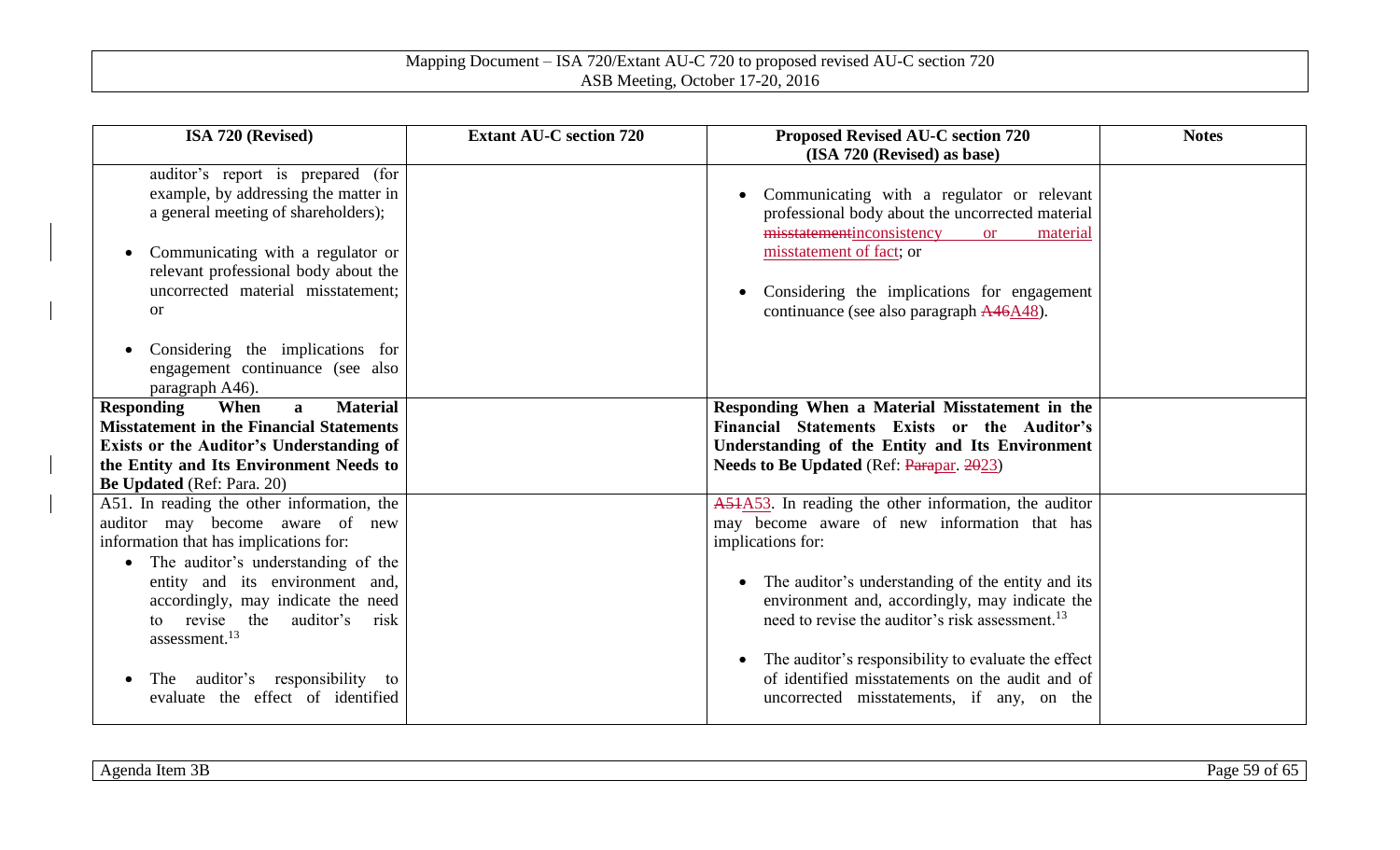| ISA 720 (Revised)                                                                                                                                                                                                                                                                                                                                                          | <b>Extant AU-C section 720</b>                                                                                                                                                                                                                                                                                                                    | <b>Proposed Revised AU-C section 720</b><br>(ISA 720 (Revised) as base)                                                                                                                                                                                                                                                                                           | <b>Notes</b>                           |
|----------------------------------------------------------------------------------------------------------------------------------------------------------------------------------------------------------------------------------------------------------------------------------------------------------------------------------------------------------------------------|---------------------------------------------------------------------------------------------------------------------------------------------------------------------------------------------------------------------------------------------------------------------------------------------------------------------------------------------------|-------------------------------------------------------------------------------------------------------------------------------------------------------------------------------------------------------------------------------------------------------------------------------------------------------------------------------------------------------------------|----------------------------------------|
| misstatements on the audit and of<br>uncorrected misstatements, if any,<br>on the financial statements. <sup>14</sup><br>auditor's<br>responsibilities<br>The<br>$\bullet$<br>relating to subsequent events. <sup>15</sup><br>$^{13}$ ISA 315 (Revised), paragraphs 11, 31, and<br>A1<br><sup>14</sup> ISA 450, Evaluation of Misstatements<br>Identified during the Audit |                                                                                                                                                                                                                                                                                                                                                   | financial statements. <sup>14</sup><br>The auditor's responsibilities relating to<br>subsequent events. <sup>15</sup><br><sup>13</sup> ISA-AU-C section 315 (Revised), paragraphs 11, 31,<br>and A1<br><sup>14</sup> ISA-AU-C section 450, Evaluation of Misstatements<br>Identified during the Audit<br><sup>15</sup> ISA-AU-C section 560, paragraphs 10 and 14 | Need to check paragraph<br>references. |
| <sup>15</sup> ISA 560, paragraphs 10 and 14                                                                                                                                                                                                                                                                                                                                | Material Misstatements of Fact (Ref: par.                                                                                                                                                                                                                                                                                                         |                                                                                                                                                                                                                                                                                                                                                                   |                                        |
|                                                                                                                                                                                                                                                                                                                                                                            | $.15 - .17)$                                                                                                                                                                                                                                                                                                                                      |                                                                                                                                                                                                                                                                                                                                                                   |                                        |
|                                                                                                                                                                                                                                                                                                                                                                            | A11 When discussing an apparent<br>material misstatement of fact with<br>management, the auditor may not be able<br>to evaluate the validity of some<br>disclosures included within the other<br>information and management's responses<br>to the auditor's inquiries and may<br>conclude that valid differences of<br>judgment or opinion exist. |                                                                                                                                                                                                                                                                                                                                                                   |                                        |
|                                                                                                                                                                                                                                                                                                                                                                            | .A12 When the auditor concludes that<br>there is a material misstatement of fact<br>that management refuses to correct,<br>appropriate further actions by the auditor                                                                                                                                                                             |                                                                                                                                                                                                                                                                                                                                                                   |                                        |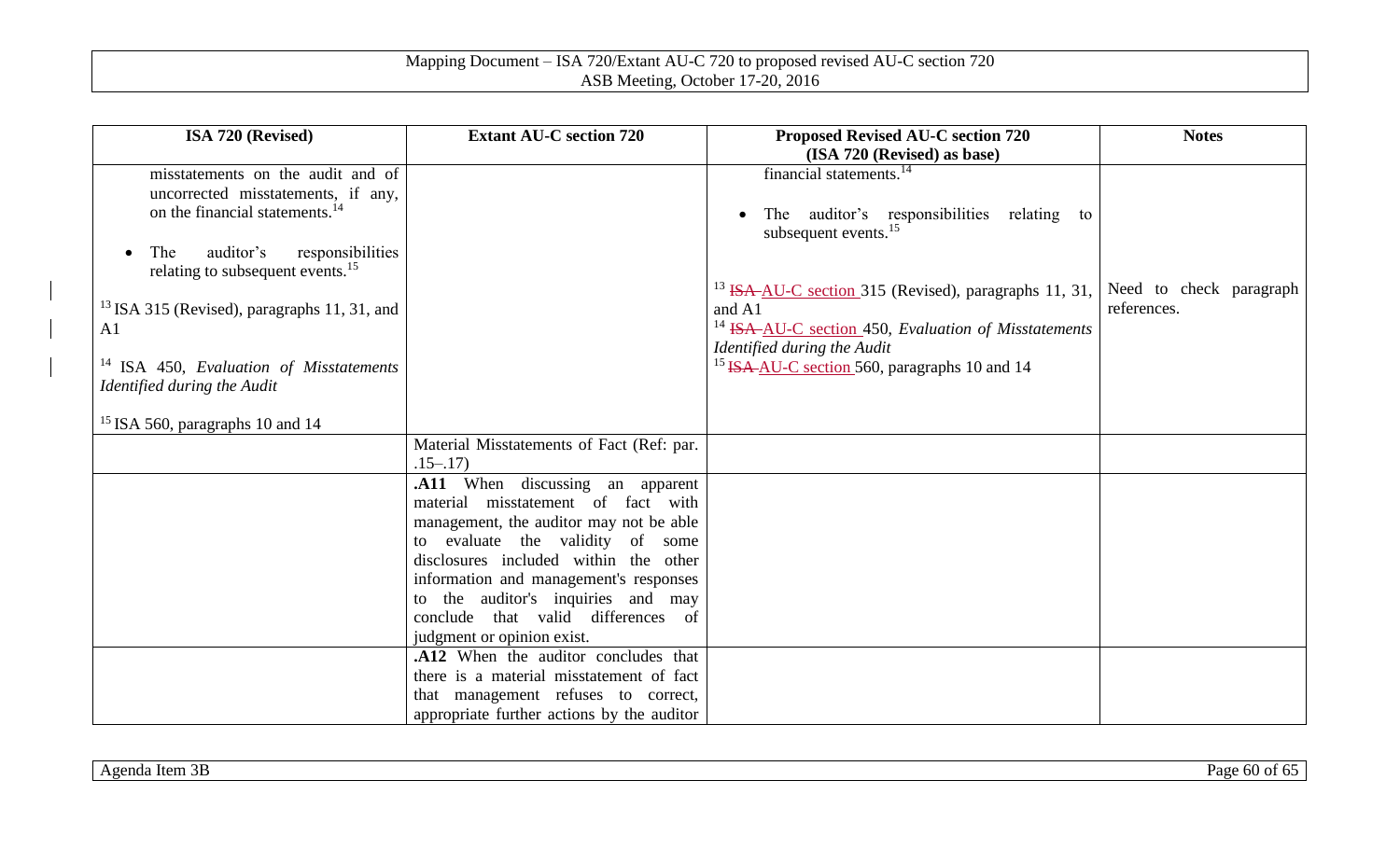| ISA 720 (Revised)                            | <b>Extant AU-C section 720</b>           | <b>Proposed Revised AU-C section 720</b><br>(ISA 720 (Revised) as base) | <b>Notes</b>    |
|----------------------------------------------|------------------------------------------|-------------------------------------------------------------------------|-----------------|
|                                              | include obtaining legal advice,<br>may   |                                                                         |                 |
|                                              | withholding the auditor's report if such |                                                                         |                 |
|                                              | report has not been released, or         |                                                                         |                 |
|                                              | withdrawing from the engagement.         |                                                                         |                 |
| <b>Reporting</b> (Ref: Para. 21–24)          |                                          | Reporting (Ref: Parapar. 2125-2426)                                     |                 |
| A52. For an audit of financial statements of |                                          | A52A54. For an audit of financial statements of an                      |                 |
| an entity other than a listed entity, the    |                                          | entity other than a listed entity, tThe auditor may                     |                 |
| auditor may consider that the identification |                                          | consider that the identification in the auditor's report of             |                 |
| in the auditor's report of other information |                                          | other information that the auditor expects to obtain after              |                 |
| that the auditor expects to obtain after the |                                          | the date of the auditor's report would be appropriate in                |                 |
| date of the auditor's report would be        |                                          | order to provide additional transparency about the other                |                 |
| appropriate in order to provide additional   |                                          | information that is subject to the auditor's                            |                 |
| transparency about the other information     |                                          | responsibilities under this <b>ISASAS</b> . The auditor may             |                 |
| is subject to the auditor's<br>that          |                                          | consider it appropriate to do so, for example, when                     |                 |
| responsibilities under this ISA. The auditor |                                          | management is able to represent to the auditor that such                |                 |
| may consider it appropriate to do so, for    |                                          | other information will be issued after the date of the                  |                 |
| example, when management is able to          |                                          | auditor's report.                                                       |                 |
| represent to the auditor that such other     |                                          |                                                                         |                 |
| information will be issued after the date of |                                          |                                                                         |                 |
| the auditor's report.                        |                                          |                                                                         |                 |
| Illustrative Statements (Ref: Para. 21-22)   |                                          | <b>Hlustrative Statements (Ref: Para, 21-22)</b>                        |                 |
| A53. Illustrative examples of the "Other     |                                          | "Other<br>A53A55. Illustrative examples of the                          | To be developed |
| Information" section of the auditor's report |                                          | Information" section of the auditor's report are included               |                 |
| are included in Appendix 2.                  |                                          | in Appendix 2.                                                          |                 |
| Reporting Implications When the Auditor's    |                                          | Reporting Implications When the Auditor's Opinion on                    |                 |
| Opinion on the Financial Statements Is       |                                          | the Financial Statements Is Qualified or Adverse (Ref:                  |                 |
| Qualified or Adverse                         |                                          | Parapar. 2327                                                           |                 |
| (Ref: Para. 23)                              |                                          |                                                                         |                 |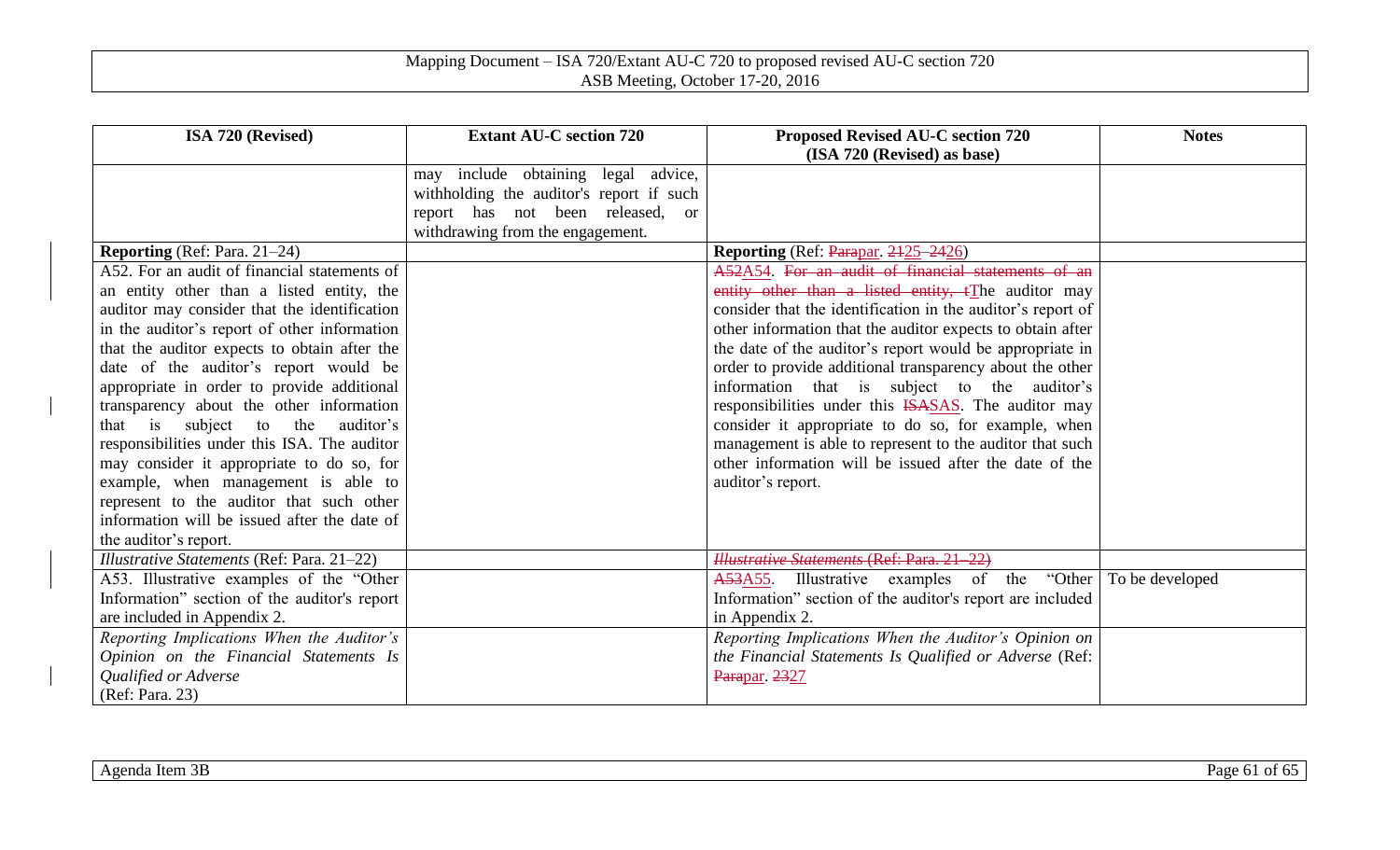| ISA 720 (Revised)                             | <b>Extant AU-C section 720</b> | <b>Proposed Revised AU-C section 720</b><br>(ISA 720 (Revised) as base) | <b>Notes</b> |
|-----------------------------------------------|--------------------------------|-------------------------------------------------------------------------|--------------|
| A54. A qualified or adverse auditor's         |                                | A54A56. A qualified or adverse auditor's opinion on the                 |              |
| opinion on the financial statements may not   |                                | financial statements may not have an impact on the                      |              |
| have an impact on the statement required by   |                                | statement required by paragraph $2226(e)$ if the matter in              |              |
| paragraph 22(e) if the matter in respect of   |                                | respect of which the auditor's opinion has been                         |              |
|                                               |                                | modified is not included or otherwise addressed in the                  |              |
| which the auditor's opinion has been          |                                |                                                                         |              |
| modified is not included or otherwise         |                                | other information and the matter does not affect any part               |              |
| addressed in the other information and the    |                                | of the other information. For example, a qualified                      |              |
| matter does not affect any part of the other  |                                | opinion on the financial statements because of non-                     |              |
| information. For example, a qualified         |                                | disclosure of directors' remuneration as required by the                |              |
| opinion on the financial statements because   |                                | applicable financial reporting framework may have no                    |              |
| of non-disclosure of directors' remuneration  |                                | implications for the reporting required under this                      |              |
| as required by the applicable financial       |                                | <b>ISASAS</b> . In other circumstances, there may<br>be                 |              |
| reporting framework may have no               |                                | implications for such reporting as described<br>in                      |              |
| implications for the reporting required under |                                | paragraphs A55A57-A58A60.                                               |              |
| this ISA. In other circumstances, there may   |                                |                                                                         |              |
| be implications for such reporting as         |                                |                                                                         |              |
| described in paragraphs A55-A58.              |                                |                                                                         |              |
| Qualified Opinion Due to a Material           |                                | Qualified Opinion Due to a Material Misstatement in the                 |              |
| Misstatement in the Financial Statements      |                                | <b>Financial Statements</b>                                             |              |
| A55. In circumstances when the auditor's      |                                | $A\frac{55A57}{ }$ . In circumstances when the auditor's opinion is     |              |
| opinion is qualified, consideration may be    |                                | qualified, consideration may be given as to whether the                 |              |
| given as to whether the other information is  |                                | other information is also materially misstated for the                  |              |
| also materially misstated for the same        |                                | same matter as, or a related matter to, the matter giving               |              |
| matter as, or a related matter to, the matter |                                | rise to the qualified opinion on the financial statements.              |              |
| giving rise to the qualified opinion on the   |                                |                                                                         |              |
| financial statements.                         |                                |                                                                         |              |
| Qualified Opinion Due to Limitation of        |                                | Qualified Opinion Due to Limitation of Scope                            |              |
| Scope                                         |                                |                                                                         |              |
| A56. When there is a limitation of scope      |                                | A56A58. When there is a limitation of scope with                        |              |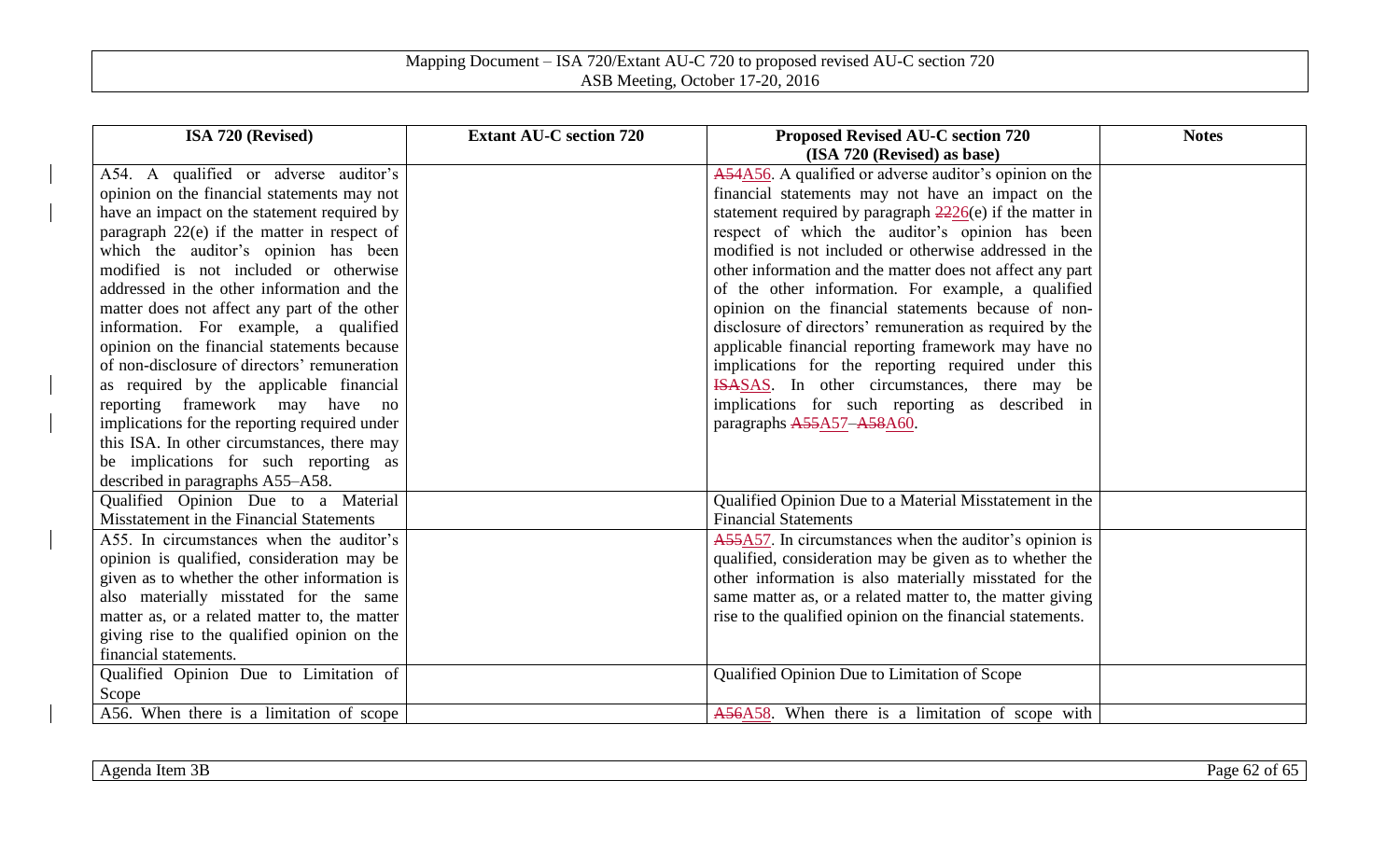| ISA 720 (Revised)                              | <b>Extant AU-C section 720</b> | <b>Proposed Revised AU-C section 720</b>                    | <b>Notes</b> |
|------------------------------------------------|--------------------------------|-------------------------------------------------------------|--------------|
|                                                |                                | (ISA 720 (Revised) as base)                                 |              |
| with respect to a material item in the         |                                | respect to a material item in the financial statements, the |              |
| financial statements, the auditor will not     |                                | auditor will not have obtained sufficient appropriate       |              |
| have obtained sufficient appropriate audit     |                                | audit evidence about that matter. In these circumstances,   |              |
| evidence about that matter. In these           |                                | the auditor may be unable to conclude whether or not        |              |
| circumstances, the auditor may be unable to    |                                | the amounts or other items in the other information         |              |
| conclude whether or not the amounts or         |                                | related to this matter result in a material misstatement of |              |
| other items in the other information related   |                                | the other information inconsistency. Accordingly, the       |              |
| to this matter result in a material            |                                | auditor may need to modify the statement required by        |              |
| misstatement of the other information.         |                                | paragraph $2226(e)$ to refer to the auditor's inability to  |              |
| Accordingly, the auditor may need to           |                                | consider management's description of the matter in the      |              |
| modify the statement required by paragraph     |                                | other information in respect of which the auditor's         |              |
| $22(e)$ to refer to the auditor's inability to |                                | opinion on the financial statements has been qualified as   |              |
| consider management's description of the       |                                | explained in the Basis for Qualified Opinion paragraph.     |              |
| matter in the other information in respect of  |                                | The auditor is nevertheless required to report any other    |              |
| which the auditor's opinion on the financial   |                                | uncorrected material misstatements of the other             |              |
| statements has been qualified as explained     |                                | informationinconsistencies or material misstatements of     |              |
| in the Basis for Qualified Opinion             |                                | fact that have been identified.                             |              |
| paragraph. The auditor is nevertheless         |                                |                                                             |              |
| required to report any other uncorrected       |                                |                                                             |              |
| material misstatements of the<br>other         |                                |                                                             |              |
| information that have been identified.         |                                |                                                             |              |
| <b>Adverse Opinion</b>                         |                                | <b>Adverse Opinion</b>                                      |              |
| A57. An adverse opinion on the financial       |                                | A57A59. An adverse opinion on the financial statements      |              |
| statements relating to a specific matter(s)    |                                | relating to a specific matter(s) described in the Basis for |              |
| described in the Basis for Adverse Opinion     |                                | Adverse Opinion paragraph does not justify the              |              |
| paragraph does not justify the omission of     |                                | omission of reporting of material misstatements of the      |              |
| reporting of material misstatements of the     |                                | other informationinconsistencies or<br>material             |              |
| other information that the auditor has         |                                | misstatements of fact that the auditor has identified in    |              |
| identified in the auditor's report in          |                                | the auditor's report in accordance with paragraph           |              |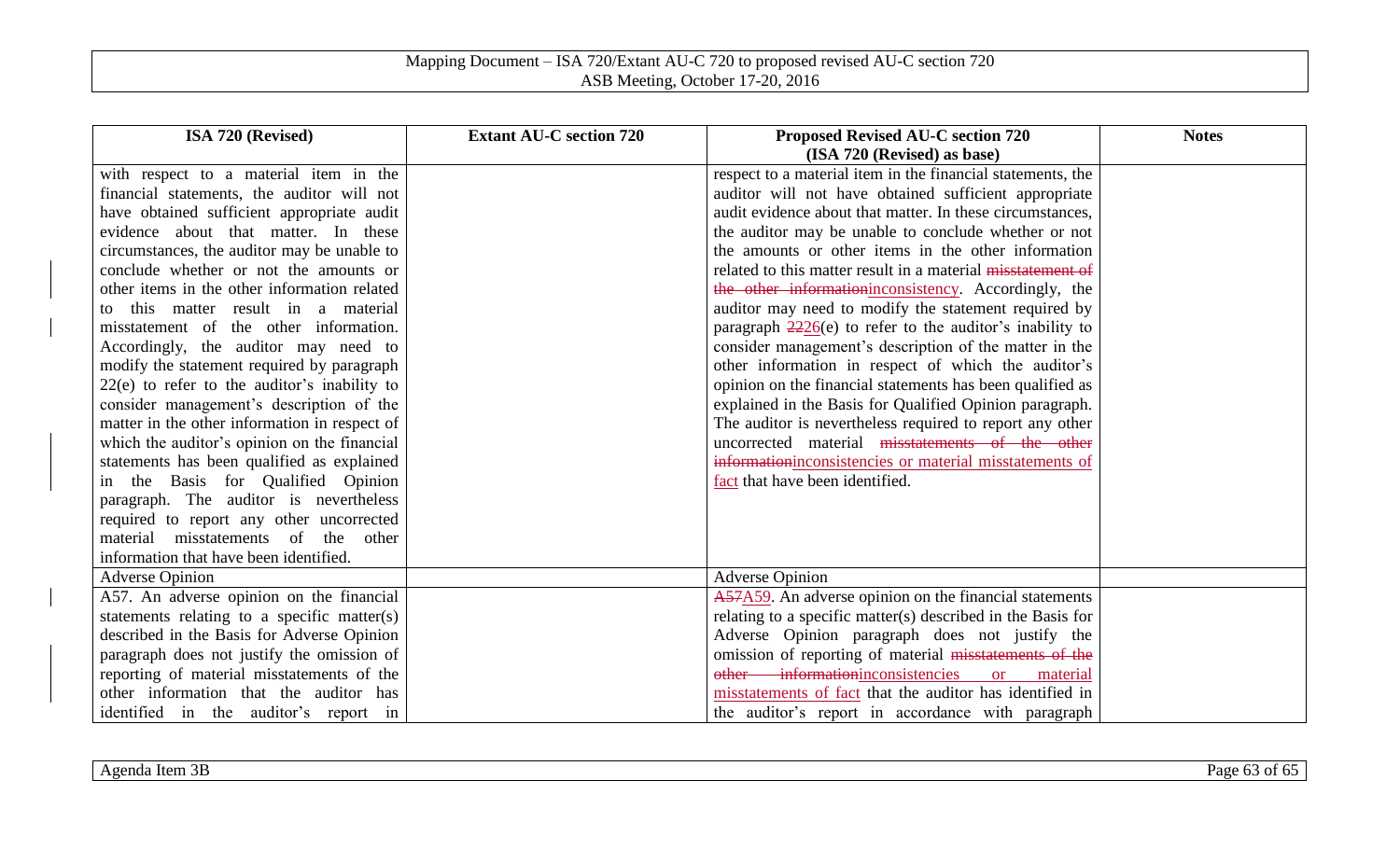| ISA 720 (Revised)                                                         | <b>Extant AU-C section 720</b> | <b>Proposed Revised AU-C section 720</b><br>(ISA 720 (Revised) as base) | <b>Notes</b> |
|---------------------------------------------------------------------------|--------------------------------|-------------------------------------------------------------------------|--------------|
| accordance with paragraph $22(e)(ii)$ . When                              |                                | $2226(e)$ (ii). When an adverse opinion has been                        |              |
| an adverse opinion has been expressed on                                  |                                | expressed on the financial statements, the auditor may                  |              |
| the financial statements, the auditor may                                 |                                | need to appropriately modify the statement required by                  |              |
| need to appropriately modify the statement                                |                                | paragraph $2226(e)$ for example, to indicate that amounts               |              |
| required by paragraph 22(e) for example, to                               |                                | or items in the other information is materially misstated               |              |
| indicate that amounts or items in the other                               |                                | for the same matter as, or a related matter to, the matter              |              |
| information is materially misstated for the                               |                                | giving rise to the adverse opinion on the financial                     |              |
|                                                                           |                                |                                                                         |              |
| same matter as, or a related matter to, the                               |                                | statements.                                                             |              |
| matter giving rise to the adverse opinion on<br>the financial statements. |                                |                                                                         |              |
|                                                                           |                                |                                                                         |              |
| Disclaimer of Opinion                                                     |                                | Disclaimer of Opinion                                                   |              |
| A58. When the auditor disclaims an opinion                                |                                | A58A60. When the auditor disclaims an opinion on the                    |              |
| on the financial statements, providing                                    |                                | financial statements, providing further details about the               |              |
| further details about the audit, including a                              |                                | audit, including a section to address other information                 |              |
| section to address other information may                                  |                                | may overshadow the disclaimer of opinion on the                         |              |
| overshadow the disclaimer of opinion on the                               |                                | financial statements as a whole. Accordingly, in those                  |              |
| financial<br>a whole.<br>statements<br>as                                 |                                | circumstances, as required by <del>ISA-AU-C</del> section 705           |              |
| Accordingly, in those circumstances, as                                   |                                | (Revised), the auditor's report does not include a section              |              |
| required by ISA 705 (Revised), the auditor's                              |                                | addressing the reporting requirements under this                        |              |
| report does not include a section addressing                              |                                | ISASAS.                                                                 |              |
| the reporting requirements under this ISA.                                |                                |                                                                         |              |
| Reporting Prescribed by Law or Regulation                                 |                                | Reporting Prescribed by Law or Regulation (Ref: Para.                   |              |
| (Ref: Para. 24)                                                           |                                | $-24$                                                                   |              |
| $\overline{A59}$ . ISA 200 <sup>16</sup> explains that the auditor        |                                | $A59.$ ISA $200^{16}$ explains that the auditor may be                  |              |
| may be required to comply with legal or                                   |                                | required to comply with legal or regulatory                             |              |
| regulatory requirements                                                   |                                | requirements                                                            |              |
| in addition to the ISAs. Where this is the                                |                                | in addition to the ISAs. Where this is the case, the                    |              |
| case, the auditor may be obliged to use a                                 |                                | auditor may be obliged to use a specific layout or                      |              |
| specific layout or wording in the auditor's                               |                                | wording in the auditor's report that differs from that                  |              |